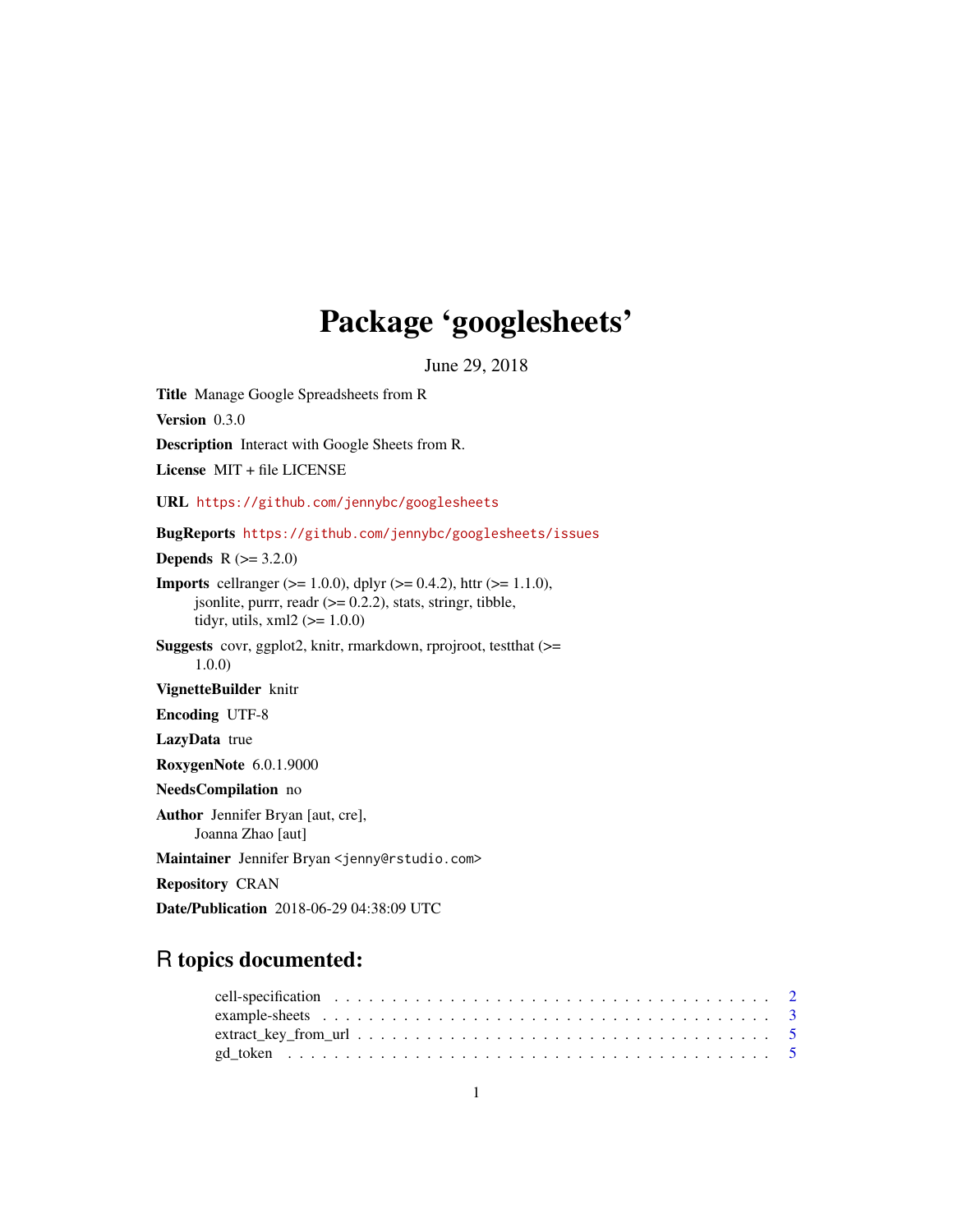<span id="page-1-0"></span>

|       |                                                                                                               | 6             |
|-------|---------------------------------------------------------------------------------------------------------------|---------------|
|       |                                                                                                               | 7             |
|       |                                                                                                               | 9             |
|       |                                                                                                               | 9             |
|       |                                                                                                               | 10            |
|       |                                                                                                               | <sup>12</sup> |
|       |                                                                                                               | 13            |
|       |                                                                                                               | 13            |
|       |                                                                                                               | 14            |
|       |                                                                                                               | 15            |
|       |                                                                                                               | -16           |
|       |                                                                                                               | 17            |
|       |                                                                                                               | <b>18</b>     |
|       |                                                                                                               | <sup>19</sup> |
|       |                                                                                                               | 21            |
|       |                                                                                                               |               |
|       | gs read cellfeed $\ldots \ldots \ldots \ldots \ldots \ldots \ldots \ldots \ldots \ldots \ldots \ldots \ldots$ | 24            |
|       |                                                                                                               |               |
|       |                                                                                                               |               |
|       |                                                                                                               | 30            |
|       |                                                                                                               |               |
|       |                                                                                                               |               |
|       |                                                                                                               | 34            |
|       |                                                                                                               | 34            |
|       |                                                                                                               | 35            |
|       |                                                                                                               | 36            |
|       |                                                                                                               | 37            |
|       |                                                                                                               | 38            |
|       |                                                                                                               |               |
|       |                                                                                                               | 40            |
|       |                                                                                                               |               |
| Index |                                                                                                               | 41            |
|       |                                                                                                               |               |

<span id="page-1-2"></span>cell-specification *Specify cells for reading or writing*

# <span id="page-1-1"></span>Description

If you aren't targetting all the cells in a worksheet, you can request that googlesheets limit a read or write operation to a specific rectangle of cells. Any function that offers this flexibility will have a range argument. The simplest usage is to specify an Excel-like cell range, such as range = "D12:F15" or range = "R1C12:R6C15". The cell rectangle can be specified in various other ways, using helper functions. In all cases, cell range processing is handled by the [cellranger](#page-0-0) package, where you can find full documentation for the functions used in the examples below.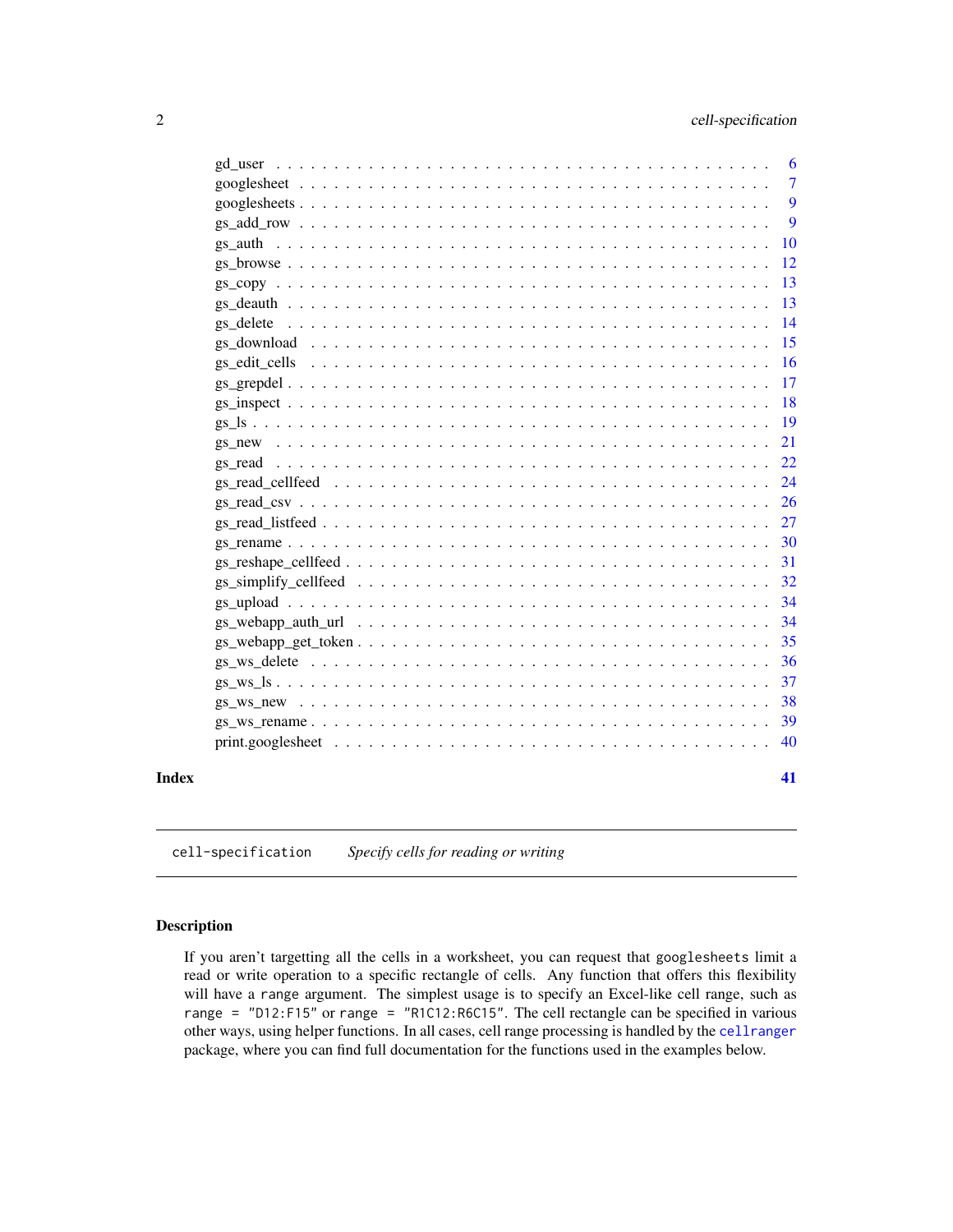# <span id="page-2-0"></span>example-sheets 3

# See Also

The [cellranger](#page-0-0) package has full documentation on cell specification and offers additional functions for manipulating "A1:D10" style spreadsheet ranges. Here are the most relevant:

- [cell\\_limits](#page-1-1)
- [cell\\_rows](#page-1-1)
- [cell\\_cols](#page-1-1)
- [anchored](#page-1-1)

See a full list of functions in the [cellranger](#page-0-0) index.

#### Examples

```
## Not run:
gs_gap() %>% gs_read(ws = 2, range = "A1:D8")gs_gap() %>% gs_read(ws = "Europe", range = cell_rows(1:4))
gs_gap() %>% gs_read(ws = "Europe", range = cell_rows(100:103),
                     col_names = FALSE)
gs_gap() %>% gs_read(ws = "Africa", range = cell_cols(1:4))
gs\_gap() %>% gs\_read(ws = "Asia", range = cell\_limits(c(1, 5), c(4, NA)))## End(Not run)
```
example-sheets *Examples of Google Sheets*

# Description

These functions return information on some Google Sheets we've published to the web for use in examples and testing. For example, function names that start with gs\_gap\_ refer to a spreadsheet based on the Gapminder data, which you can visit it in the browser:

#### Usage

```
gs_gap_key()
gs_gap_url()
gs_gap_ws_feed()
gs_gap()
gs_mini_gap_key()
gs_mini_gap_url()
```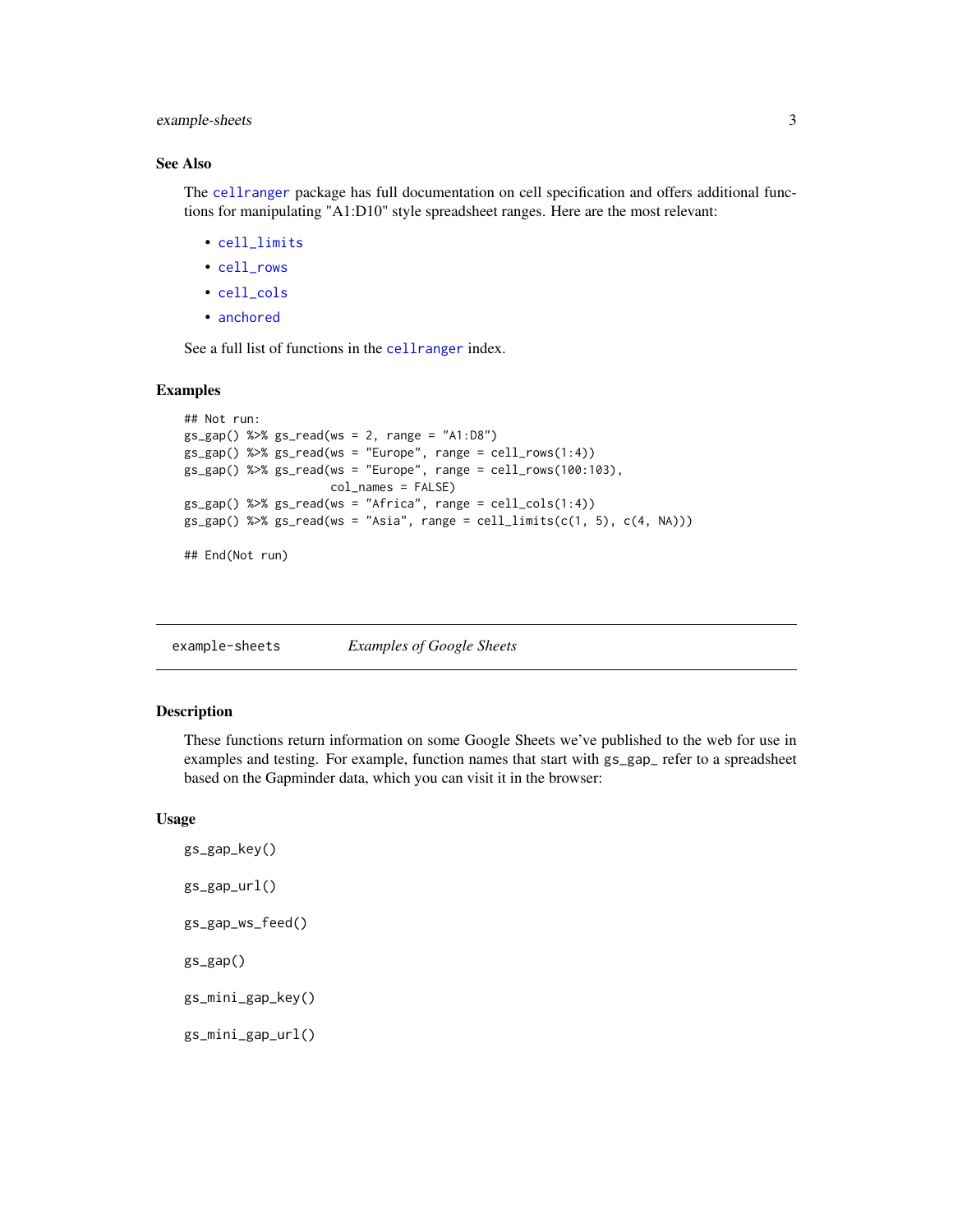```
gs_mini_gap_ws_feed()
gs_mini_gap()
gs_ff_key()
gs_ff_url()
gs_ff_ws_feed()
gs_ff()
```
#### Details

- [Gapminder sheet](https://w3id.org/people/jennybc/googlesheets_gap_url)
- [mini Gapminder sheet](https://w3id.org/people/jennybc/googlesheets_mini_gap_url)
- [Sheet with numeric formatting and formulas](https://w3id.org/people/jennybc/googlesheets_ff_url)

#### Value

the key, browser URL, worksheets feed or [googlesheet](#page-6-1) object corresponding to one of the example sheets

# Functions

- gs\_gap\_key: Gapminder sheet key
- gs\_gap\_url: Gapminder sheet URL
- gs\_gap\_ws\_feed: Gapminder sheet worksheets feed
- gs\_gap: Gapminder sheet as registered googlesheet
- gs\_mini\_gap\_key: mini Gapminder sheet key
- gs\_mini\_gap\_url: mini Gapminder sheet URL
- gs\_mini\_gap\_ws\_feed: mini Gapminder sheet worksheets feed
- gs\_mini\_gap: mini Gapminder sheet as registered googlesheet
- gs\_ff\_key: Key to a sheet with numeric formatting and formulas
- gs\_ff\_url: URL for a sheet with numeric formatting and formulas
- gs\_ff\_ws\_feed: Worksheets feed for a sheet with numeric formatting and formulas
- gs\_ff: Registered googlesheet for a sheet with numeric formatting and formulas

#### Examples

```
## Not run:
gs_gap_key()
gs_gap_url()
browseURL(gs_gap_url())
gs_gap_ws_feed() # not so interesting to a user!
gs_gap()
```
<span id="page-3-0"></span>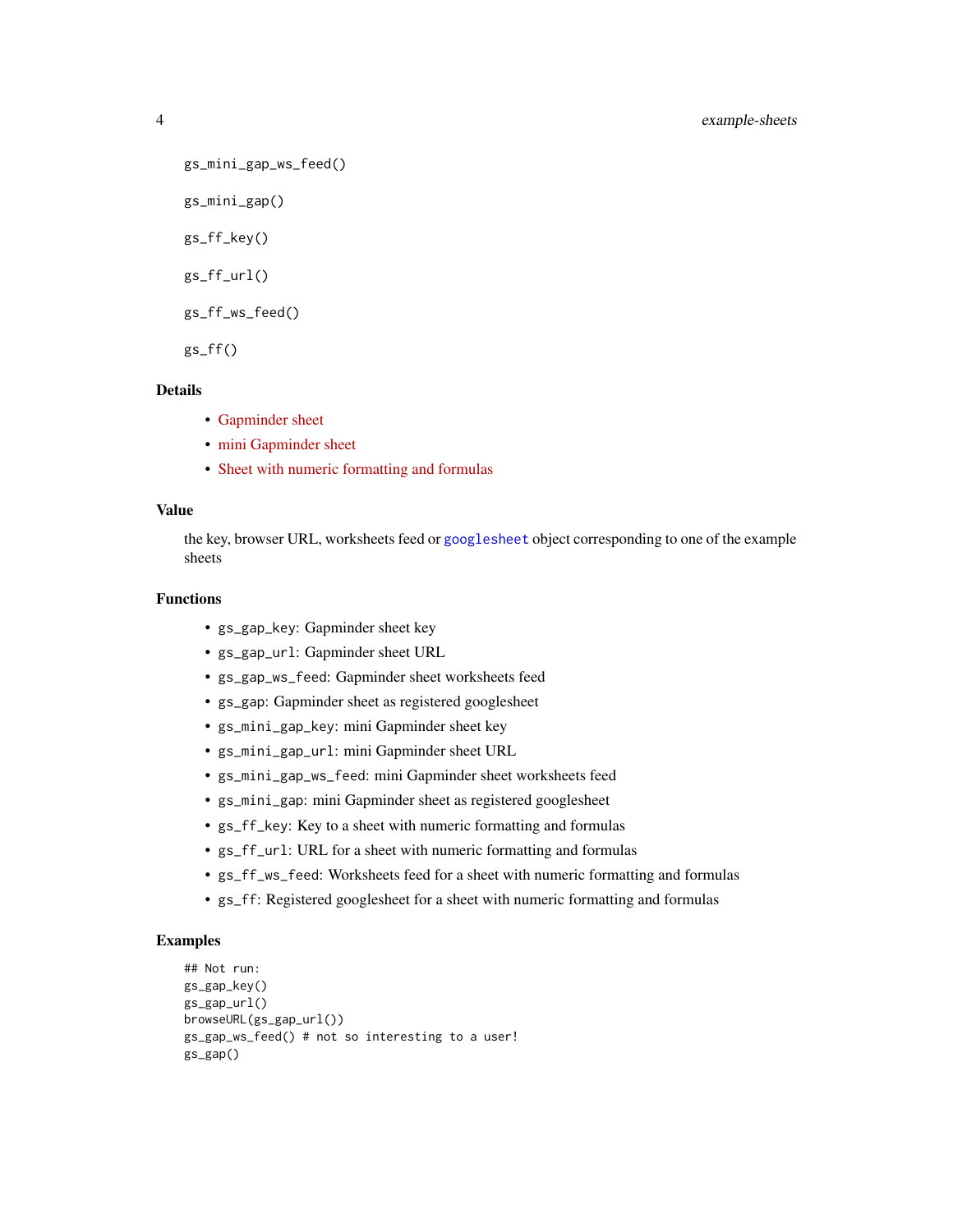# <span id="page-4-0"></span>extract\_key\_from\_url 5

```
gs_ff_key()
gs_ff_url()
gs_fff()gs_browse(gs_ff())
## End(Not run)
```
extract\_key\_from\_url *Extract sheet key from a URL*

# Description

Extract a sheet's unique key from a wide variety of URLs, i.e. a browser URL for both old and new Sheets, the "worksheets feed", and other links returned by the Sheets API.

#### Usage

extract\_key\_from\_url(url)

# Arguments

url character; a URL associated with a Google Sheet

#### Examples

```
## Not run:
GAP_URL <- gs_gap_url()
GAP_KEY <- extract_key_from_url(GAP_URL)
gap_ss <- gs_key(GAP_KEY)
gap_ss
```
## End(Not run)

gd\_token *Retrieve and report on the current token*

# Description

Prints information about the Google token that is in force and returns the token invisibly.

#### Usage

gd\_token(verbose = TRUE)

gs\_token(verbose = TRUE)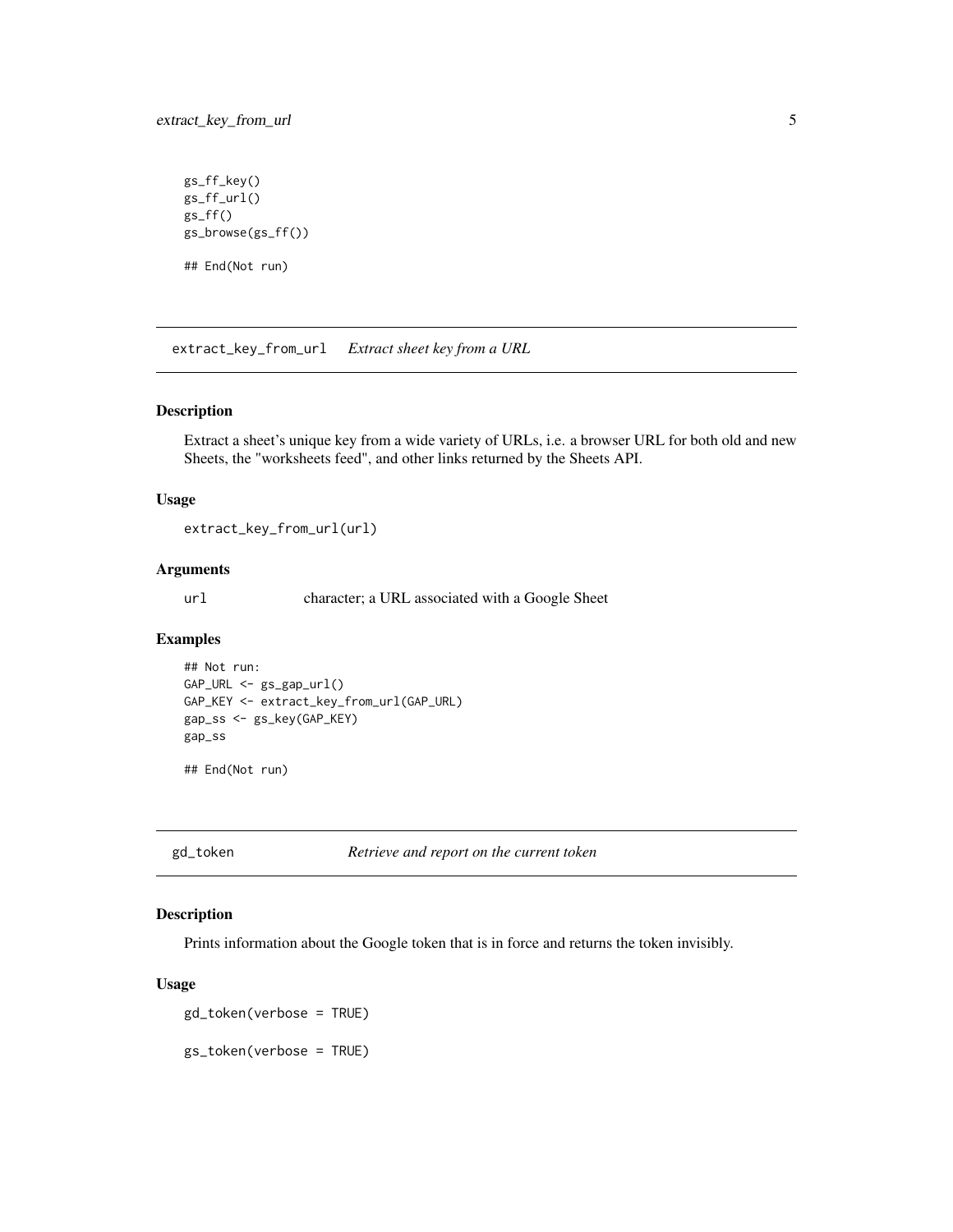#### <span id="page-5-0"></span>Arguments

verbose logical; do you want informative messages?

#### Value

an OAuth token object, specifically a [Token2.0](#page-0-0), invisibly

# Examples

```
## Not run:
## load/refresh existing credentials, if available
## otherwise, go to browser for authentication and authorization
gs_auth()
gd_token()
## End(Not run)
```
<span id="page-5-1"></span>gd\_user *Retrieve information about the current Google user*

## **Description**

Retrieve information about the Google user that has authorized [googlesheets](#page-8-1) to call the Drive and Sheets APIs on their behalf. As long as full = FALSE (the default), only the most useful subset of the information available from [the "about" endpoint](https://developers.google.com/drive/v2/reference/about/get) of the Drive API is returned. This is also the information exposed in the print method:

#### Usage

gd\_user(full = FALSE, verbose = TRUE)

gs\_user(full = FALSE, verbose = TRUE)

# Arguments

| full    | Logical, indicating whether to return selected (FALSE, the default) or full (TRUE) |
|---------|------------------------------------------------------------------------------------|
|         | user information.                                                                  |
| verbose | logical; do you want informative messages?                                         |

#### Details

- User's display name
- User's email
- Date-time of user info lookup
- User's permission ID
- User's root folder ID

When full = TRUE, all information provided by the API is returned.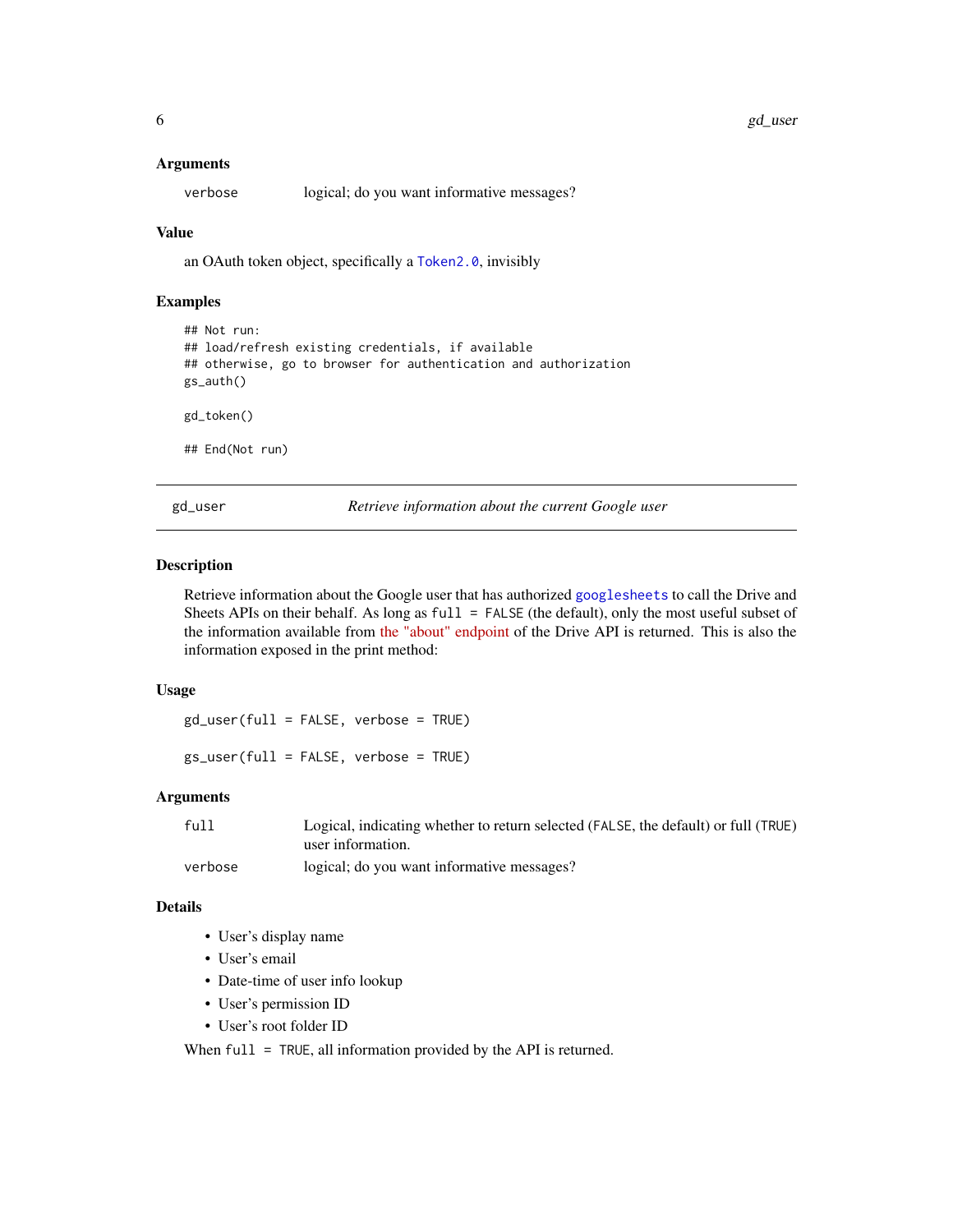# <span id="page-6-0"></span>googlesheet 7

# Value

an object of S3 class 'drive\_user', which is just a list

#### See Also

Other auth functions: [gs\\_auth](#page-9-1), [gs\\_deauth](#page-12-1)

#### Examples

```
## Not run:
## these are synonyms: gd = Google Drive, gs = Google Sheets
gd_user()
gs_user()
## End(Not run)
```
<span id="page-6-1"></span>googlesheet *Register a Google Sheet*

### <span id="page-6-2"></span>**Description**

The googlesheets package must gather information on a Google Sheet from [the API](https://developers.google.com/google-apps/spreadsheets/) prior to any requests to read or write data. We call this registering the sheet and store the result in a googlesheet object. Note this object does not contain any sheet data, but rather contains metadata about the sheet. We populate a googlesheet object with information from the [worksheets feed](https://developers.google.com/google-apps/spreadsheets/worksheets) and, if available, also from the [spreadsheets feed.](https://developers.google.com/google-apps/spreadsheets/worksheets#retrieve_a_list_of_spreadsheets) Choose from the functions below depending on the type of sheet-identifying input you will provide. Is it a sheet title, key, browser URL, or worksheets feed (another URL, mostly used internally)?

# Usage

```
gs_title(x, verbose = TRUE)
gs_{key}(x, lookup = NULL, visibility = NULL, verbose = TRUE)gs\_url(x, lookup = NULL, visibility = NULL, verbose = TRUE)gs_ws_feed(x, lookup = NULL, verbose = TRUE)
gs_gs(x, visibleility = NULL, verbose = TRUE)
```
#### Arguments

x sheet-identifying information; a character vector of length one holding sheet title, key, browser URL or worksheets feed OR, in the case of gs\_gs only, a googlesheet object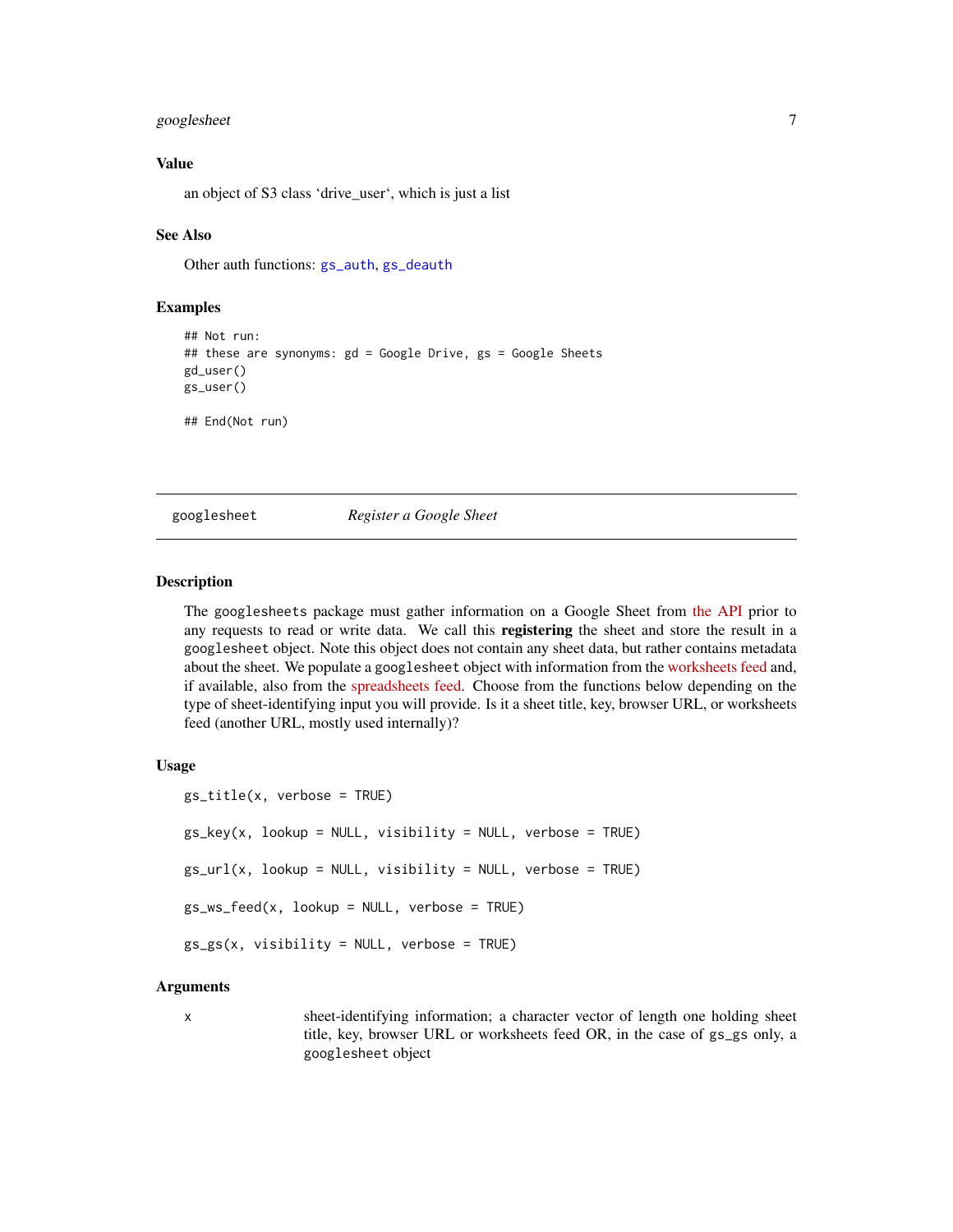| verbose    | logical; do you want informative messages?                                                                                                                                                                                                                                                                                                                                                                 |
|------------|------------------------------------------------------------------------------------------------------------------------------------------------------------------------------------------------------------------------------------------------------------------------------------------------------------------------------------------------------------------------------------------------------------|
| lookup     | logical, optional. Controls whether googlesheets will place authorized API<br>requests during registration. If unspecified, will be set to TRUE if authorization<br>has previously been used in this R session, if working directory contains a file<br>named .httr-oauth, or if x is a worksheets feed or googlesheet object that<br>specifies "public" visibility.                                       |
| visibility | character, either "public" or "private". Consulted during explicit construction<br>of a worksheets feed from a key, which happens only when $lookup = FALSE$<br>and googlesheets is prevented from looking up information in the spreadsheets<br>feed. If unspecified, will be set to "public" if lookup = FALSE and "private" if<br>$1$ ookup = TRUE. Consult the API docs for more info about visibility |

#### Details

A registered googlesheet will contain information on:

- sheet\_key the key of the spreadsheet
- sheet\_title the title of the spreadsheet
- n\_ws the number of worksheets contained in the spreadsheet
- ws\_feed the "worksheets feed" of the spreadsheet
- updated the time of last update (at time of registration)
- reg\_date the time of registration
- visibility visibility of spreadsheet (Google's confusing vocabulary); actually, does not describe a property of spreadsheet itself but rather whether requests will be made with or without authorization
- is\_public logical indicating visibility is "public" (meaning unauthenticated requests will be sent), as opposed to "private" (meaning authenticated requests will be sent)
- author the name of the owner
- email the email of the owner
- links data.frame of links specific to the spreadsheet
- ws a data.frame about the worksheets contained in the spreadsheet

A googlesheet object will contain this information from the spreadsheets feed if it was available at the time of registration:

• alt\_key alternate key; applies only to "old" sheets

Since the spreadsheets feed contains private user data, googlesheets must be properly authorized to access it. So a googlesheet object will only contain info from the spreadsheets feed if lookup = TRUE, which directs us to look up sheet-identifying information in the spreadsheets feed.

#### Value

a googlesheet object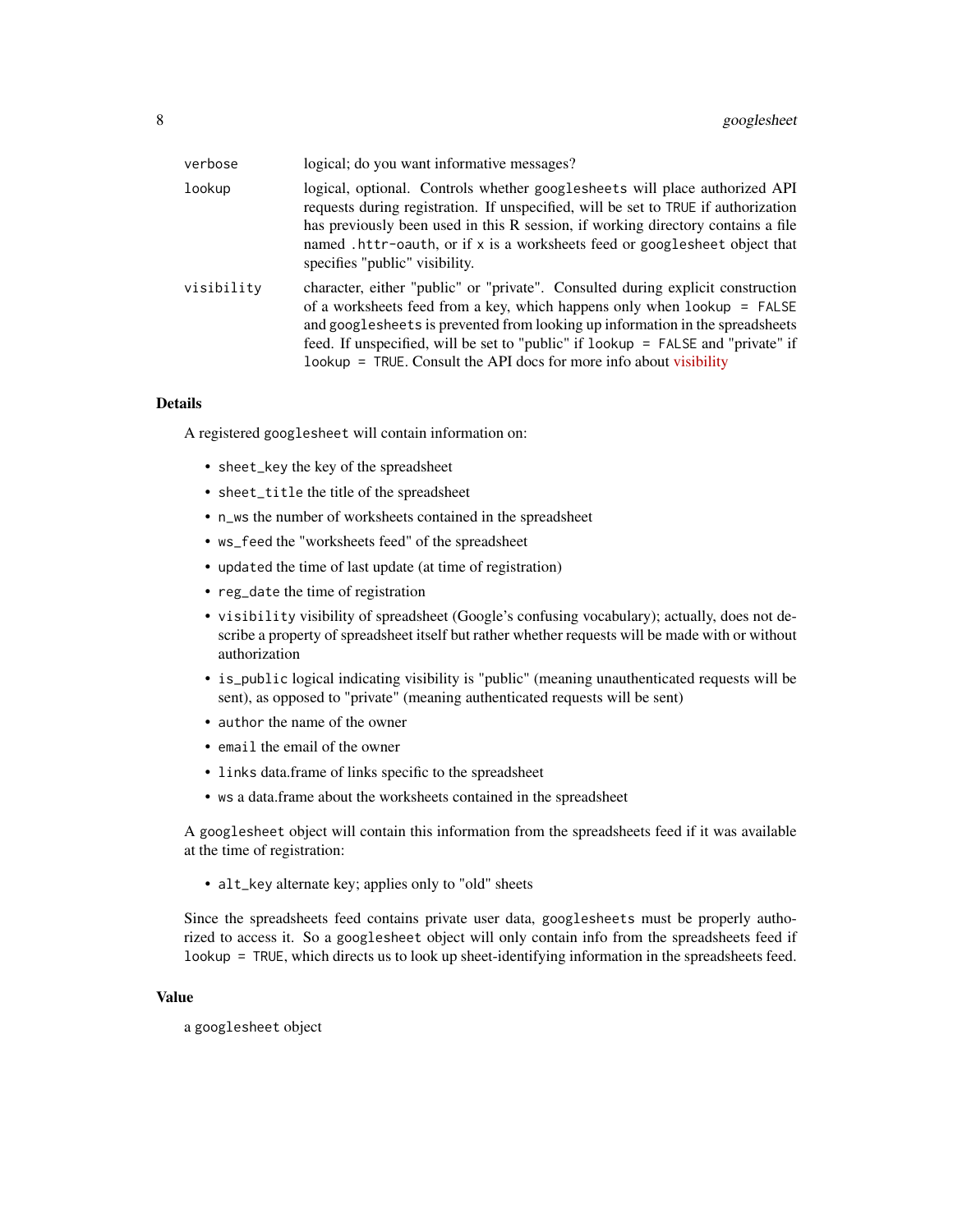<span id="page-8-1"></span><span id="page-8-0"></span>

#### Description

Google spreadsheets R API

# Details

See the README on [CRAN](https://cran.r-project.org/package=googlesheets/README.html) or [GitHub](https://github.com/jennybc/googlesheets#readme)

<span id="page-8-2"></span>gs\_add\_row *Append rows to a spreadsheet*

#### Description

Add rows to an existing worksheet within an existing spreadsheet. This is based on the [list feed,](https://developers.google.com/google-apps/spreadsheets/#working_with_list-based_feeds) which has a strong assumption that the data occupies a neat rectangle in the upper left corner of the sheet. This function specifically uses [this method,](https://developers.google.com/google-apps/spreadsheets/#adding_a_list_row) which "inserts the new row immediately after the last row that appears in the list feed, which is to say immediately before the first entirely blank row."

#### Usage

 $gs\_add\_row(ss, ws = 1, input = '''', verbose = TRUE)$ 

# Arguments

| SS      | a registered Google spreadsheet, <i>i.e.</i> a googlesheet object                                                                               |
|---------|-------------------------------------------------------------------------------------------------------------------------------------------------|
| WS      | positive integer or character string specifying index or title, respectively, of the<br>worksheet                                               |
| input   | new cell values, as an object that can be coerced into a character vector, presum-<br>ably an atomic vector, a factor, a matrix or a data frame |
| verbose | logical; do you want informative messages?                                                                                                      |

#### Details

At the moment, this function will only work in a sheet that has a proper header row of variable or column names and at least one pre-existing data row. If you get Error : No matches, that suggests the worksheet doesn't meet these minimum requirements. In the future, we will try harder to populate the sheet as necessary, e.g. create default variable names in a header row and be able to cope with input being the first row of data.

If input is two-dimensional, internally we call gs\_add\_row once per input row.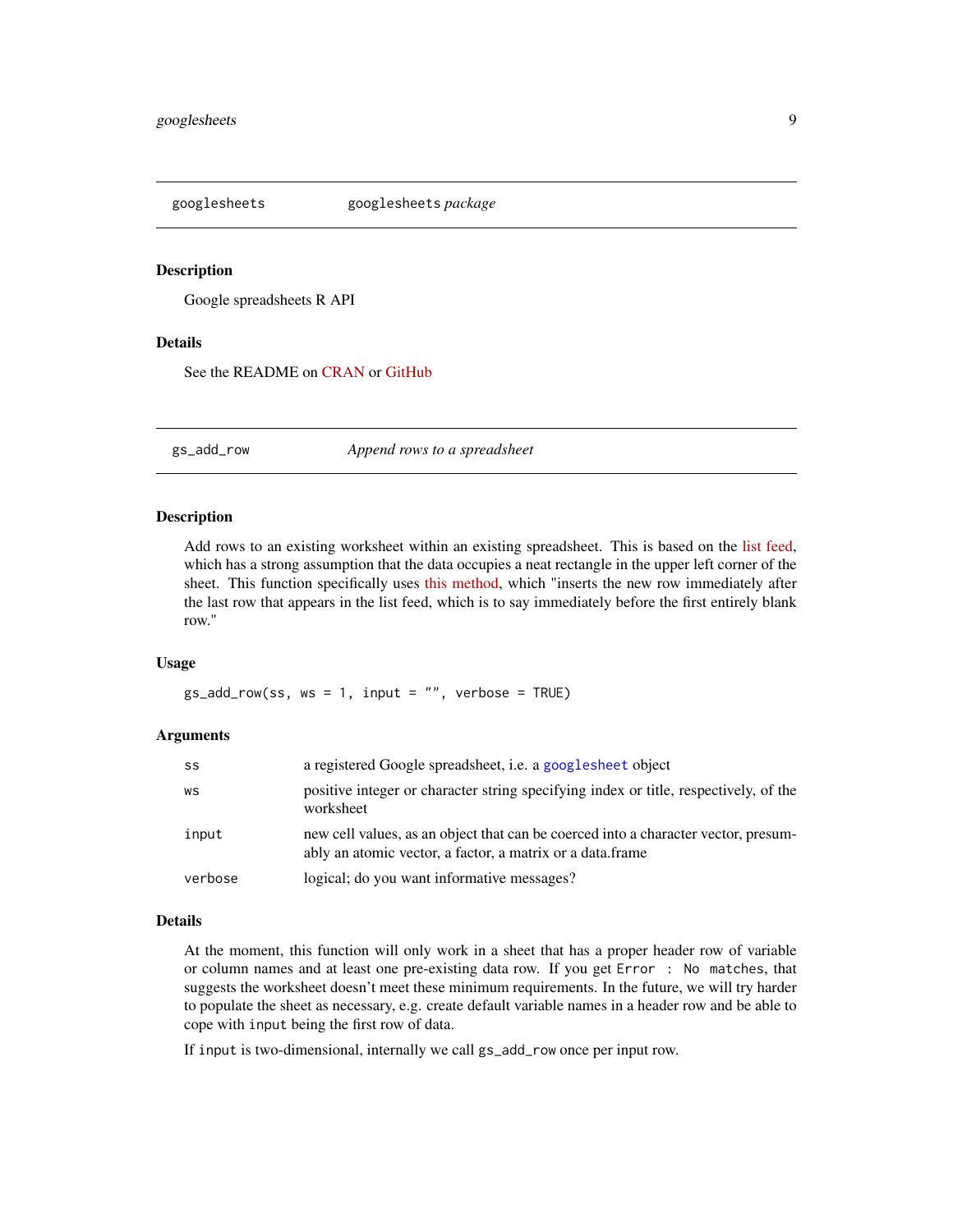# See Also

[gs\\_edit\\_cells](#page-15-1)

#### Examples

```
## Not run:
yo <- gs_copy(gs_gap(), to = "yo")
yo <- gs_add_row(yo, ws = "Oceania",
                 input = c("Valinor", "Aman", "2015", "10000",
                           "35", "1000.5"))
tail(gs_read(yo, ws = "Oceania"))
gs_delete(yo)
## End(Not run)
```
<span id="page-9-1"></span>gs\_auth *Authorize* googlesheets

# Description

Authorize googlesheets to view and manage your files. You will be directed to a web browser, asked to sign in to your Google account, and to grant googlesheets permission to operate on your behalf with Google Sheets and Google Drive. By default, these user credentials are cached in a file named .httr-oauth in the current working directory, from where they can be automatically refreshed, as necessary.

# Usage

```
gs_auth(token = NULL, new_user = FALSE,
 key = getOption("googlesheets.client_id"),
  secret = getOption("googlesheets.client_secret"),
  cache = getOption("googlesheets.httr_oauth_cache"), verbose = TRUE)
```
# Arguments

| token       | optional; an actual token object or the path to a valid token stored as an . rds file                                                                                                                             |
|-------------|-------------------------------------------------------------------------------------------------------------------------------------------------------------------------------------------------------------------|
| new_user    | logical, defaults to FALSE. Set to TRUE if you want to wipe the slate clean and<br>re-authenticate with the same or different Google account. This disables the<br>.httr-oauth file in current working directory. |
| key, secret | the "Client ID" and "Client secret" for the application; defaults to the ID and<br>secret built into the googlesheets package                                                                                     |
| cache       | logical indicating if googlesheets should cache credentials in the default cache<br>file.httr-oauth                                                                                                               |
| verbose     | logical; do you want informative messages?                                                                                                                                                                        |

<span id="page-9-0"></span>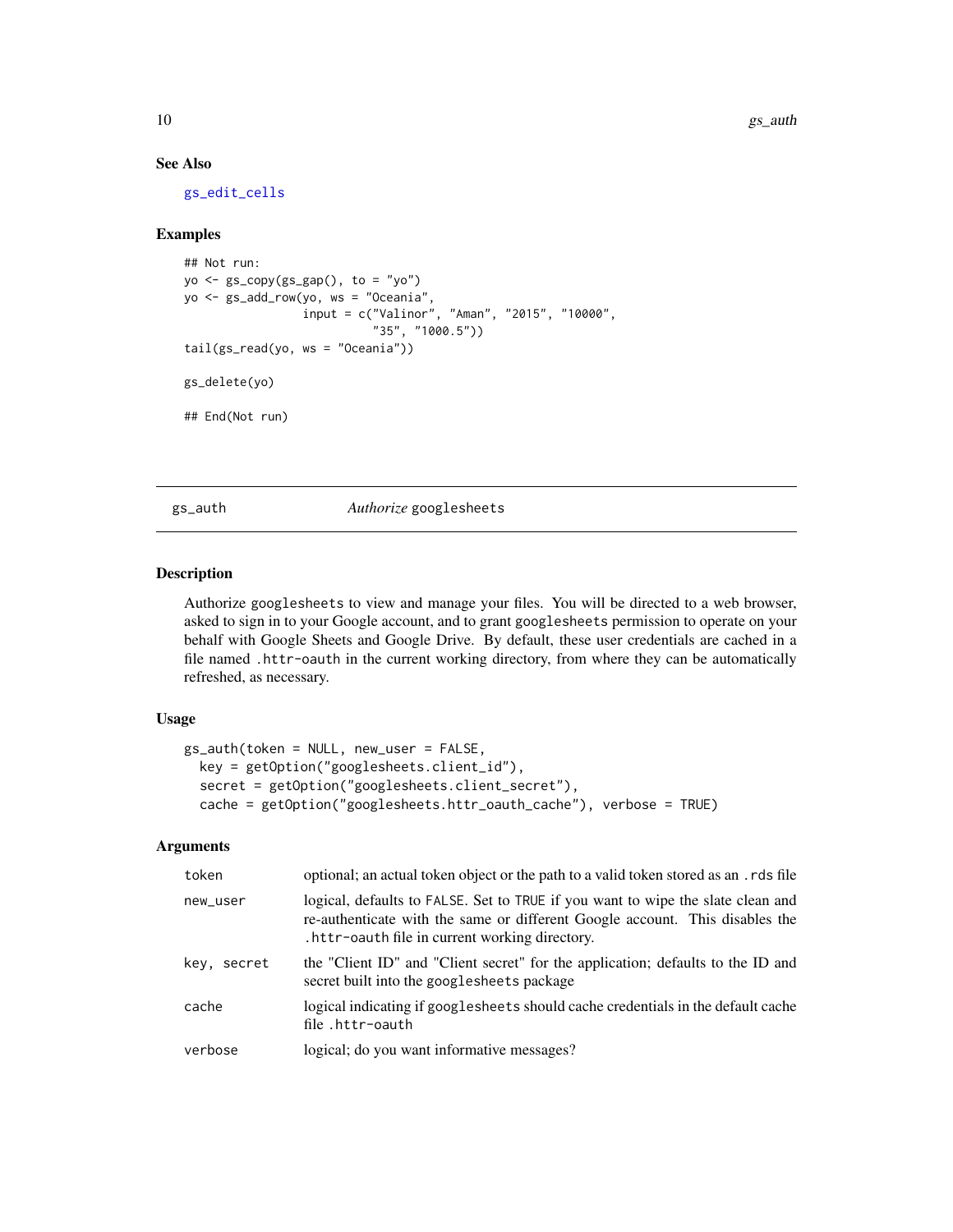#### <span id="page-10-0"></span> $gs_$  auth  $11$

# Details

Most users, most of the time, do not need to call this function explicitly  $-$  it will be triggered by the first action that requires authorization. Even when called, the default arguments will often suffice. However, when necessary, this function allows the user to

- force the creation of a new token
- retrieve current token as an object, for possible storage to an .rds file
- read the token from an object or from an .rds file
- provide your own app key and secret this requires setting up a new project in [Google Devel](https://console.developers.google.com)[opers Console](https://console.developers.google.com)
- prevent caching of credentials in .httr-oauth

In a direct call to gs\_auth, the user can provide the token, app key and secret explicitly and can dictate whether interactively-obtained credentials will be cached in .httr\_oauth. If unspecified, these arguments are controlled via options, which, if undefined at the time googlesheets is loaded, are defined like so:

- key Set to option googlesheets.client\_id, which defaults to a client ID that ships with the package
- secret Set to option googlesheets.client\_secret, which defaults to a client secret that ships with the package
- cache Set to option googlesheets.httr\_oauth\_cache, which defaults to TRUE

To override these defaults in persistent way, predefine one or more of them with lines like this in a .Rprofile file:

options(googlesheets.client\_id = "FOO", googlesheets.client\_secret = "BAR", googlesheets.httr\_oauth\_cache = FALSE)

See [Startup](#page-0-0) for possible locations for this file and the implications thereof.

More detail is available from [Using OAuth 2.0 for Installed Applications.](https://developers.google.com/identity/protocols/OAuth2InstalledApp) See [gs\\_webapp\\_auth\\_url](#page-33-1) and [gs\\_webapp\\_get\\_token](#page-34-1) for functions that execute the "web server application" flow.

# Value

an OAuth token object, specifically a [Token2.0](#page-0-0), invisibly

#### See Also

Other auth functions: [gd\\_user](#page-5-1), [gs\\_deauth](#page-12-1)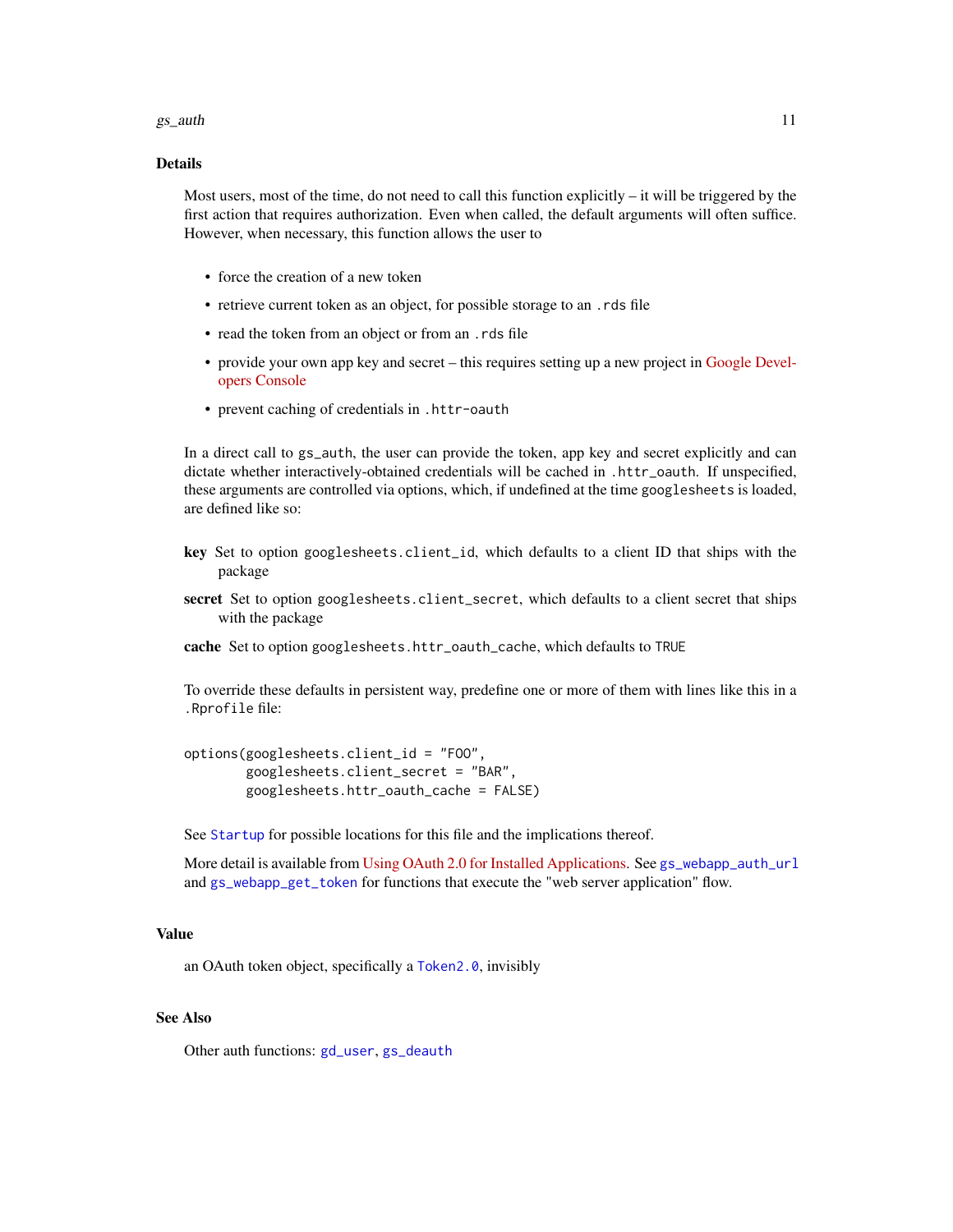# Examples

```
## Not run:
## load/refresh existing credentials, if available
## otherwise, go to browser for authentication and authorization
gs_auth()
## force a new token to be obtained
gs_auth(new_user = TRUE)
## store token in an object and then to file
ttt \leq gs_auth()
saveRDS(ttt, "ttt.rds")
## load a pre-existing token
gs_auth(token = ttt) # from an object
gs_auth(token = "ttt.rds") # from .rds file
## End(Not run)
```
gs\_browse *Visit a Google Sheet in the browser*

#### Description

Visit a Google Sheet in the browser

#### Usage

gs\_browse(ss, ws = 1)

# Arguments

| SS | a registered Google spreadsheet, <i>i.e.</i> a google sheet object                                |
|----|---------------------------------------------------------------------------------------------------|
| WS | positive integer or character string specifying index or title, respectively, of the<br>worksheet |

## Value

the [googlesheet](#page-6-1) object given as input, invisibly

# Examples

```
## Not run:
gap_s s \leftarrow gs_gap()gs_browse(gap_ss)
gs_browse(gap_ss, ws = 3)
gs_browse(gap_ss, ws = "Europe")
## assign and browse at once
```
<span id="page-11-0"></span>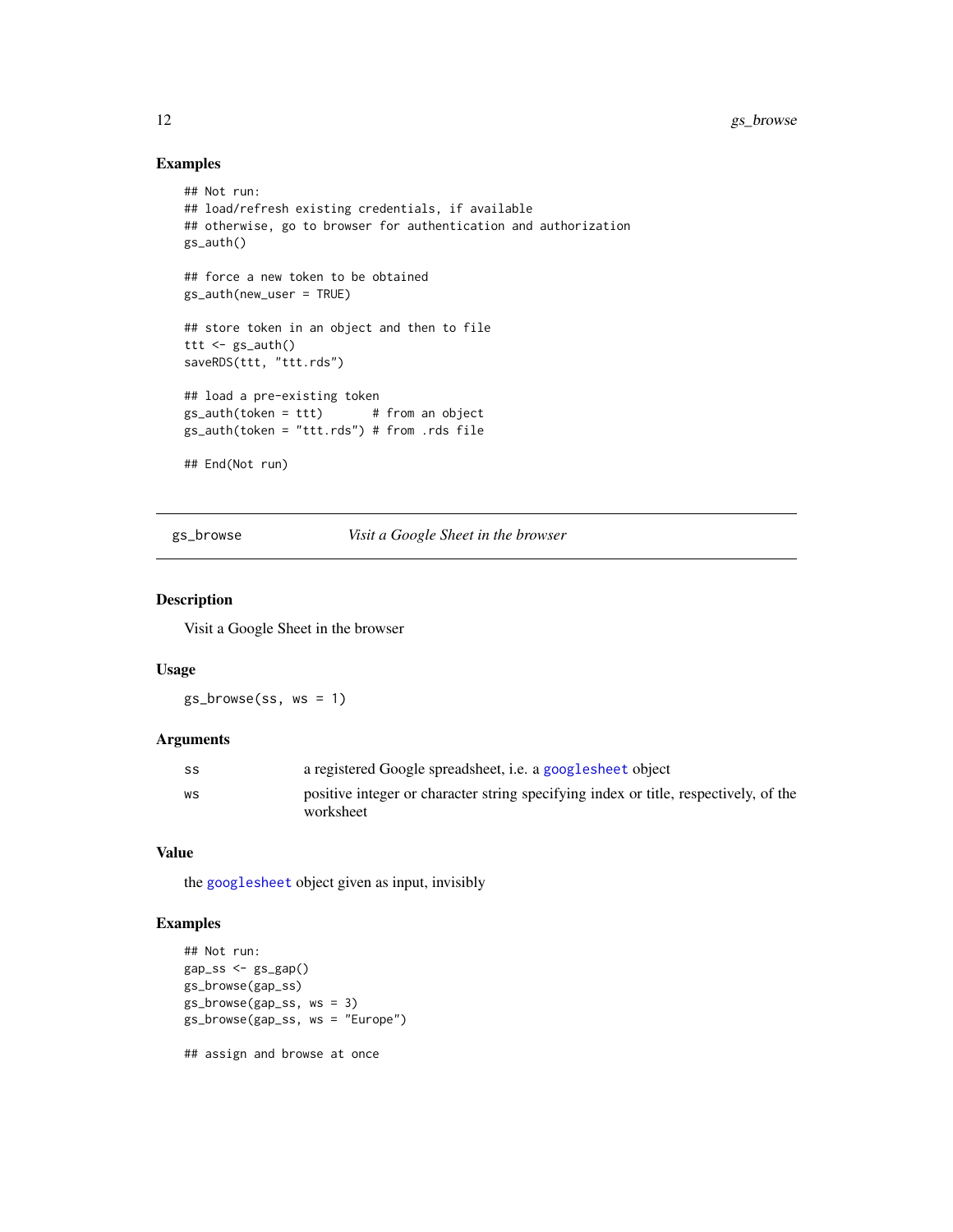#### <span id="page-12-0"></span> $gs\_copy$  13

```
gap_ss <- gs_gap() %>% gs_browse()
```
## End(Not run)

#### gs\_copy *Copy an existing spreadsheet*

#### Description

You can copy a spreadsheet that you own or a sheet owned by a third party that has been made accessible via the sharing dialog options. This function calls the [Google Drive API.](https://developers.google.com/drive/v2/reference/)

#### Usage

gs\_copy(from, to = NULL, verbose = TRUE)

#### Arguments

| from    | a registered Google spreadsheet, <i>i.e.</i> a google sheet object                                      |
|---------|---------------------------------------------------------------------------------------------------------|
| to      | character string giving the new title of the sheet; if NULL, then the copy will be<br>titled "Copy of " |
| verbose | logical; do you want informative messages?                                                              |

# Examples

```
## Not run:
# copy the Gapminder example sheet
gap_ss <- gs_copy(gs_gap(), to = "Gapminder_copy")
gap_ss
gs_delete(gap_ss)
```
## End(Not run)

<span id="page-12-1"></span>gs\_deauth *Suspend authorization*

# Description

Suspend [googlesheets](#page-8-1)' authorization to place requests to the Drive and Sheets APIs on behalf of the authenticated user.

#### Usage

```
gs_deauth(clear_cache = TRUE, verbose = TRUE)
```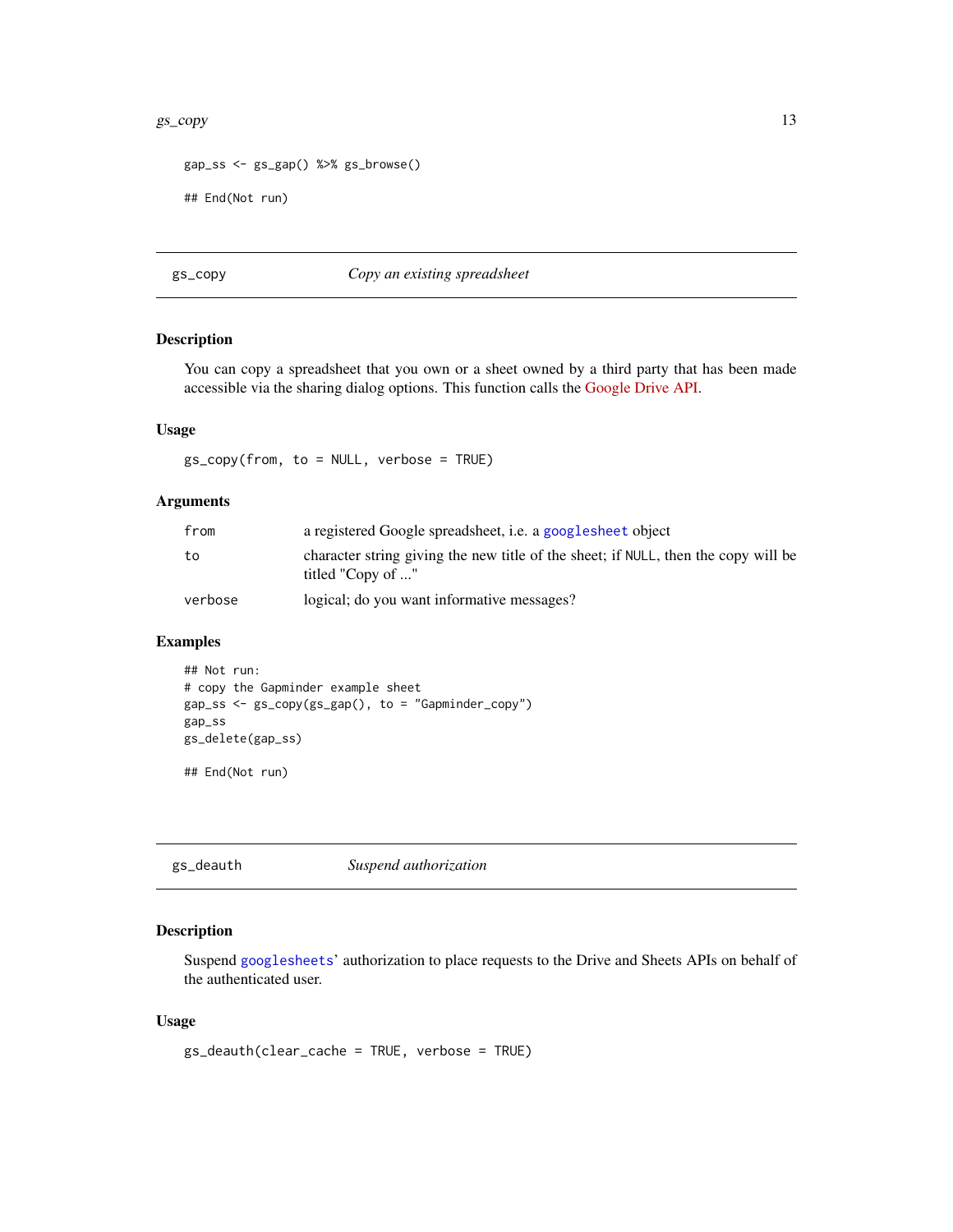#### Arguments

| clear cache | logical indicating whether to disable the . httr-oauth file in working directory,<br>if such exists, by renaming to .httr-oauth-SUSPENDED |
|-------------|-------------------------------------------------------------------------------------------------------------------------------------------|
| verbose     | logical; do you want informative messages?                                                                                                |

#### See Also

Other auth functions: [gd\\_user](#page-5-1), [gs\\_auth](#page-9-1)

# Examples

## Not run: gs\_deauth()

## End(Not run)

<span id="page-13-1"></span>gs\_delete *Delete a spreadsheet*

# Description

Move a spreadsheet to trash on Google Drive. You must own a sheet in order to move it to the trash. If you try to delete a sheet you do not own, a 403 Forbidden HTTP status code will be returned; third party spreadsheets can only be moved to the trash manually in the web browser (which only removes them from your Google Sheets home screen, in any case). If you trash a spreadsheet that is shared with others, it will no longer appear in any of their Google Drives. If you delete something by mistake, remain calm, and visit the [trash in Google Drive,](https://drive.google.com/drive/#trash) find the sheet, and restore it.

# Usage

```
gs_delete(ss, verbose = TRUE)
```
#### Arguments

| SS      | a registered Google spreadsheet, i.e. a googlesheet object |
|---------|------------------------------------------------------------|
| verbose | logical; do you want informative messages?                 |

#### Value

logical indicating if the deletion was successful

#### See Also

[gs\\_grepdel](#page-16-1) and [gs\\_vecdel](#page-16-2) for handy wrappers that help you delete sheets by title, with the ability to delete multiple sheets at once

Other sheet deletion functions: [gs\\_grepdel](#page-16-1)

<span id="page-13-0"></span>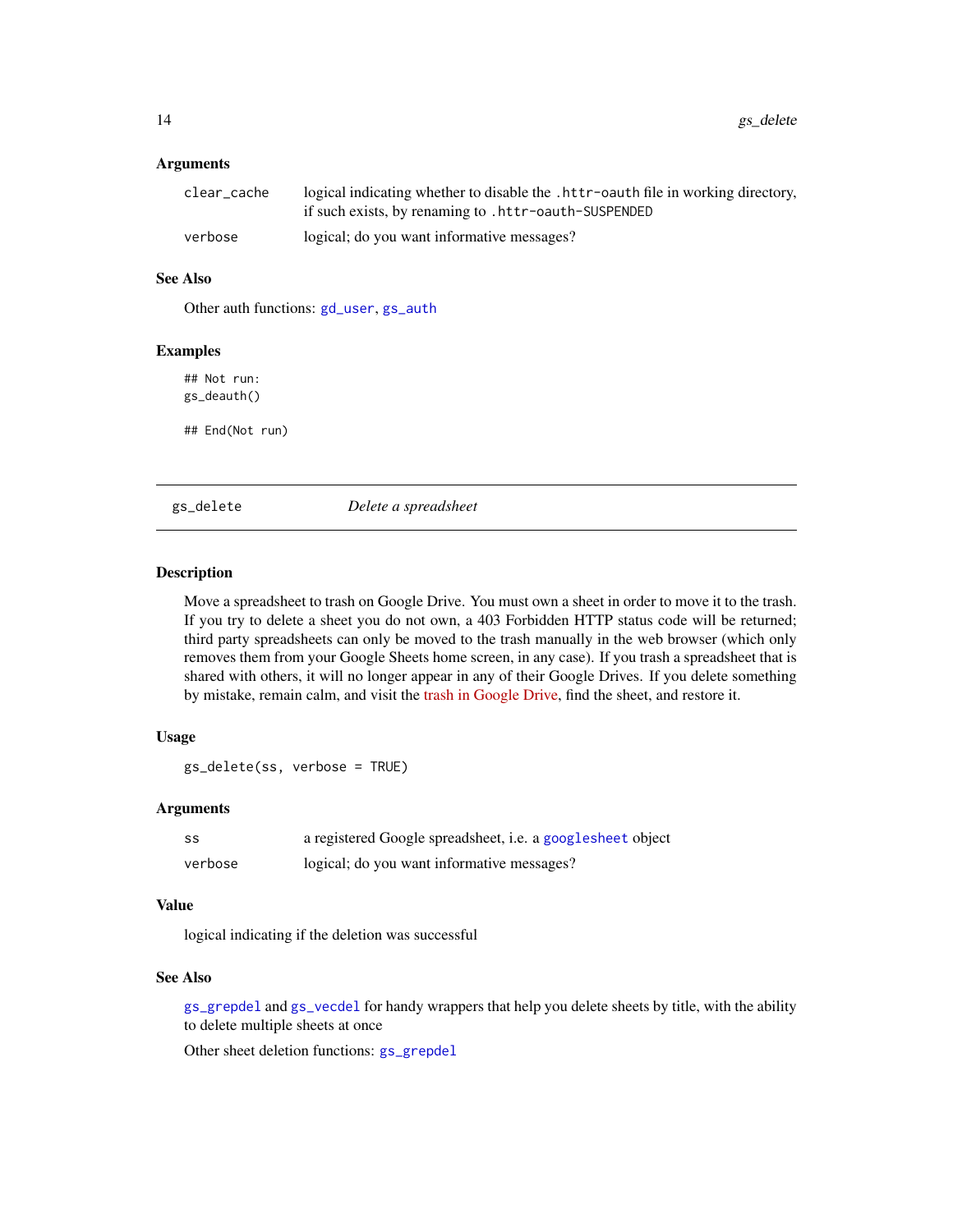# <span id="page-14-0"></span>gs\_download 15

#### Examples

```
## Not run:
foo <- gs_new("new_sheet")
gs_delete(foo)
```
## End(Not run)

#### gs\_download *Download a spreadsheet*

# Description

Export a Google Sheet as a .csv, .pdf, or .xlsx file. You can download a sheet that you own or a sheet owned by a third party that has been made accessible via the sharing dialog options. You can download the entire spreadsheet (.pdf and .xlsx formats only) or a single worksheet (all formats). This function calls the [Google Drive API.](https://developers.google.com/drive/v2/reference/)

#### Usage

```
gs_download(from, ws = NULL, to = NULL, overwrite = FALSE,
  verbose = TRUE)
```
# Arguments

| positive integer or character string specifying index or title, respectively, of the<br>WS<br>worksheet                                                                                                                           |  |
|-----------------------------------------------------------------------------------------------------------------------------------------------------------------------------------------------------------------------------------|--|
| path to write file; file extension must be one of .csv, .pdf, or .xlsx, which dictates<br>to<br>the export format; defaults to foo. xlsx where foo is a safe filename constructed<br>from the title of the Sheet being downloaded |  |
| logical, indicating whether to overwrite an existing local file<br>overwrite                                                                                                                                                      |  |
| logical; do you want informative messages?<br>verbose                                                                                                                                                                             |  |

# Details

If the worksheet is unspecified, i.e. if ws = NULL, then the entire spreadsheet will be exported (.pdf and xlsx formats) or the first worksheet will be exported (.csv format)

#### Value

The normalized path of the downloaded file, after confirmed success, or NULL, otherwise, invisibly.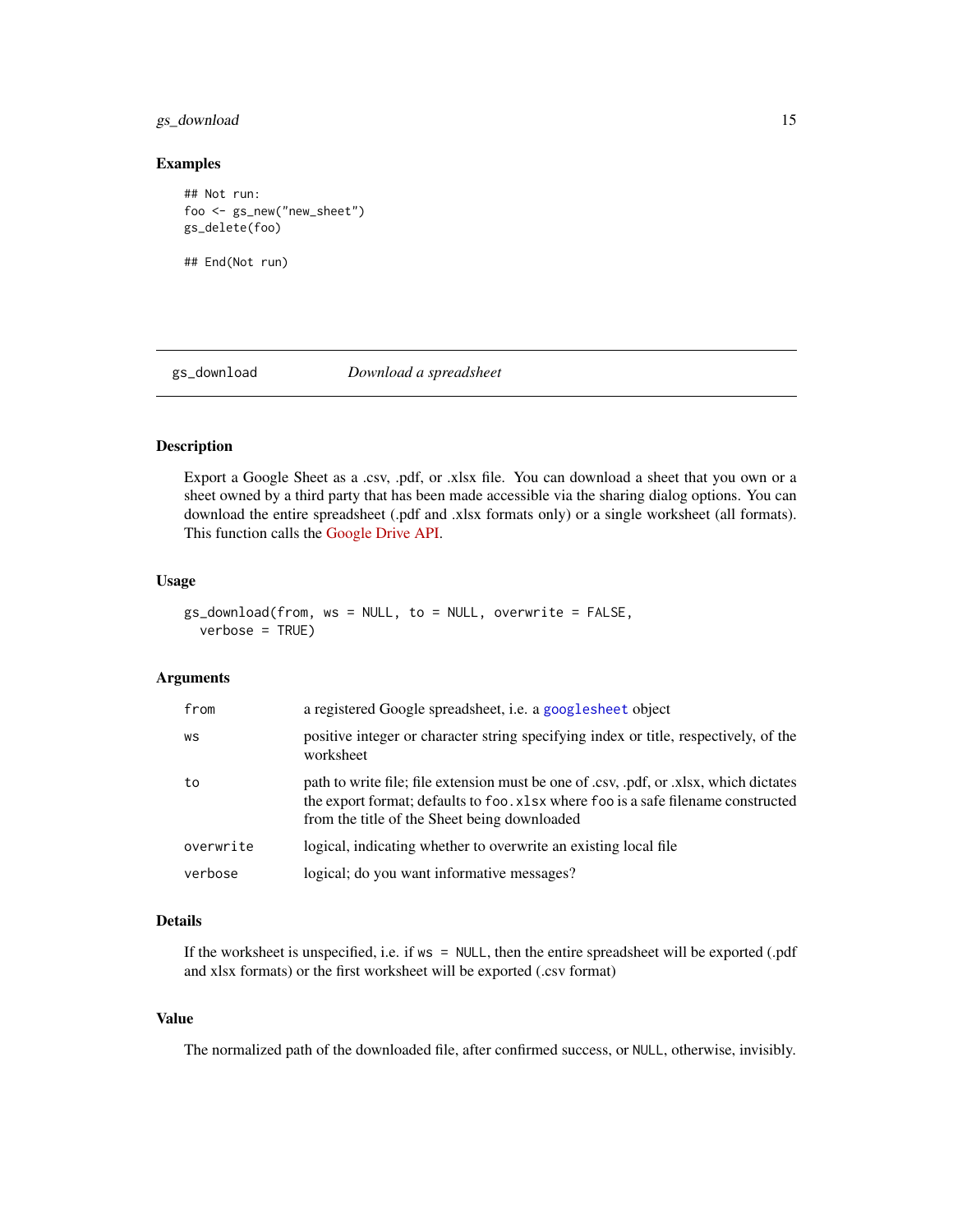# Examples

```
## Not run:
gs_download(gs_gap(), to = "gapminder.xlsx")
file.remove("gapminder.xlsx")
```
## End(Not run)

<span id="page-15-1"></span>gs\_edit\_cells *Edit cells*

# Description

Modify the contents of one or more cells. The cells to be edited are specified implicitly by a single anchor cell, which will be the upper left corner of the edited cell region, and the size and shape of the input. If the input has rectangular shape, i.e. is a data.frame or matrix, then a similarly shaped range of cells will be updated. If the input has no dimension, i.e. it's a vector, then byrow controls whether edited cells will extend from the anchor across a row or down a column.

# Usage

```
gs\_edit\_cells(ss, ws = 1, input = "", anchor = "A1", byrow = FALSE,col_names = NULL, trim = FALSE, verbose = TRUE)
```
#### Arguments

| SS                                   | a registered Google spreadsheet, i.e. a googlesheet object                                                                                                                                                       |
|--------------------------------------|------------------------------------------------------------------------------------------------------------------------------------------------------------------------------------------------------------------|
| WS                                   | positive integer or character string specifying index or title, respectively, of the<br>worksheet                                                                                                                |
| input                                | new cell values, as an object that can be coerced into a character vector, presum-<br>ably an atomic vector, a factor, a matrix or a data.frame                                                                  |
| anchor                               | single character string specifying the upper left cell of the cell range to edit;<br>positioning notation can be either "A1" or "R1C1"                                                                           |
| byrow                                | logical; should we fill cells across a row (byrow = TRUE) or down a col-<br>$umn$ (byrow = FALSE, default); consulted only when input is a vector, i.e.<br>dim(input) is NULL                                    |
| $col$ <sub><math>-</math>names</sub> | logical; indicates whether column names of input should be included in the edit,<br>i.e. prepended to the input; consulted only when length(dim(input)) equals<br>2, <i>i.e.</i> input is a matrix or data.frame |
| trim                                 | logical; do you want the worksheet extent to be modified to correspond exactly<br>to the cells being edited?                                                                                                     |
| verbose                              | logical; do you want informative messages?                                                                                                                                                                       |

#### See Also

[gs\\_add\\_row](#page-8-2)

<span id="page-15-0"></span>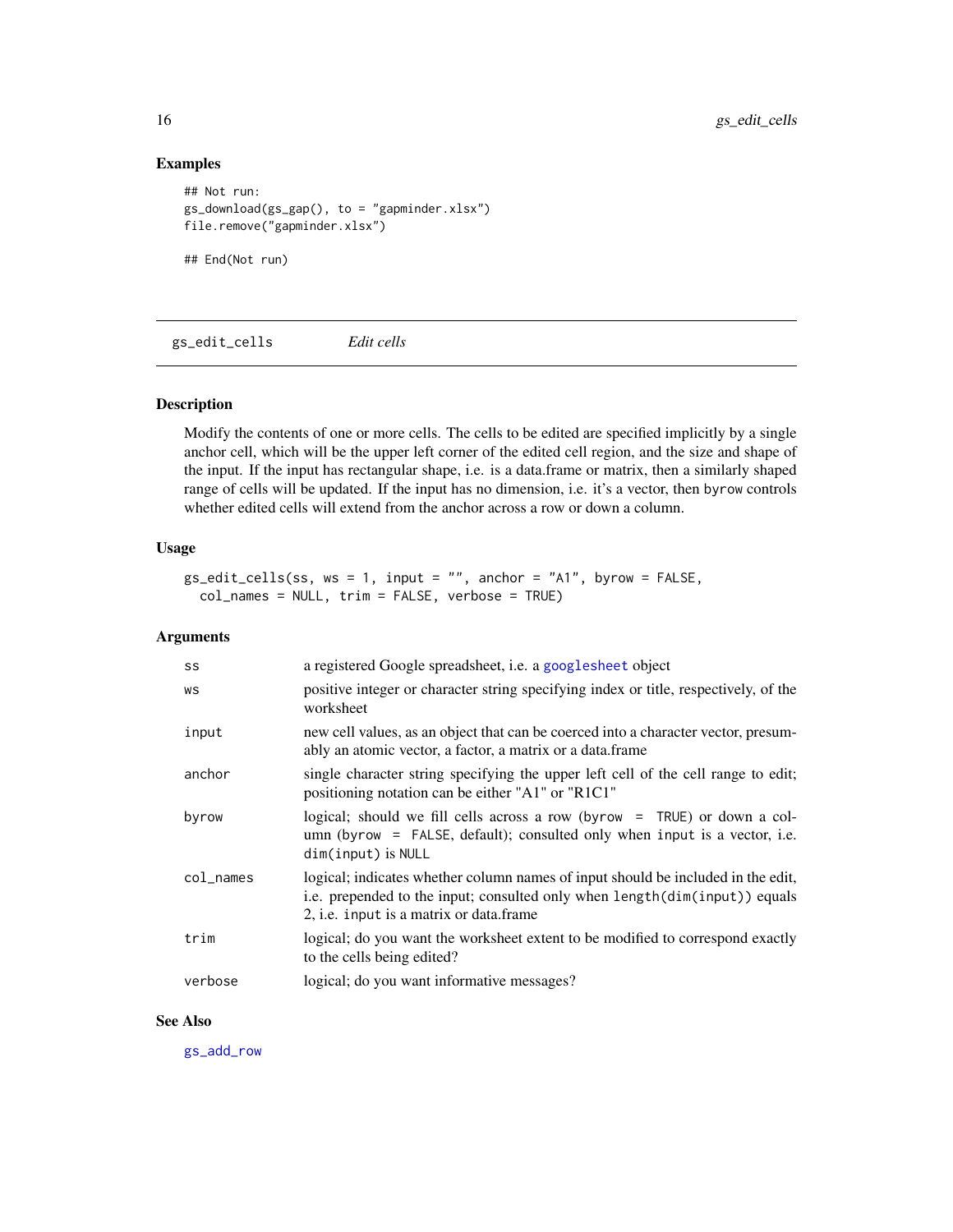# <span id="page-16-0"></span>gs\_grepdel 17

#### Examples

```
## Not run:
yo \leftarrow gs_new("yo")yo <- gs_edit_cells(yo, input = head(iris), trim = TRUE)
gs_read(yo)
yo <- gs_ws_new(yo, ws = "byrow_FALSE")
yo <- gs_edit_cells(yo, ws = "byrow_FALSE",
                    input = LETTERS[1:5], anchor = "A8")gs_read_cellfeed(yo, ws = "byrow_FALSE", range = "A8:A12") %>%
  gs_simplify_cellfeed()
yo <- gs_ws_new(yo, ws = "byrow_TRUE")
yo <- gs_edit_cells(yo, ws = "byrow_TRUE", input = LETTERS[1:5],
                    anchor = "A8", byrow = TRUE)gs_read_cellfeed(yo, ws = "byrow_TRUE", range = "A8:E8") %>%
  gs_simplify_cellfeed()
yo <- gs_ws_new(yo, ws = "col_names_FALSE")
yo <- gs_edit_cells(yo, ws = "col_names_FALSE", input = head(iris),
                    trim = TRUE, col_names = FALSE)
gs_read_cellfeed(yo, ws = "col_names_FALSE") %>%
  gs_reshape_cellfeed(col_names = FALSE)
gs_delete(yo)
## End(Not run)
```
<span id="page-16-1"></span>gs\_grepdel *Delete several spreadsheets at once by title*

#### <span id="page-16-2"></span>Description

These functions violate the general convention of operating on a registered Google sheet, i.e. on a [googlesheet](#page-6-1) object. But the need to delete a bunch of sheets at once, based on a vector of titles or on a regular expression, came up so much during development and testing, that it seemed wise to package this as a function.

#### Usage

```
gs_grepdel(regex, ..., verbose = TRUE)
```

```
gs_vecdel(vec, verbose = TRUE)
```
#### Arguments

| regex    | character; a regular expression; sheets whose titles match will be deleted  |
|----------|-----------------------------------------------------------------------------|
| $\cdots$ | optional arguments to be passed to grep when matching regex to sheet titles |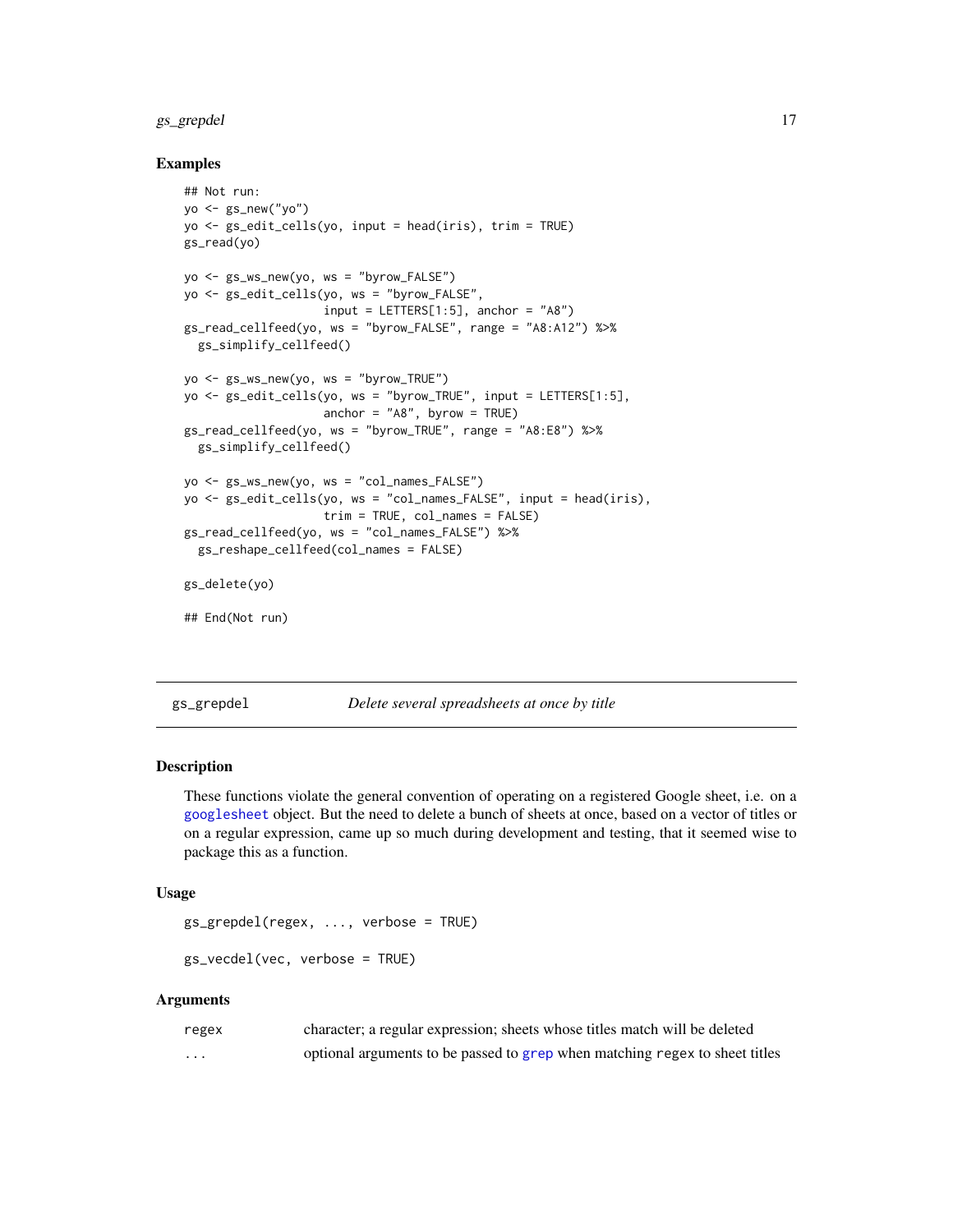<span id="page-17-0"></span>

| verbose | logical; do you want informative messages? |
|---------|--------------------------------------------|
| vec     | character vector of sheet titles to delete |

#### See Also

[gs\\_delete](#page-13-1) for more detail on what you can and cannot delete and how to recover from accidental deletion

Other sheet deletion functions: [gs\\_delete](#page-13-1)

#### Examples

```
## Not run:
sheet_title <- c("cat", "catherine", "tomCAT", "abdicate", "FLYCATCHER")
ss <- lapply(paste0("TEST-", sheet_title), gs_new)
# list, for safety!, then delete 'TEST-abdicate' and 'TEST-catherine'
gs_ls(resex = "TEST-[a-zA-Z]*cat[a-zA-Z]+$")gs_grepdel(regex = "TEST-[a-zA-Z]*cat[a-zA-Z]+$")
# list, for safety!, then delete the rest,
# i.e. 'TEST-cat', 'TEST-tomCAT', and 'TEST-FLYCATCHER'
gs_ls(regex = "TEST-[a-zA-Z]*cat[a-zA-Z]*$", ignore.case = TRUE)
gs_grepdel(regex = "TEST-[a-zA-Z]*cat[a-zA-Z]*$", ignore.case = TRUE)
## using gs_vecdel()
sheet_title <- c("cat", "catherine", "tomCAT", "abdicate", "FLYCATCHER")
ss <- lapply(paste0("TEST-", sheet_title), gs_new)
# delete two of these sheets
gs_vecdel(c("TEST-cat", "TEST-abdicate"))
# see? they are really gone, but the others remain
gs_ls(regex = "TEST-[a-zA-Z]*cat[a-zA-Z]*$", ignore.case = TRUE)
# delete the remainder
gs_vecdel(c("TEST-FLYCATCHER", "TEST-tomCAT", "TEST-catherine"))
# see? they are all gone now
gs_ls(regex = "TEST-[a-zA-Z]*cat[a-zA-Z]*$", ignore.case = TRUE)
## End(Not run)
```
gs\_inspect *Visual overview of populated cells*

#### **Description**

*This function is still experimental. Expect it to change! Or disappear?* This function plots a data.frame and gives a sense of what sort of data is where (e.g. character vs. numeric vs factor). Empty cells (ie. NA's) are also indicated. The purpose is to get oriented to sheets that contain more than one data rectangle. Right now, due to the tabular, data-frame nature of the input, we aren't really conveying when disparate data types appear in a column. That might be something to work on in a future version, if this proves useful. That would require working with cell-by-cell data, i.e. from the cell feed.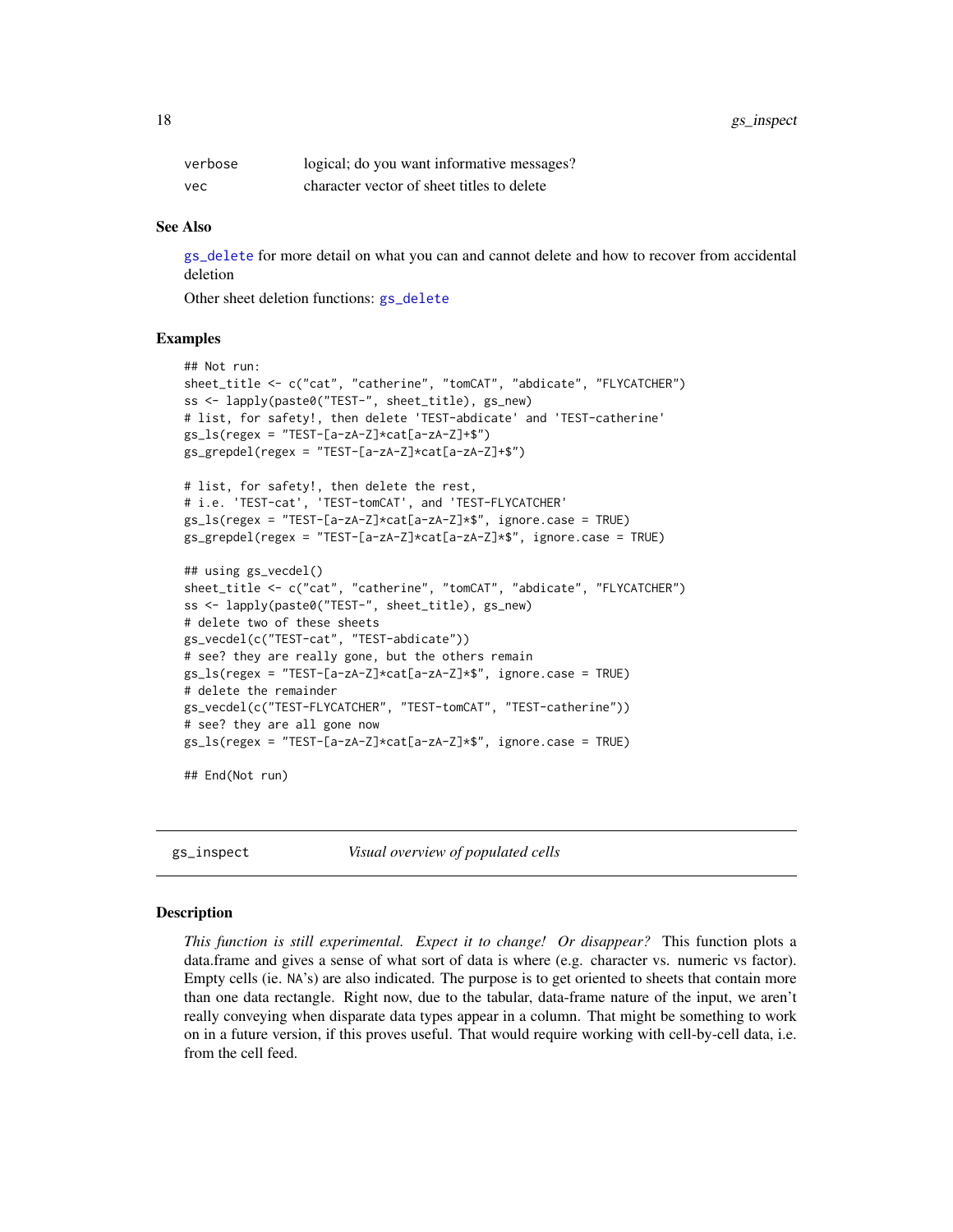<span id="page-18-0"></span> $gs\_{ls}$  19

# Usage

gs\_inspect(x)

#### Arguments

x data.frame or tbl\_df

#### Value

a ggplot object

#### Examples

```
## Not run:
gs_inspect(iris)
# data recorded from a game of ultimate frisbee
ulti_key <- "1223dpf3vnjZUYUnCM8rBSig3JlGrAu1Qu6VmPvdEn4M"
ulti_ss <- ulti_key %>% gs_key()
ulti_dat <- ulti_ss %>% gs_read()
gs_inspect(ulti_dat)
# totally synthetic example
x <- suppressWarnings(matrix(0:1, 21, 21))
x[sample(21^2, 10)] <- NA
x \leftarrow as.data-frame(x)some_columns \leq seq(from = 1, to = 21, by = 3)
x[some_columns] <- lapply(x[some_columns], as.numeric)
gs_inspect(x)
```

```
## End(Not run)
```
gs\_ls *List sheets a la Google Sheets home screen*

#### Description

Lists spreadsheets that the user would see in the Google Sheets home screen: [https://docs.](https://docs.google.com/spreadsheets/) [google.com/spreadsheets/](https://docs.google.com/spreadsheets/). This function returns the information available from the [spread](https://developers.google.com/google-apps/spreadsheets/#retrieving_a_list_of_spreadsheets)[sheets feed](https://developers.google.com/google-apps/spreadsheets/#retrieving_a_list_of_spreadsheets) of the Google Sheets API. Since this is non-public user data, use of gs\_ls will require authorization

# Usage

 $gs_ls(regex = NULL, ..., verbose = TRUE)$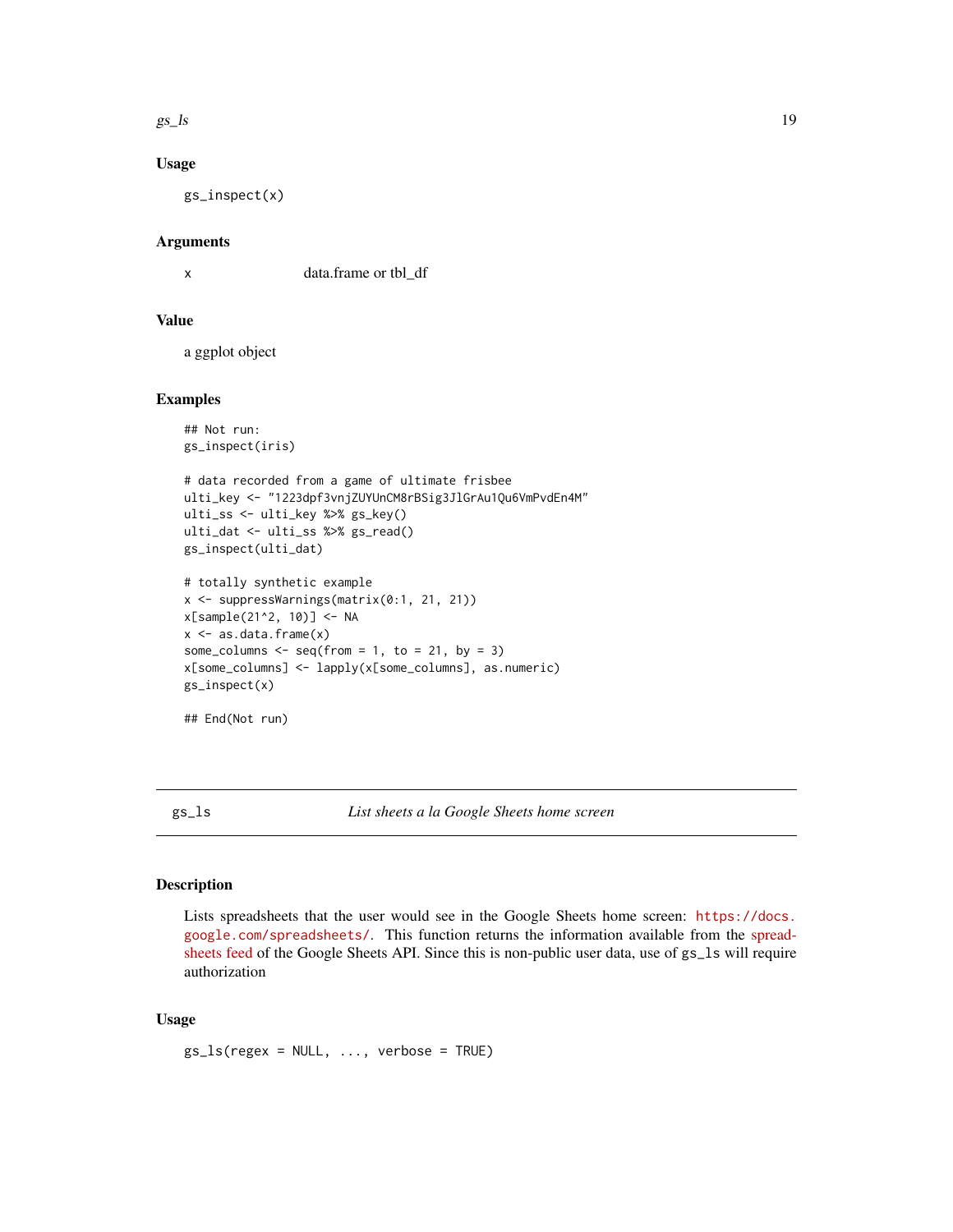### <span id="page-19-0"></span>Arguments

| regex                   | character; one or more regular expressions; if non-NULL only sheets whose ti-<br>tles match will be listed; multiple regular expressions are concatenated with the<br>vertical bar |
|-------------------------|------------------------------------------------------------------------------------------------------------------------------------------------------------------------------------|
| $\cdot$ $\cdot$ $\cdot$ | optional arguments to be passed to grep when matching regex to sheet titles                                                                                                        |
| verbose                 | logical; do you want informative messages?                                                                                                                                         |

#### Details

This listing gives a *partial* view of the sheets available for access (why just partial? see below). For these sheets, we retrieve sheet title, sheet key, author, user's permission, date-time of last update, version (old vs new sheet?), various links, and an alternate key (only relevant to old sheets).

The resulting table provides a map between readily available information, such as sheet title, and more obscure information you might use in scripts, such as the sheet key. This sort of "table lookup" is exploited in the functions [gs\\_title](#page-6-2), [gs\\_key](#page-6-2), [gs\\_url](#page-6-2), and [gs\\_ws\\_feed](#page-6-2), which register a sheet based on various forms of user input.

Which sheets show up in this table? Certainly those owned by the user. But also a subset of the sheets owned by others but visible to the user. We have yet to find explicit Google documentation on this matter. Anecdotally, sheets owned by a third party but for which the user has read access seem to appear in this listing if the user has visited them in the browser. This is an important point for usability because a sheet can be summoned by title instead of key *only* if it appears in this listing. For shared sheets that may not appear in this listing, a more robust workflow is to specify the sheet via its browser URL or unique sheet key.

#### Value

a googlesheet\_ls object, which is a [tbl\\_df](#page-0-0) with one row per sheet (we use a custom class only to control how this object is printed)

# **Examples**

```
## Not run:
gs_ls()yo_names <- paste0(c("yo", "YO"), c("", 1:3))
yo_ret <- yo_names %>% lapply(gs_new)
gs_ls("yo")
gs_ls("yo", ignore.case = TRUE)
gs_ls("yo[23]", ignore.case = TRUE)
gs_grepdel("yo", ignore.case = TRUE)
gs_ls("yo", ignore.case = TRUE)
c("foo", "yo") %>% lapply(gs_new)
gs_ls("yo")
gs_ls("yo|foo")
gs_ls(c("foo", "yo"))
gs_vecdel(c("foo", "yo"))
```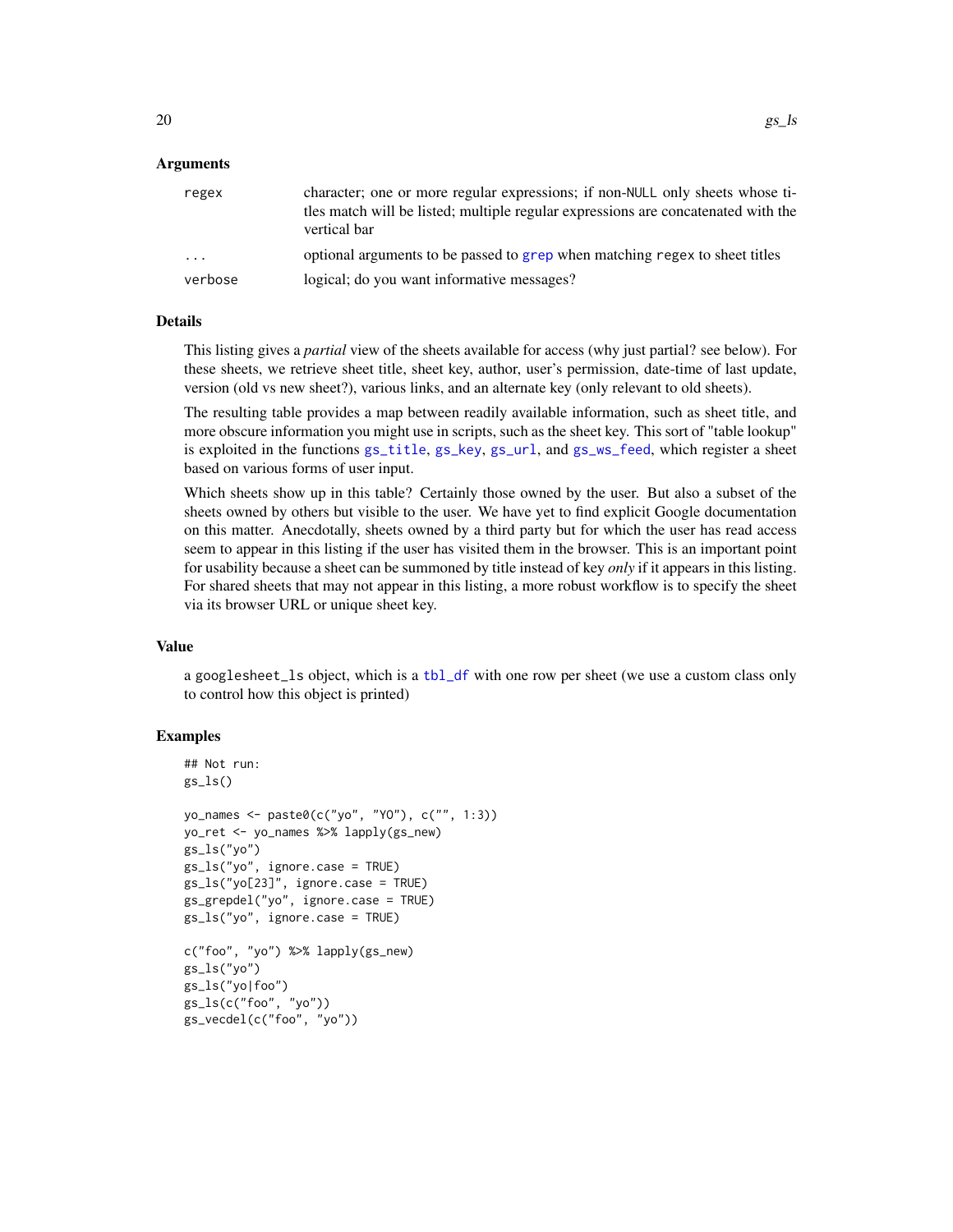#### <span id="page-20-0"></span> $gs\_new$  21

## End(Not run)

<span id="page-20-1"></span>gs\_new *Create a new spreadsheet*

#### Description

Create a new spreadsheet in your Google Drive. It will contain a single worksheet which, by default, will [1] have 1000 rows and 26 columns, [2] contain no data, and [3] be titled "Sheet1". Use the ws\_title, row\_extent, col\_extent, and ... arguments to give the worksheet a different title or extent or to populate it with some data. This function calls the [Google Drive API](https://developers.google.com/drive/v2/reference/) to create the sheet and edit the worksheet name or extent. If you provide data for the sheet, then this function also calls the [Google Sheets API.](https://developers.google.com/google-apps/spreadsheets/)

#### Usage

gs\_new(title = "my\_sheet", ws\_title = NULL, row\_extent = NULL,  $col\_extent = NULL, ..., verbose = TRUE)$ 

#### Arguments

| title      | the title for the new spreadsheet                                                                    |
|------------|------------------------------------------------------------------------------------------------------|
| ws_title   | the title for the new, sole worksheet; if unspecified, the Google Sheets default is<br>"Sheet1"      |
| row_extent | integer for new row extent; if unspecified, the Google Sheets default is 1000                        |
| col_extent | integer for new column extent; if unspecified, the Google Sheets default is 26                       |
| $\ddots$   | optional arguments passed along to gs_edit_cells in order to populate the new<br>worksheet with data |
| verbose    | logical; do you want informative messages?                                                           |

# Details

We anticipate that **if** the user wants to control the extent of the new worksheet, it will be by providing input data and specifying 'trim = TRUE' (see [gs\\_edit\\_cells](#page-15-1)) or by specifying row\_extent and col\_extent directly. But not both ... although we won't stop you. In that case, note that explicit worksheet sizing occurs before data insertion. If data insertion triggers any worksheet resizing, that will override any usage of row\_extent or col\_extent.

#### Value

a [googlesheet](#page-6-1) object

#### See Also

[gs\\_edit\\_cells](#page-15-1) for specifics on populating the new sheet with some data and [gs\\_upload](#page-33-2) for creating a new spreadsheet by uploading a local file. Note that [gs\\_upload](#page-33-2) is likely much faster than using [gs\\_new](#page-20-1) and/or [gs\\_edit\\_cells](#page-15-1), so try both if speed is a concern.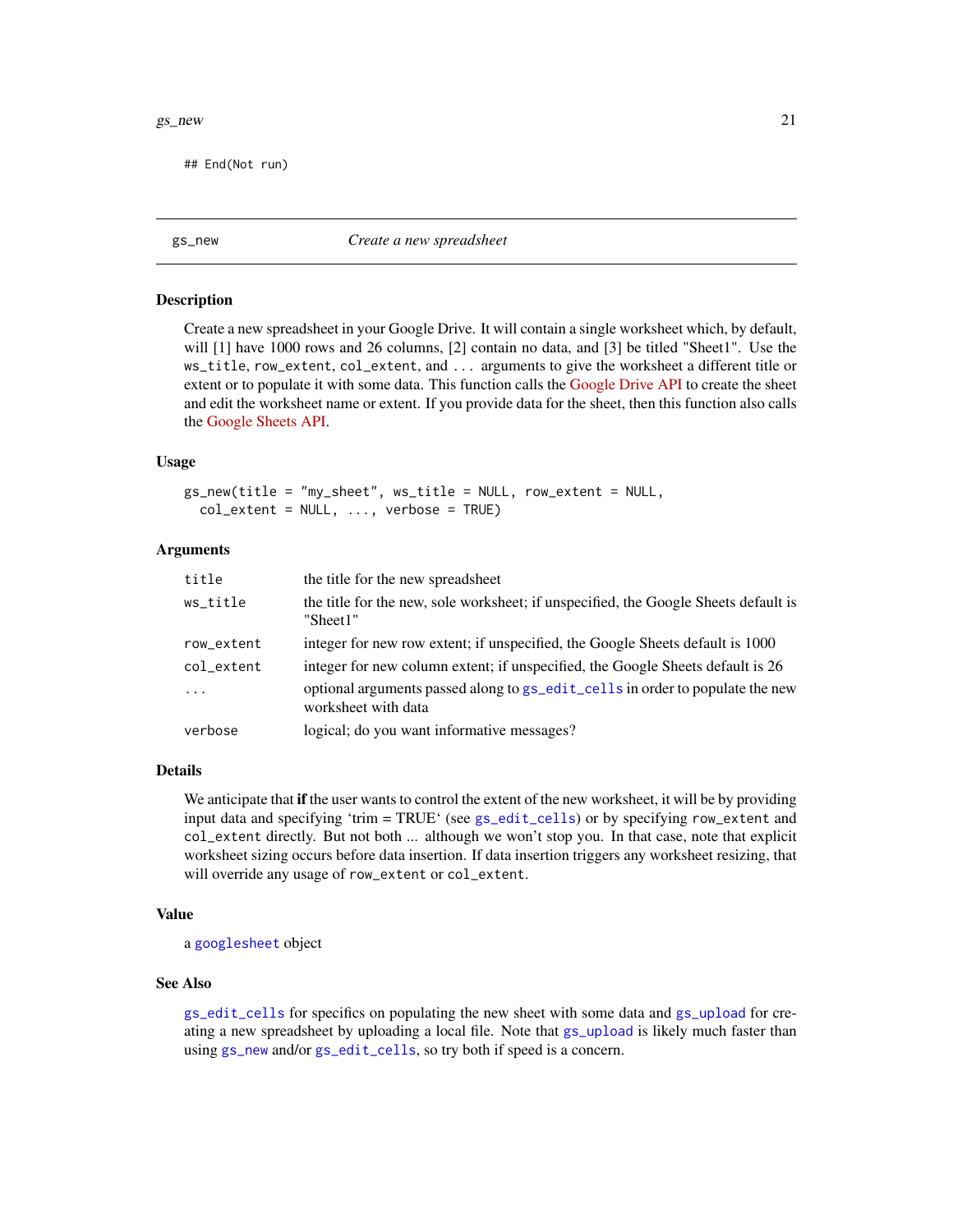# Examples

```
## Not run:
foo \leq gs_new()
foo
gs_delete(foo)
foo <- gs_new("foo", ws_title = "numero uno", 4, 15)
foo
gs_delete(foo)
foo <- gs_new("foo", ws = "I know my ABCs", input = letters, trim = TRUE)
foo
gs_delete(foo)
## End(Not run)
```
<span id="page-21-1"></span>gs\_read *Read data*

#### Description

This function reads data from a worksheet and returns a data frame. It wraps up the most common usage of other, lower-level functions for data consumption and transformation, but you can call always call them directly for finer control.

#### Usage

 $gs_{\text{read}}(ss, ws = 1, range = NULL, literal = TRUE, ..., verbose = TRUE)$ 

#### Arguments

| SS       | a registered Google spreadsheet, <i>i.e.</i> a googlesheet object                                                                                                                                        |
|----------|----------------------------------------------------------------------------------------------------------------------------------------------------------------------------------------------------------|
| WS       | positive integer or character string specifying index or title, respectively, of the<br>worksheet                                                                                                        |
| range    | a cell range, as described in cell-specification                                                                                                                                                         |
| literal  | logical, indicating whether to work only with literal values returned by the API<br>or to consult alternate cell contents                                                                                |
| $\ddots$ | <b>Optional</b> arguments to control data download, parsing, and reshaping; for most<br>purposes, the defaults should be fine. Anything that is not listed here will be<br>silently ignored.             |
|          | progress Logical. Whether to display download progress if in an interactive<br>session.                                                                                                                  |
|          | col_types Seize control of type conversion for variables. Passed straight through<br>to readr::read_csv or readr::type_convert. Follow those links or read<br>the vignette ("column-types") for details. |

<span id="page-21-0"></span>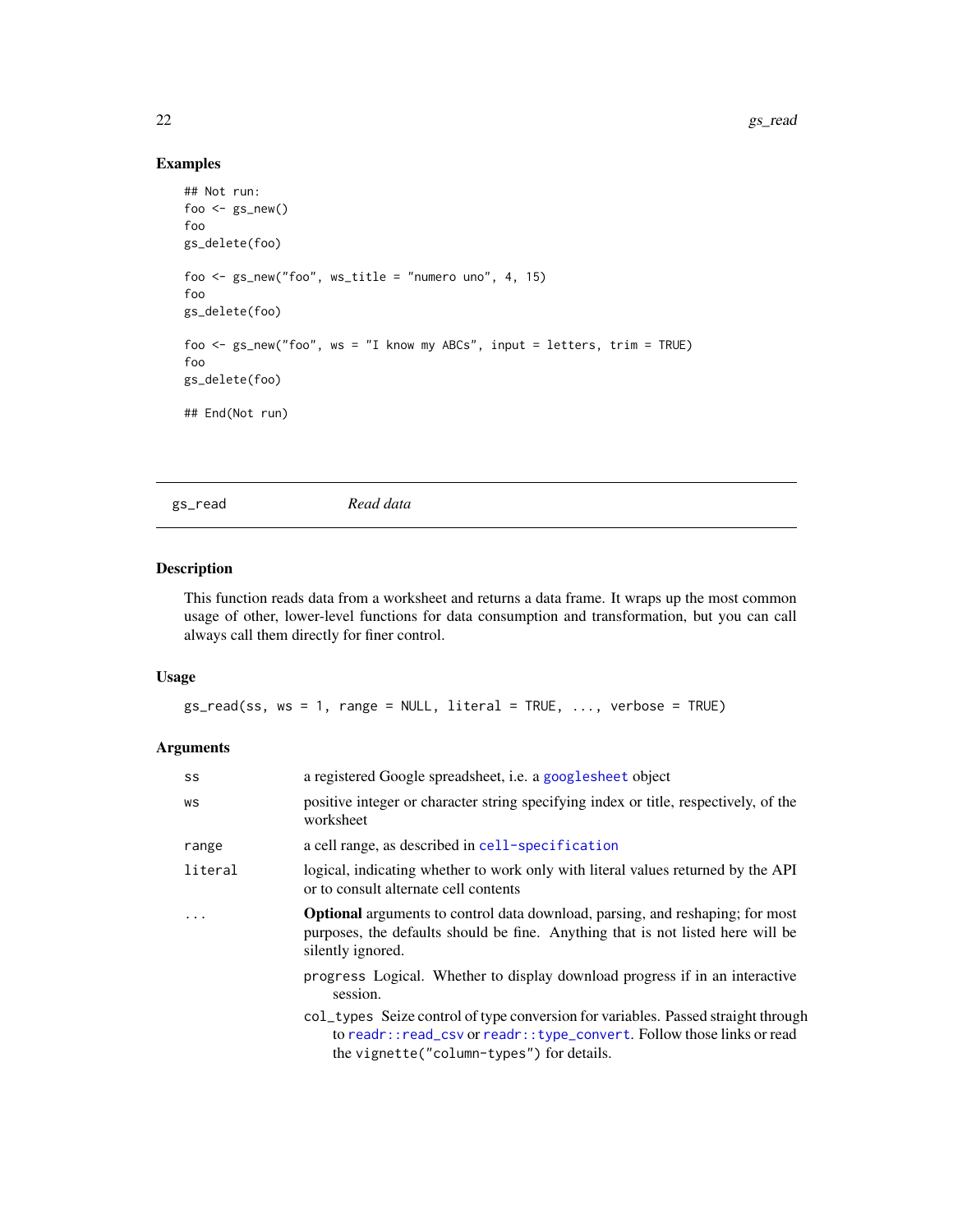<span id="page-22-0"></span>

|         | locale, trim_ws, na Specify locale, the fate of leading or trailing whites-<br>pace, or a character vector of strings that should become missing values.<br>Passed straight through to readr:: read_csv or readr:: type_convert.                                                                                                                                                 |
|---------|----------------------------------------------------------------------------------------------------------------------------------------------------------------------------------------------------------------------------------------------------------------------------------------------------------------------------------------------------------------------------------|
|         | comment, skip, n_max Specify a string used to identify comments, request<br>to skip lines before reading data, or specify the maximum number of data<br>rows to read.                                                                                                                                                                                                            |
|         | col_names Either TRUE, FALSE or a character vector of column names. If TRUE,<br>the first row of the data rectangle will be used for names. If FALSE, column<br>names will be X1, X2, etc. If a character vector, it will be used as column<br>names. If the sheet contains column names and you just don't like them,<br>specify $skip = 1$ so they don't show up in your data. |
|         | check.names Logical. Whether to run column names through make.names<br>with unique = TRUE, just like read. table does. By default, googlesheets<br>implements the readr data ingest philosophy, which leaves column names<br>"as is", with one exception: data frames returned by googlesheets will<br>have a name for each variable, even if we have to create one.             |
| verbose | logical; do you want informative messages?                                                                                                                                                                                                                                                                                                                                       |

#### Details

If the range argument is not specified and literal = TRUE, all data will be read via [gs\\_read\\_csv](#page-25-1). Don't worry – no intermediate \*.csv files are written! We just request the data from the Sheets API via the exportcsv link.

If the range argument is specified or if  $l$  iteral = FALSE, data will be read for the targetted cells via [gs\\_read\\_cellfeed](#page-23-1), then reshaped and type converted with [gs\\_reshape\\_cellfeed](#page-30-1). See [gs\\_reshape\\_cellfeed](#page-30-1) for details.

# Value

a data.frame or, if dplyr is loaded, a [tbl\\_df](#page-0-0)

#### See Also

The [cell-specification](#page-1-2) topic for more about targetting specific cells.

Other data consumption functions: [gs\\_read\\_cellfeed](#page-23-1), [gs\\_read\\_csv](#page-25-1), [gs\\_read\\_listfeed](#page-26-1), [gs\\_reshape\\_cellfeed](#page-30-1), [gs\\_simplify\\_cellfeed](#page-31-1)

# Examples

```
## Not run:
gap_s s \leftarrow gs_gap()oceania_csv <- gs_read(gap_ss, ws = "Oceania")
str(oceania_csv)
oceania_csv
gs_{read}(gap_{ss}, ws = "Europe", n_max = 4, col_{types} = c("cccc c")gs_{\text{read}}(gap_{\text{ss}}, ws = "Oceania", range = "A1:C4")gs_read(gap_ss, ws = "Oceania", range = "R1C1:R4C3")
```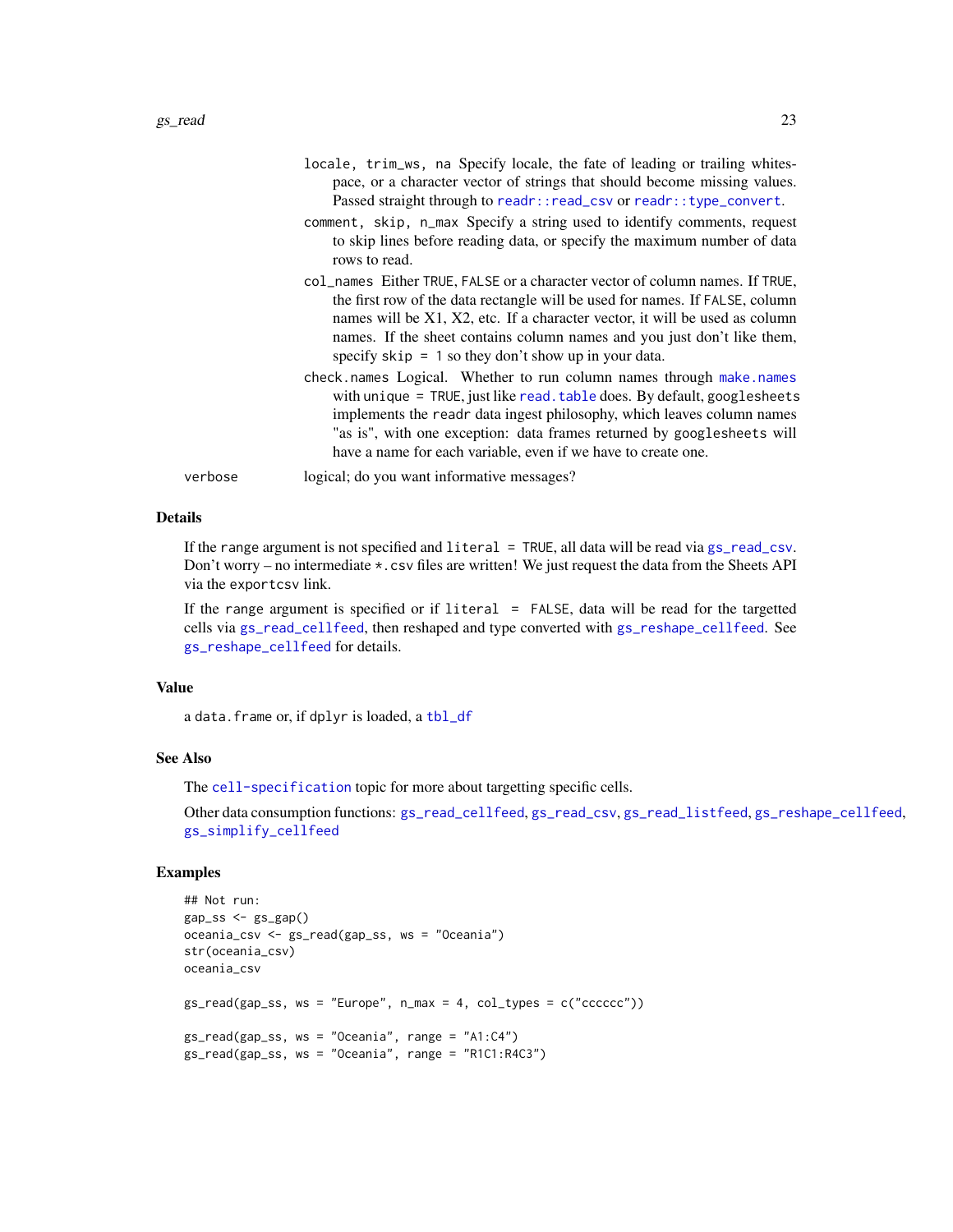```
gs_read(gap_ss, ws = "Oceania", range = "R2C1:R4C3", col_names = FALSE)
gs_read(gap_ss, ws = "Oceania", range = "R2C5:R4C6",
        col_names = c("thing_one", "thing_two"))
gs_{\text{read}}(gap_{\text{ss}}, ws = "Oceania", range = cell_{\text{limit}}(c(1, 3), c(1, 4)),col_names = FALSE)
gs_read(gap_ss, ws = "Oceania", range = cell_rows(1:5))
gs_{\text{read}}(gap_{ss}, ws = "Oceania", range = cell_{\text{cols}}(4:6))gs_read(gap_ss, ws = "Oceania", range = cell_cols("A:D"))
ff_ss <- gs_ff() # register example sheet with formulas and formatted nums
gs_read(ff_ss) # almost all vars are character
gs_read(ff_ss, literal = FALSE) # more vars are properly numeric
## End(Not run)
```
<span id="page-23-1"></span>gs\_read\_cellfeed *Read data from cells*

## Description

This function consumes data via the "cell feed", which, as the name suggests, retrieves data cell by cell. Note that the output is a data frame with one row per cell. Consult the Google Sheets API documentation for more details about [the cell feed.](https://developers.google.com/google-apps/spreadsheets/data#work_with_cell-based_feeds)

#### Usage

gs\_read\_cellfeed(ss, ws = 1, range = NULL, ..., return\_empty = FALSE, return\_links = FALSE, verbose = TRUE)

# Arguments

| SS    | a registered Google spreadsheet, <i>i.e.</i> a googlesheet object                                                                                                                                                                |
|-------|----------------------------------------------------------------------------------------------------------------------------------------------------------------------------------------------------------------------------------|
| WS    | positive integer or character string specifying index or title, respectively, of the<br>worksheet                                                                                                                                |
| range | a cell range, as described in cell-specification                                                                                                                                                                                 |
| .     | <b>Optional</b> arguments to control data download, parsing, and reshaping; for most<br>purposes, the defaults should be fine. Anything that is not listed here will be<br>silently ignored.                                     |
|       | progress Logical. Whether to display download progress if in an interactive<br>session.                                                                                                                                          |
|       | col_types Seize control of type conversion for variables. Passed straight through<br>to readr::read_csv or readr::type_convert. Follow those links or read<br>the vignette ("column-types") for details.                         |
|       | locale, trim_ws, na Specify locale, the fate of leading or trailing whites-<br>pace, or a character vector of strings that should become missing values.<br>Passed straight through to readr:: read_csv or readr:: type_convert. |

<span id="page-23-0"></span>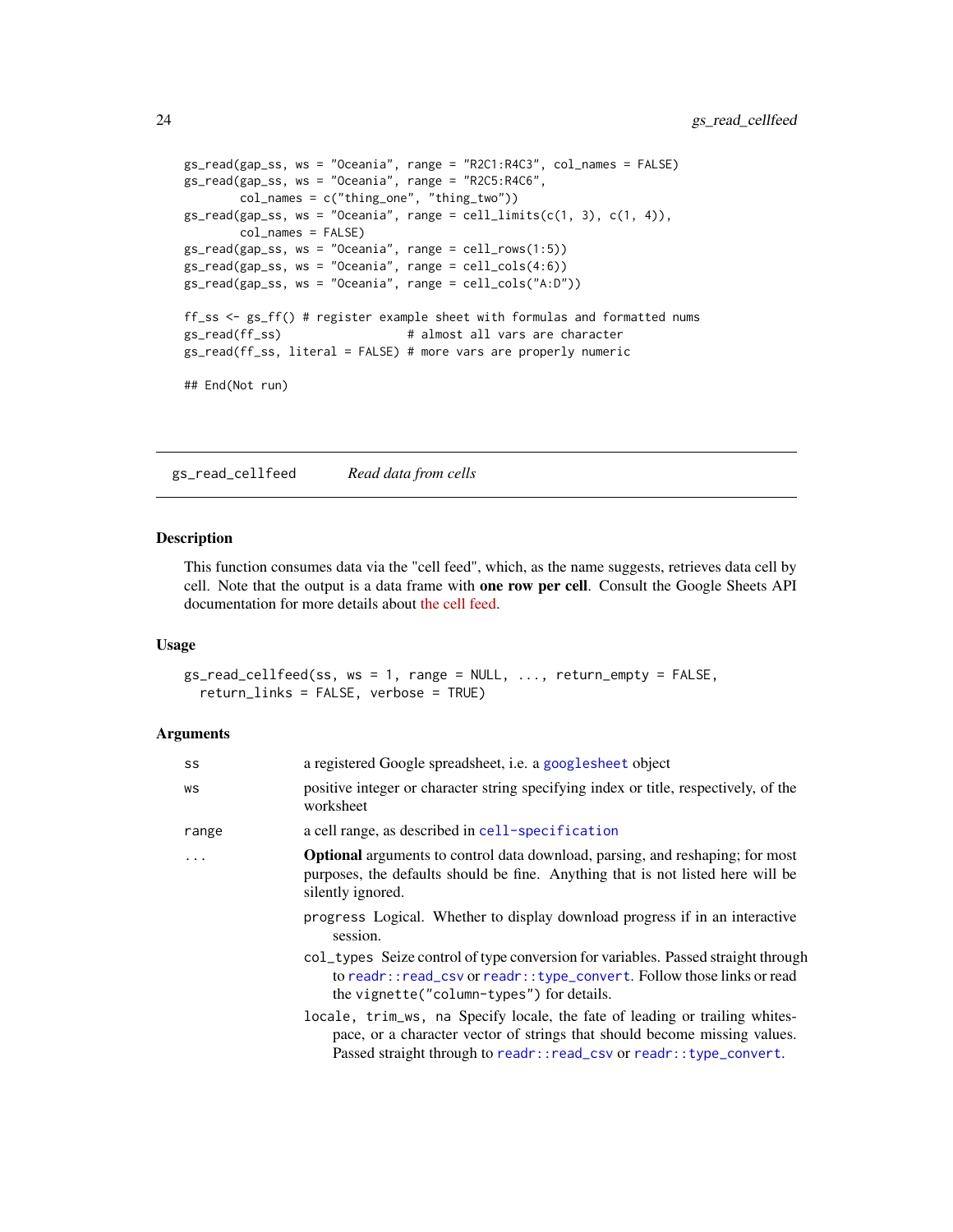<span id="page-24-0"></span>

|              | comment, skip, n_max Specify a string used to identify comments, request<br>to skip lines before reading data, or specify the maximum number of data<br>rows to read.                                                                                                                                                                                                            |
|--------------|----------------------------------------------------------------------------------------------------------------------------------------------------------------------------------------------------------------------------------------------------------------------------------------------------------------------------------------------------------------------------------|
|              | col_names Either TRUE, FALSE or a character vector of column names. If TRUE,<br>the first row of the data rectangle will be used for names. If FALSE, column<br>names will be X1, X2, etc. If a character vector, it will be used as column<br>names. If the sheet contains column names and you just don't like them,<br>specify $skip = 1$ so they don't show up in your data. |
|              | check.names Logical. Whether to run column names through make.names<br>with unique = TRUE, just like read. table does. By default, googlesheets<br>implements the readr data ingest philosophy, which leaves column names<br>"as is", with one exception: data frames returned by googlesheets will<br>have a name for each variable, even if we have to create one.             |
| return_empty | logical; indicates whether to return empty cells                                                                                                                                                                                                                                                                                                                                 |
| return_links | logical; indicates whether to return the edit and self links (used internally in cell<br>editing workflow)                                                                                                                                                                                                                                                                       |
| verbose      | logical; do you want informative messages?                                                                                                                                                                                                                                                                                                                                       |

#### Details

Use the range argument to specify which cells you want to read. See the examples and the help file for the [cell specification functions](#page-1-2) for various ways to limit consumption to, e.g., a rectangle or certain columns. If range is specified, the associated cell limits will be checked for internal consistency and compliance with the known extent of the worksheet. If no limits are provided, all cells will be returned but consider that [gs\\_read\\_csv](#page-25-1) and [gs\\_read\\_listfeed](#page-26-1) are much faster ways to consume all the data from a rectangular worksheet.

Empty cells, even if "embedded" in a rectangular region of populated cells, are not normally returned by the cell feed. This function won't return them either when return\_empty = FALSE (default), but will if you set return\_empty = TRUE.

# Value

a data.frame or, if dplyr is loaded, a [tbl\\_df](#page-0-0)

#### See Also

[gs\\_reshape\\_cellfeed](#page-30-1) or [gs\\_simplify\\_cellfeed](#page-31-1) to perform reshaping or simplification, respectively; [gs\\_read](#page-21-1) is a pre-made wrapper that combines gs\_read\_cellfeed and [gs\\_reshape\\_cellfeed](#page-30-1)

Other data consumption functions: [gs\\_read\\_csv](#page-25-1), [gs\\_read\\_listfeed](#page-26-1), [gs\\_read](#page-21-1), [gs\\_reshape\\_cellfeed](#page-30-1), [gs\\_simplify\\_cellfeed](#page-31-1)

# Examples

```
## Not run:
gap_ss <- gs_gap() # register the Gapminder example sheet
col_4_and_above <-
  gs_read_cellfeed(gap_ss, ws = "Asia", range = cell_limits(c(NA, 4)))
col_4_and_above
```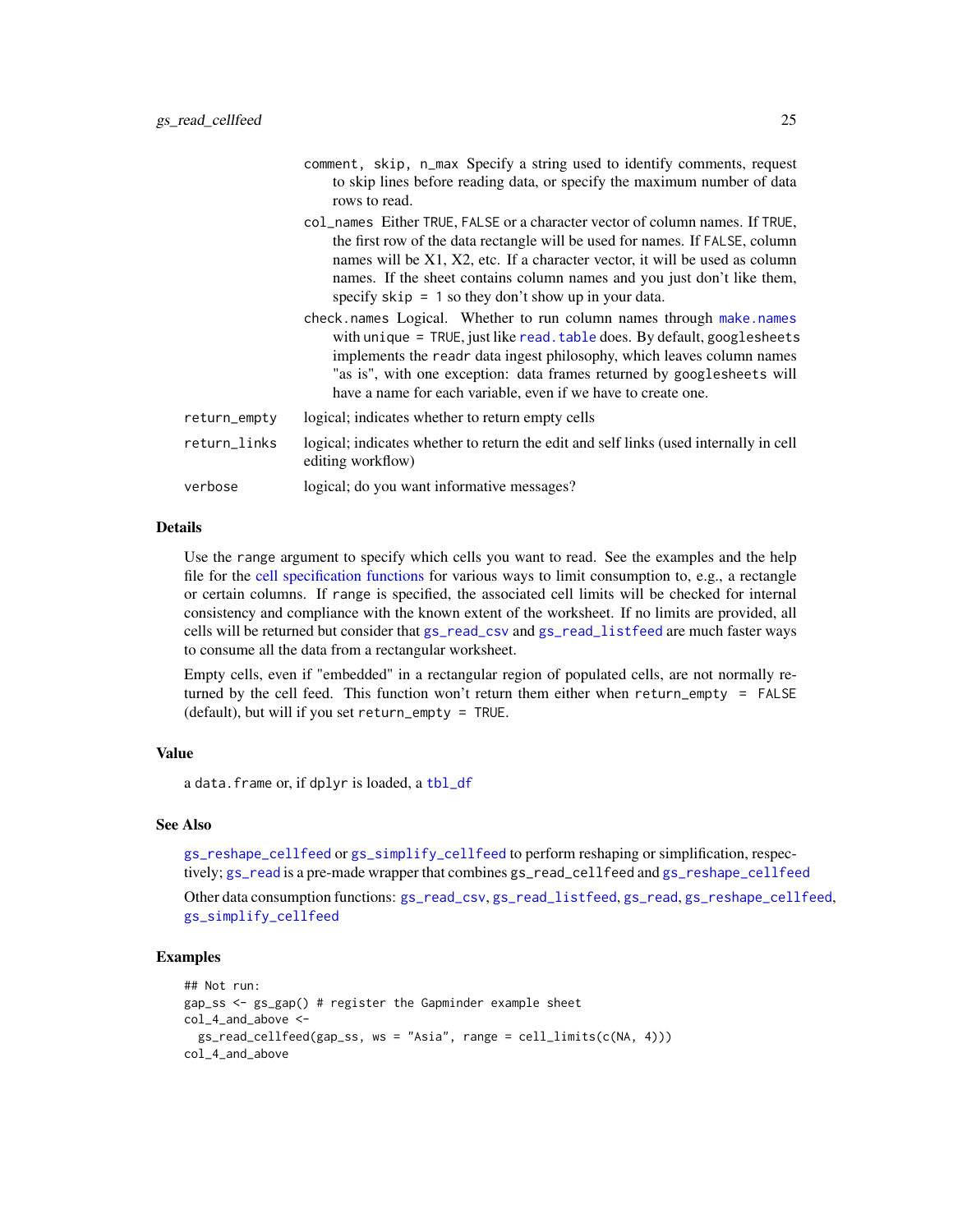```
gs_reshape_cellfeed(col_4_and_above)
gs_read_cellfeed(gap_ss, range = "A2:F3")
## End(Not run)
```
<span id="page-25-1"></span>gs\_read\_csv *Read data via the* exportcsv *link*

# Description

This function reads all data from a worksheet and returns it as a tbl\_df or data.frame. Don't be spooked by the "csv" thing – the data is NOT actually written to file during this process. Data is read from the "maximal data rectangle", i.e. the rectangle spanned by the maximal row and column extent of the data. By default, empty cells within this rectangle will be assigned NA. This is the fastest method of data consumption, so use it as long as you can tolerate the lack of control re: which cells are being read.

#### Usage

 $gs_{\text{read\_csv}}(ss, ws = 1, ..., venose = TRUE)$ 

#### Arguments

| SS | a registered Google spreadsheet, i.e. a googlesheet object                                                                                                                                                                                                                                                                                                                       |
|----|----------------------------------------------------------------------------------------------------------------------------------------------------------------------------------------------------------------------------------------------------------------------------------------------------------------------------------------------------------------------------------|
| WS | positive integer or character string specifying index or title, respectively, of the<br>worksheet                                                                                                                                                                                                                                                                                |
|    | <b>Optional</b> arguments to control data download, parsing, and reshaping; for most<br>purposes, the defaults should be fine. Anything that is not listed here will be<br>silently ignored.                                                                                                                                                                                     |
|    | progress Logical. Whether to display download progress if in an interactive<br>session.                                                                                                                                                                                                                                                                                          |
|    | col_types Seize control of type conversion for variables. Passed straight through<br>to readr:: read_csv or readr:: type_convert. Follow those links or read<br>the vignette("column-types") for details.                                                                                                                                                                        |
|    | locale, trim_ws, na Specify locale, the fate of leading or trailing whites-<br>pace, or a character vector of strings that should become missing values.<br>Passed straight through to readr:: read_csv or readr:: type_convert.                                                                                                                                                 |
|    | comment, skip, n_max Specify a string used to identify comments, request<br>to skip lines before reading data, or specify the maximum number of data<br>rows to read.                                                                                                                                                                                                            |
|    | col_names Either TRUE, FALSE or a character vector of column names. If TRUE,<br>the first row of the data rectangle will be used for names. If FALSE, column<br>names will be X1, X2, etc. If a character vector, it will be used as column<br>names. If the sheet contains column names and you just don't like them,<br>specify $skip = 1$ so they don't show up in your data. |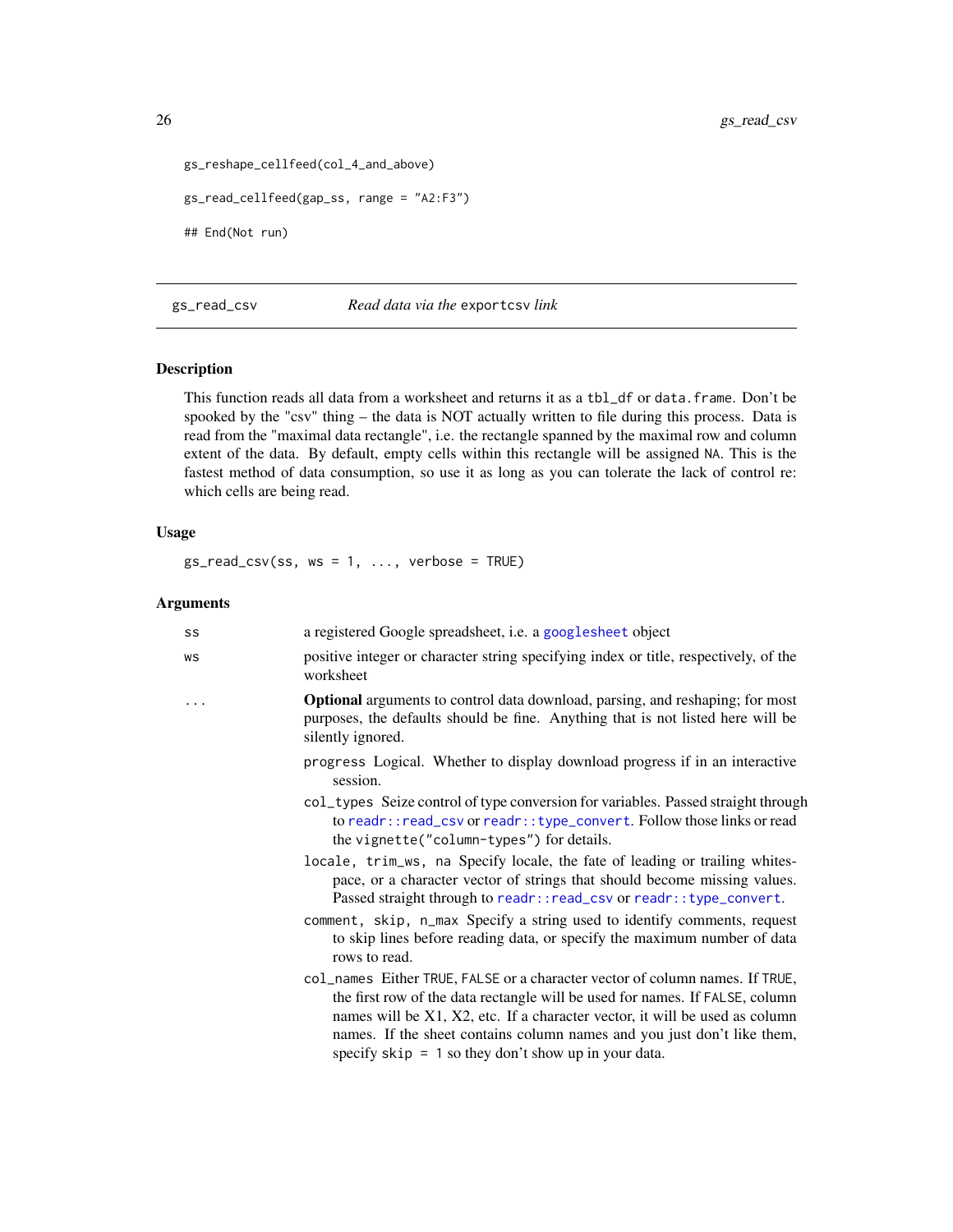<span id="page-26-0"></span>

|         | check.names Logical. Whether to run column names through make.names      |
|---------|--------------------------------------------------------------------------|
|         | with unique = TRUE, just like read. table does. By default, googlesheets |
|         | implements the readr data ingest philosophy, which leaves column names   |
|         | "as is", with one exception: data frames returned by googlesheets will   |
|         | have a name for each variable, even if we have to create one.            |
| verbose | logical; do you want informative messages?                               |

#### Value

a data.frame or, if dplyr is loaded, a [tbl\\_df](#page-0-0)

#### See Also

```
Other data consumption functions: gs_read_cellfeed, gs_read_listfeed, gs_read, gs_reshape_cellfeed,
gs_simplify_cellfeed
```
#### Examples

```
## Not run:
gap_ss <- gs_gap() # register the Gapminder example sheet
oceania_csv <- gs_read_csv(gap_ss, ws = "Oceania")
str(oceania_csv)
oceania_csv
## crazy demo of passing args through to readr::read_csv()
oceania_crazy <- gs_read_csv(gap_ss, ws = "Oceania",
  col\_names = paste0("Z", 1:6), na = "1962", col\_types = "cccccc'', skip = 1)oceania_crazy
## End(Not run)
```
<span id="page-26-1"></span>gs\_read\_listfeed *Read data via the "list feed"*

#### Description

Gets data via the "list feed", which assumes populated cells form a neat rectangle. The list feed consumes data row by row. The first row is assumed to hold variable or column names; it can be empty. The second row is assumed to hold the first data row and, if it is empty, no data will be read and you will get an empty data frame.

#### Usage

```
gs_read_listfeed(ss, ws = 1, reverse = NULL, orderby = NULL, sq = NULL,
  \ldots, verbose = TRUE)
```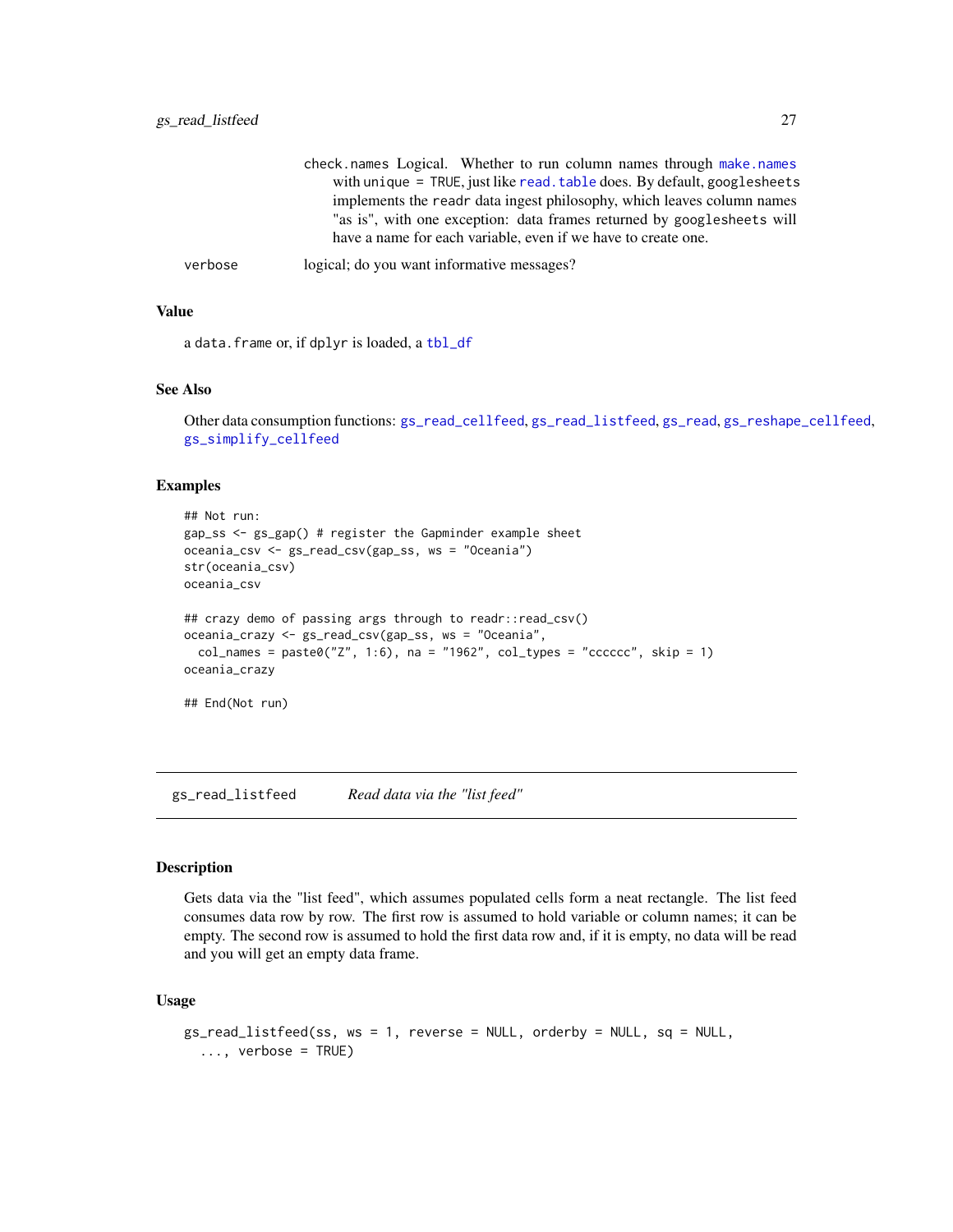# <span id="page-27-0"></span>Arguments

| SS      | a registered Google spreadsheet, i.e. a googlesheet object                                                                                                                                                                                                                                                                                                                       |
|---------|----------------------------------------------------------------------------------------------------------------------------------------------------------------------------------------------------------------------------------------------------------------------------------------------------------------------------------------------------------------------------------|
| WS      | positive integer or character string specifying index or title, respectively, of the<br>worksheet                                                                                                                                                                                                                                                                                |
| reverse | logical, optional. Indicates whether to request reverse row order in the actual<br>API call.                                                                                                                                                                                                                                                                                     |
| orderby | character, optional. Specifies a column to sort on in the actual API call.                                                                                                                                                                                                                                                                                                       |
| sq      | character, optional. Provides a structured query for row filtering in the actual<br>API call.                                                                                                                                                                                                                                                                                    |
| .       | Optional arguments to control data download, parsing, and reshaping; for most<br>purposes, the defaults should be fine. Anything that is not listed here will be<br>silently ignored.                                                                                                                                                                                            |
|         | progress Logical. Whether to display download progress if in an interactive<br>session.                                                                                                                                                                                                                                                                                          |
|         | col_types Seize control of type conversion for variables. Passed straight through<br>to readr:: read_csv or readr:: type_convert. Follow those links or read<br>the vignette("column-types") for details.                                                                                                                                                                        |
|         | locale, trim_ws, na Specify locale, the fate of leading or trailing whites-<br>pace, or a character vector of strings that should become missing values.<br>Passed straight through to readr:: read_csv or readr:: type_convert.                                                                                                                                                 |
|         | comment, skip, n_max Specify a string used to identify comments, request<br>to skip lines before reading data, or specify the maximum number of data<br>rows to read.                                                                                                                                                                                                            |
|         | col_names Either TRUE, FALSE or a character vector of column names. If TRUE,<br>the first row of the data rectangle will be used for names. If FALSE, column<br>names will be X1, X2, etc. If a character vector, it will be used as column<br>names. If the sheet contains column names and you just don't like them,<br>specify $skip = 1$ so they don't show up in your data. |
|         | check.names Logical. Whether to run column names through make.names<br>with unique = TRUE, just like read. table does. By default, googlesheets<br>implements the readr data ingest philosophy, which leaves column names<br>"as is", with one exception: data frames returned by googlesheets will<br>have a name for each variable, even if we have to create one.             |
| verbose | logical; do you want informative messages?                                                                                                                                                                                                                                                                                                                                       |

# Details

The other read functions are generally superior, so use them if you can. However, you may need to use this function if you are dealing with an "old" Google Sheet, which is beyond the reach of [gs\\_read\\_csv](#page-25-1). The list feed also has some ability to sort and filter rows via the API (more below). Consult the Google Sheets API documentation for more details about [the list feed.](https://developers.google.com/google-apps/spreadsheets/data#work_with_list-based_feeds)

# Value

a data.frame or, if dplyr is loaded, a [tbl\\_df](#page-0-0)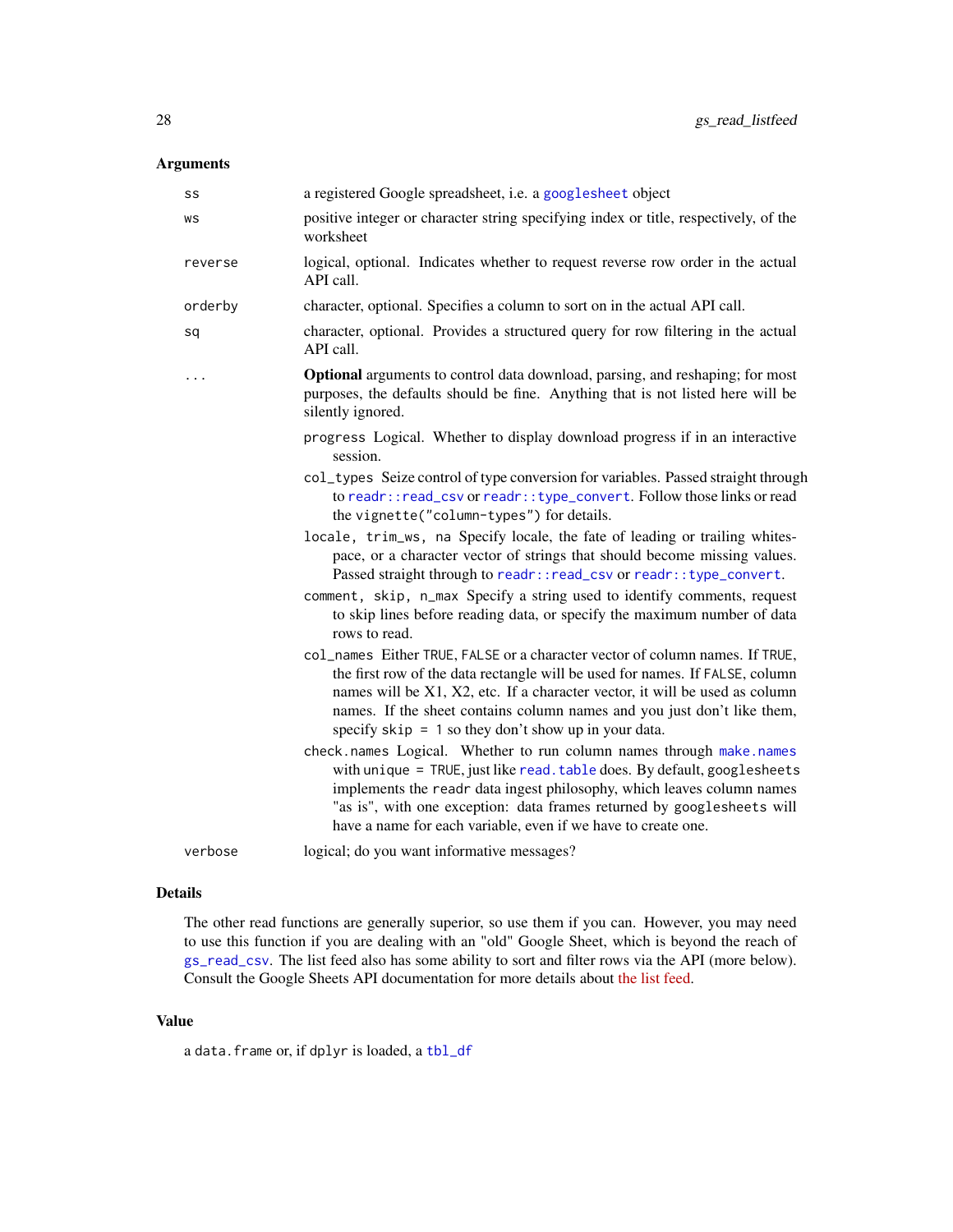#### <span id="page-28-0"></span>Column names

For the list feed, and only for the list feed, the Sheets API wants to transform the variable or column names like so: 'The column names are the header values of the worksheet lowercased and with all non-alpha-numeric characters removed. For example, if the cell A1 contains the value "Time 2 Eat!" the column name would be "time2eat".' In googlesheets, we do not let this happen and, instead, use the column names "as is", for consistent output across all gs\_read\* functions. If you direct gs\_read\_listfeed to pass query parameters to the actual API call, you must refer to variables using the column names *under this API-enforced transformation*. For example, to order the data by the column with "Time  $2$  Eat!" in the header row, you must specify orderby  $=$  "time2eat" in the gs\_read\_listfeed call.

#### Sorting and filtering via the API

Why on earth would you want to sort and filter via the API instead of in R? Just because you can? It is conceivable there are situations, such as a large spreadsheet, in which it is faster to sort or filter via API. Be sure to refer to variables using the API-transformed column names explained above! It is a [known bug](https://code.google.com/a/google.com/p/apps-api-issues/issues/detail?id=3588) that reverse=true alone will NOT, in fact, reverse the row order of the result. In our experience, the reverse query parameter will only have effect in combination with explicit specification of a column to sort on via orderby. The syntax for these queries [is apparently](http://stackoverflow.com/questions/25732784/official-reference-for-google-spreadsheet-api-structured-query-syntax) [undocumented,](http://stackoverflow.com/questions/25732784/official-reference-for-google-spreadsheet-api-structured-query-syntax) so keep it simple or bring your spirit of adventure!

# See Also

Other data consumption functions: [gs\\_read\\_cellfeed](#page-23-1), [gs\\_read\\_csv](#page-25-1), [gs\\_read](#page-21-1), [gs\\_reshape\\_cellfeed](#page-30-1), [gs\\_simplify\\_cellfeed](#page-31-1)

#### Examples

```
## Not run:
gap_ss <- gs_gap() # register the Gapminder example sheet
oceania_lf <- gs_read_listfeed(gap_ss, ws = "Oceania")
head(oceania_lf, 3)
## do row ordering and filtering in the API call
oceania_fancy <-
 gs_read_listfeed(gap_ss,
                  ws = "Oceania",
                   reverse = TRUE, orderby = "gdppercap",
                   sq = "lifeexp > 79 or year < 1960")
oceania_fancy
## passing args through to readr::type_convert()
oceania_crazy <-
 gs_read_listfeed(gap_ss,
                   ws = "Oceania",
                   col\_names = paste0("z", 1:6), skip = 1,col_types = "ccncnn",
                   na = "1962")
oceania_crazy
```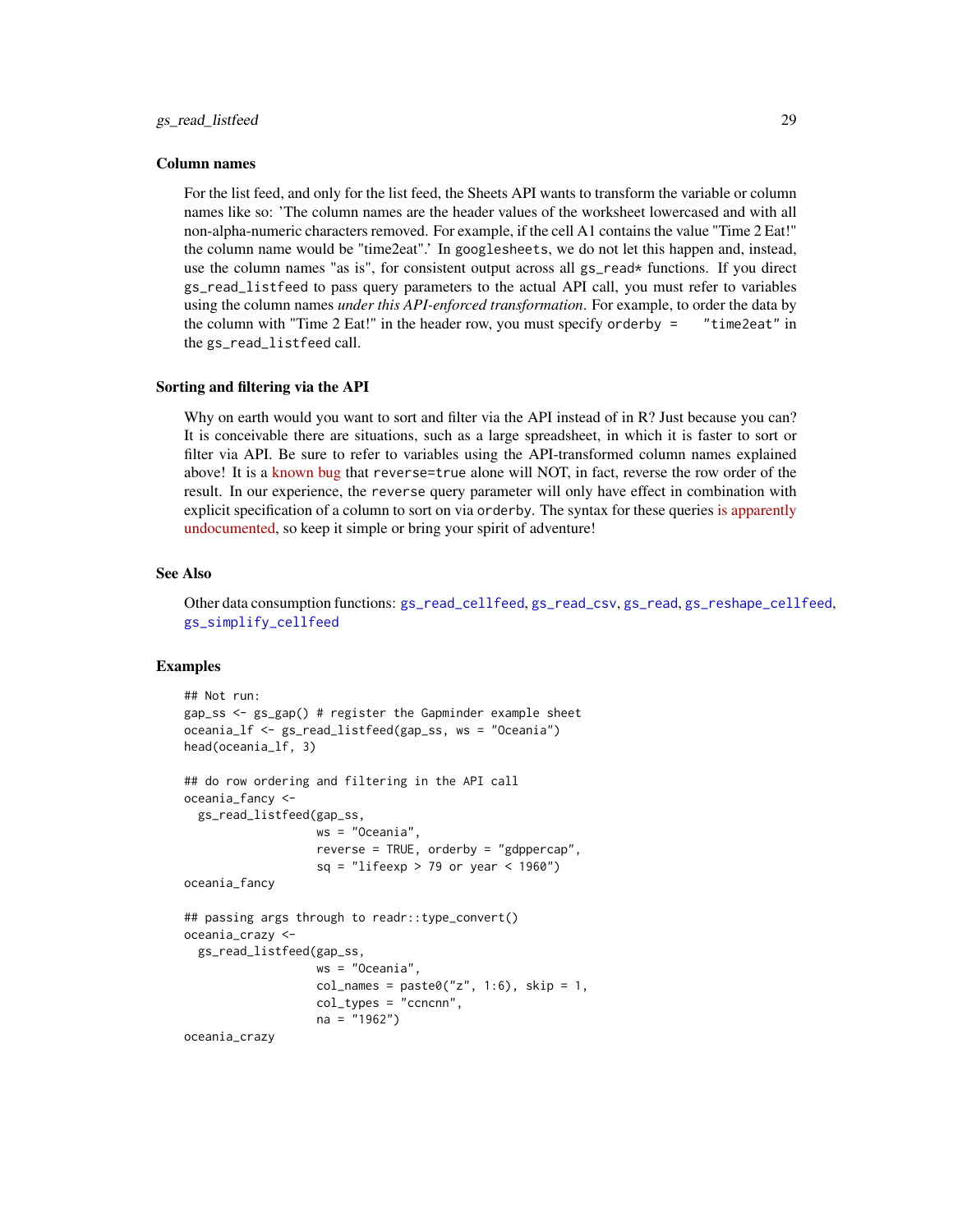## End(Not run)

gs\_rename *Rename a spreadsheet*

# Description

Give a spreadsheet a new name. Note that file names are not necessarily unique within a folder on Google Drive.

# Usage

gs\_rename(ss, to, verbose = TRUE)

#### Arguments

| SS      | a registered Google spreadsheet, <i>i.e.</i> a googlesheet object |
|---------|-------------------------------------------------------------------|
| to      | character string for new title of spreadsheet                     |
| verbose | logical; do you want informative messages?                        |

#### Value

a [googlesheet](#page-6-1) object

# Examples

```
## Not run:
ss <- gs_gap() %>% gs_copy(to = "jekyll")
gs_ls("jekyll") ## see? it's there
ss <- ss %>% gs_rename("hyde")
gs_ls("hyde") ## see? it's got a new name
gs_delete(ss)
```
## End(Not run)

<span id="page-29-0"></span>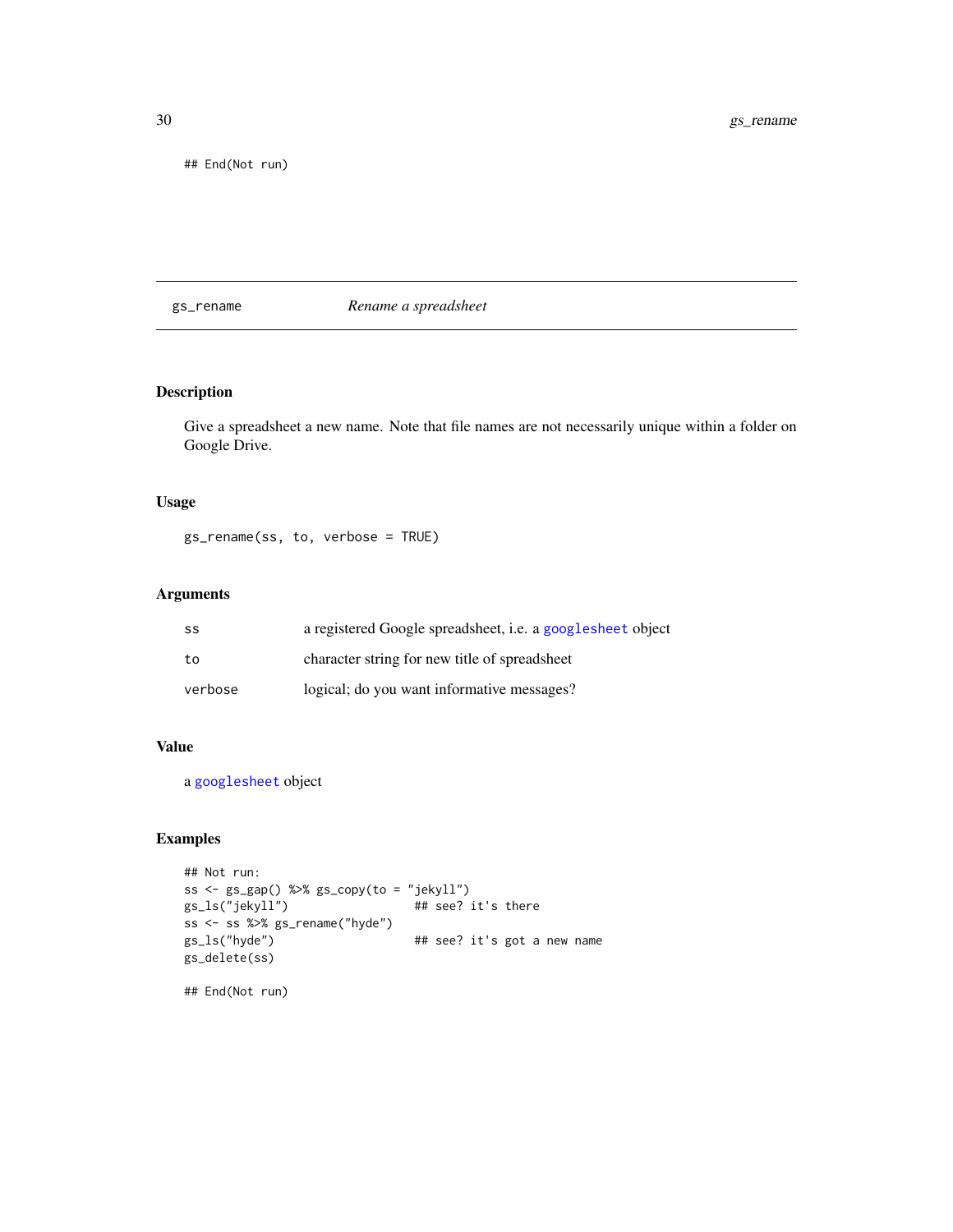<span id="page-30-1"></span><span id="page-30-0"></span>gs\_reshape\_cellfeed *Reshape data from the "cell feed"*

#### Description

Reshape data from the "cell feed", put it in a tbl\_df, and do type conversion. By default, assuming we're working with the same cells, gs\_reshape\_cellfeed should return the same result as other read functions. But when literal = FALSE, something different happens: we attempt to deliver cell contents free of any numeric formatting. Try this if numeric formatting of literal values is causing numeric data to come in as character, to be undesirably rounded, or to be otherwise mangled. Remember you can also control type conversion by using ... to provide arguments to [readr::type\\_convert](#page-0-0). See the vignette("formulas-and-formatting") for more details.

#### Usage

```
gs_reshape_cellfeed(x, literal = TRUE, ..., verbose = TRUE)
```
#### Arguments

| X       | a data frame returned by gs_read_cellfeed                                                                                                                                                                                                                                                                                                                                        |
|---------|----------------------------------------------------------------------------------------------------------------------------------------------------------------------------------------------------------------------------------------------------------------------------------------------------------------------------------------------------------------------------------|
| literal | logical, indicating whether to work only with literal values returned by the API<br>or to consult alternate cell contents                                                                                                                                                                                                                                                        |
|         | <b>Optional</b> arguments to control data download, parsing, and reshaping; for most<br>purposes, the defaults should be fine. Anything that is not listed here will be<br>silently ignored.                                                                                                                                                                                     |
|         | progress Logical. Whether to display download progress if in an interactive<br>session.                                                                                                                                                                                                                                                                                          |
|         | col_types Seize control of type conversion for variables. Passed straight through<br>to readr:: read_csv or readr:: type_convert. Follow those links or read<br>the vignette("column-types") for details.                                                                                                                                                                        |
|         | locale, trim_ws, na Specify locale, the fate of leading or trailing whites-<br>pace, or a character vector of strings that should become missing values.<br>Passed straight through to readr:: read_csv or readr:: type_convert.                                                                                                                                                 |
|         | comment, skip, n_max Specify a string used to identify comments, request<br>to skip lines before reading data, or specify the maximum number of data<br>rows to read.                                                                                                                                                                                                            |
|         | col_names Either TRUE, FALSE or a character vector of column names. If TRUE,<br>the first row of the data rectangle will be used for names. If FALSE, column<br>names will be X1, X2, etc. If a character vector, it will be used as column<br>names. If the sheet contains column names and you just don't like them,<br>specify $skip = 1$ so they don't show up in your data. |
|         | check.names Logical. Whether to run column names through make.names<br>with unique = TRUE, just like read. table does. By default, googlesheets<br>implements the readr data ingest philosophy, which leaves column names<br>"as is", with one exception: data frames returned by googlesheets will<br>have a name for each variable, even if we have to create one.             |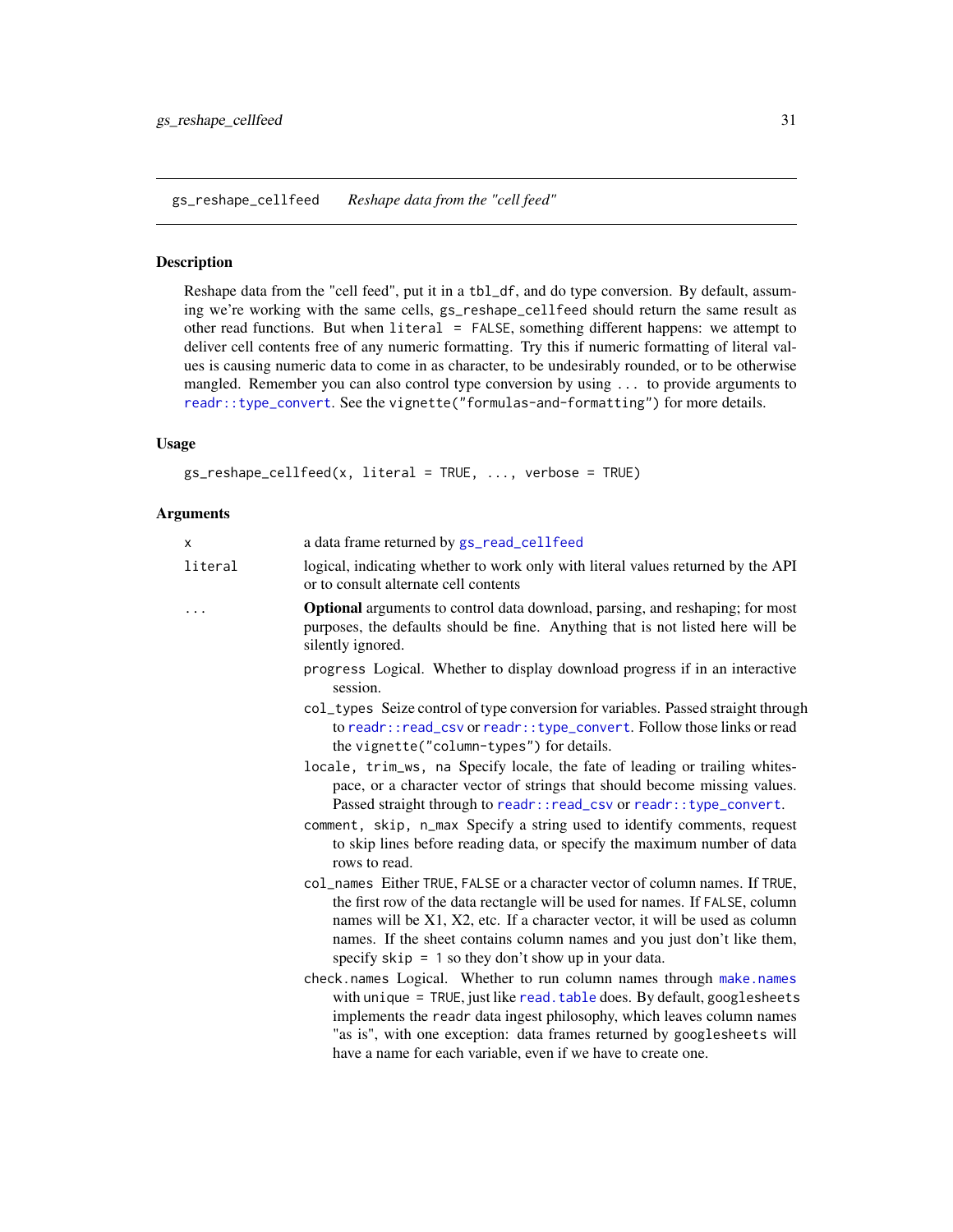<span id="page-31-0"></span>verbose logical; do you want informative messages?

#### Value

a data.frame or, if dplyr is loaded, a [tbl\\_df](#page-0-0)

# See Also

Other data consumption functions: [gs\\_read\\_cellfeed](#page-23-1), [gs\\_read\\_csv](#page-25-1), [gs\\_read\\_listfeed](#page-26-1), [gs\\_read](#page-21-1), [gs\\_simplify\\_cellfeed](#page-31-1)

#### Examples

```
## Not run:
gap_ss <- gs_gap() # register the Gapminder example sheet
gs_read_cellfeed(gap_ss, "Asia", range = cell_rows(1:4))
gs_reshape_cellfeed(gs_read_cellfeed(gap_ss, "Asia", range = cell_rows(1:4)))
gs_reshape_cellfeed(gs_read_cellfeed(gap_ss, "Asia",
                                     range = cell_rows(2:4),
                    col_names = FALSE)
gs_reshape_cellfeed(gs_read_cellfeed(gap_ss, "Asia",
                                     range = cell_{rows}(2:4),
                    col_names = paste@("yo", 1:6))ff_ss <- gs_ff() # register example sheet with formulas and formatted nums
ff_cf <- gs_read_cellfeed(ff_ss)
gs_reshape_cellfeed(ff_cf) # almost all vars are character
gs_reshape_cellfeed(ff_cf, literal = FALSE) # more vars are numeric
## End(Not run)
```
<span id="page-31-1"></span>gs\_simplify\_cellfeed *Simplify data from the "cell feed"*

#### Description

In some cases, you do not want to convert the data retrieved from the cell feed into a data frame via [gs\\_reshape\\_cellfeed](#page-30-1). Instead, you want the data as an atomic vector. That's what this function does. Note that, unlike [gs\\_reshape\\_cellfeed](#page-30-1), embedded empty cells will NOT necessarily appear in this result. By default, the API does not transmit data for these cells; googlesheets inserts these cells in [gs\\_reshape\\_cellfeed](#page-30-1) because it is necessary to give the data rectangular shape. In contrast, empty cells will only appear in the output of gs\_simplify\_cellfeed if they were already present in the data from the cell feed, i.e. if the original call to [gs\\_read\\_cellfeed](#page-23-1) had argument return\_empty set to TRUE.

#### Usage

```
gs_simplify_cellfeed(x, convert = TRUE, literal = TRUE, locale = NULL,
  trim\_ws = NULL, na = NULL, notation = c("A1", "R1C1", "none"),col_names = NULL)
```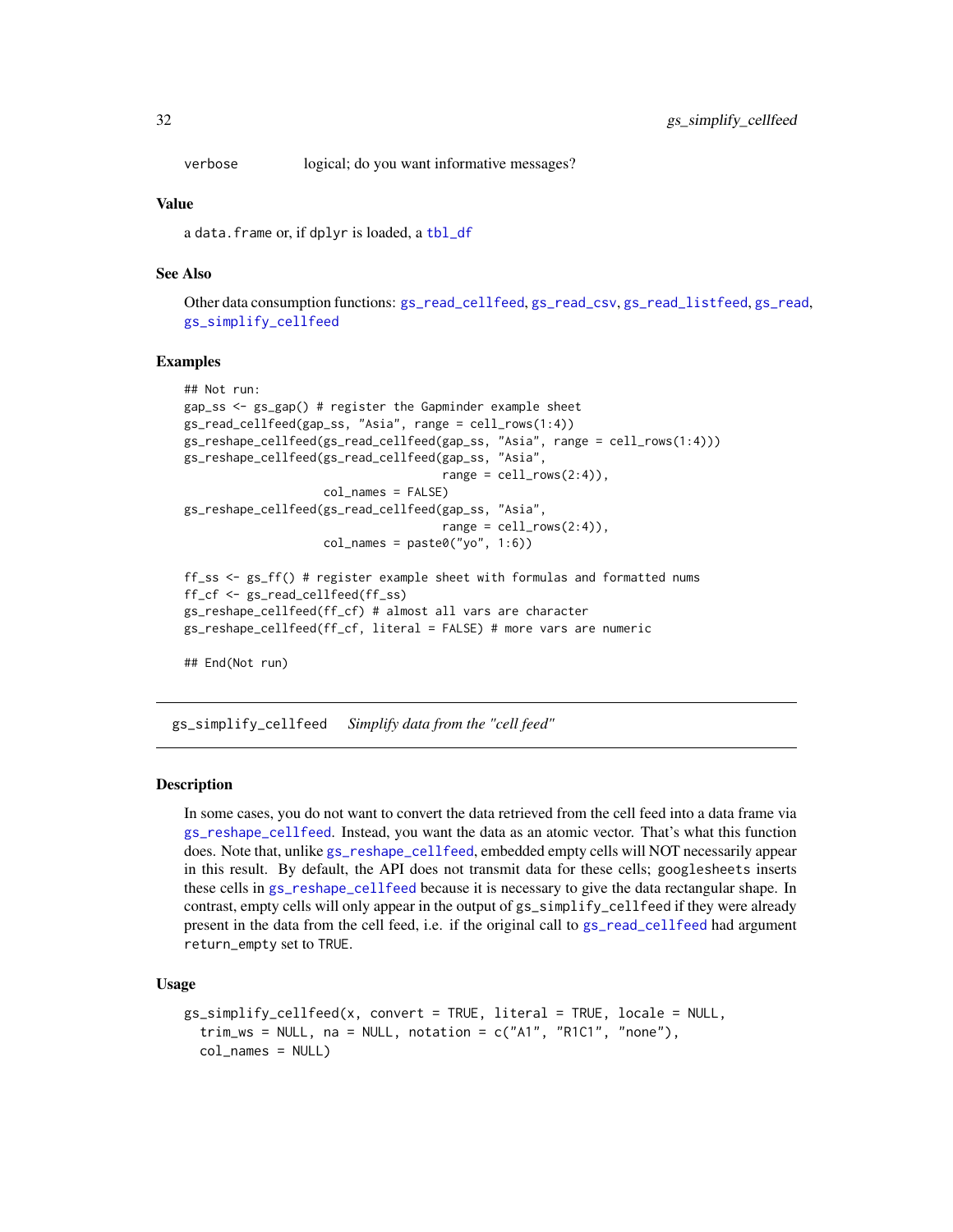# <span id="page-32-0"></span>Arguments

| $\mathsf{x}$        | a data frame returned by gs_read_cellfeed                                                                                                                                                                                                                  |
|---------------------|------------------------------------------------------------------------------------------------------------------------------------------------------------------------------------------------------------------------------------------------------------|
| convert             | logical. Indicates whether to attempt to convert the result vector from character<br>to something more appropriate, such as logical, integer, or numeric. If TRUE, re-<br>sult is passed through readr:: type_convert; if FALSE, result will be character. |
| literal             | logical, indicating whether to work only with literal values returned by the API<br>or to consult alternate cell contents                                                                                                                                  |
| locale, trim_ws, na |                                                                                                                                                                                                                                                            |
|                     | Optionally, specify locale, the fate of leading or trailing white space, or a charac-<br>ter vector of strings that should become missing values. Passed straight through<br>to readr:: type_convert.                                                      |
| notation            | character. The result vector can have names that reflect which cell the data came<br>from; this argument selects between the "A1" and "R1C1" positioning notations.<br>Specify "none" to suppress names.                                                   |
| col_names           | if TRUE, the first row of the input will be interpreted as a column name and NOT<br>included in the result; useful when reading a single column or variable.                                                                                               |

# Value

a vector

#### See Also

Other data consumption functions: [gs\\_read\\_cellfeed](#page-23-1), [gs\\_read\\_csv](#page-25-1), [gs\\_read\\_listfeed](#page-26-1), [gs\\_read](#page-21-1), [gs\\_reshape\\_cellfeed](#page-30-1)

#### Examples

```
## Not run:
gap_ss <- gs_gap() # register the Gapminder example sheet
(gap_cf <- gs_read_cellfeed(gap_ss, range = cell_rows(1)))
gs_simplify_cellfeed(gap_cf)
gs_simplify_cellfeed(gap_cf, notation = "R1C1")
```

```
(gap_cf <- gs_read_cellfeed(gap_ss, range = "A1:A10"))
gs_simplify_cellfeed(gap_cf)
gs_simplify_cellfeed(gap_cf, col_names = FALSE)
```

```
ff_ss <- gs_ff() # register example sheet with formulas and formatted nums
ff_cf <- gs_read_cellfeed(ff_ss, range = cell_cols(3))
gs_simplify_cellfeed(ff_cf) # rounded to 2 digits
gs_simplify_cellfeed(ff_cf, literal = FALSE) # hello, more digits!
```
## End(Not run)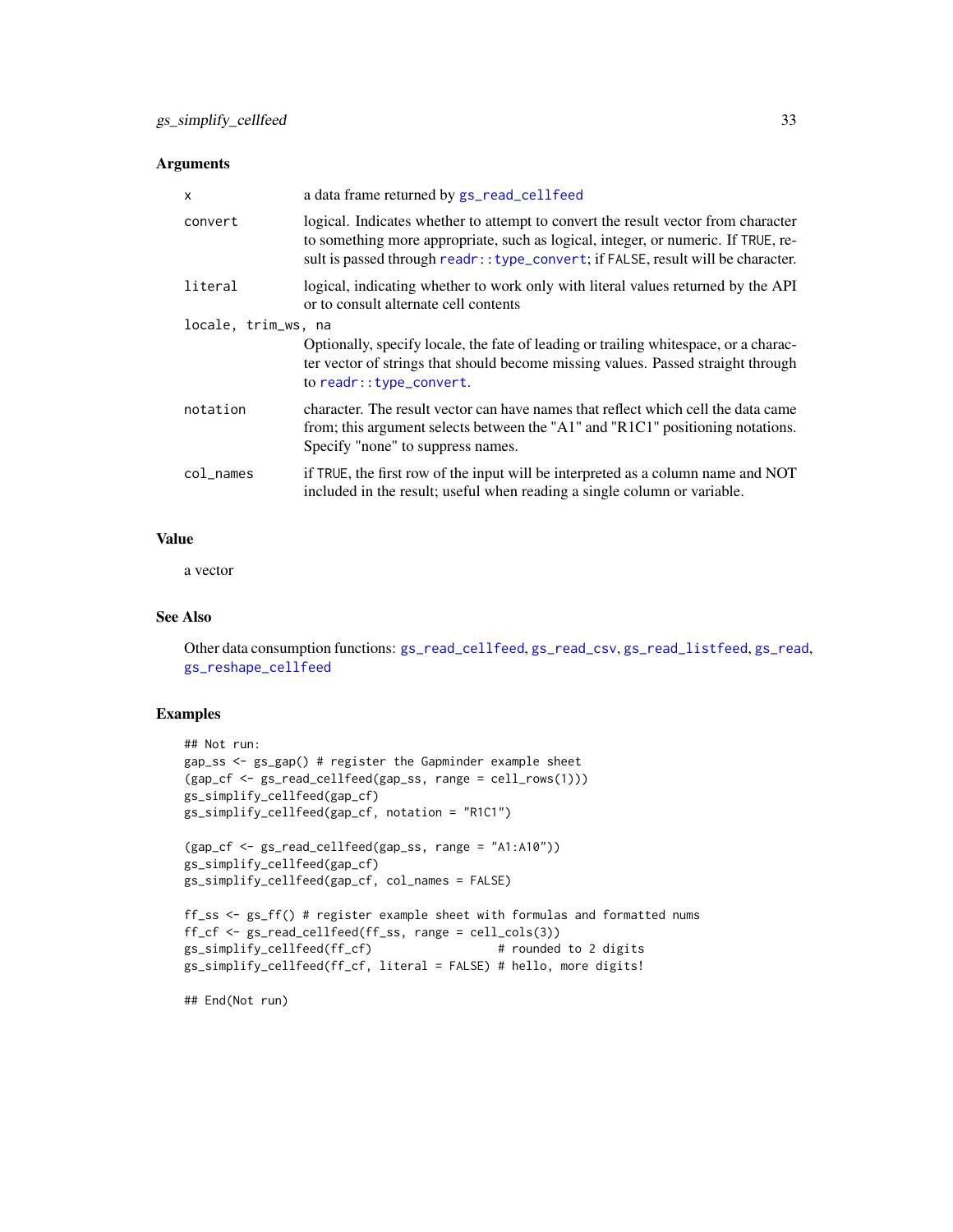<span id="page-33-2"></span><span id="page-33-0"></span>

#### **Description**

Google supports the following file types to be converted to a Google spreadsheet: .xls, .xlsx, .csv, .tsv, .txt, .tab, .xlsm, .xlt, .xltx, .xltm, .ods. The newly uploaded file will appear in your Google Sheets home screen. This function calls the [Google Drive API.](https://developers.google.com/drive/v2/reference/)

#### Usage

```
gs_upload(file, sheet_title = NULL, verbose = TRUE, overwrite = FALSE)
```
#### Arguments

| file        | path to the file to upload                                                                         |
|-------------|----------------------------------------------------------------------------------------------------|
| sheet title | the title of the spreadsheet; optional, if not specified then the name of the file<br>will be used |
| verbose     | logical; do you want informative messages?                                                         |
| overwrite   | whether to overwrite an existing Sheet with the same title                                         |

#### Examples

```
## Not run:
write.csv(head(iris, 5), "iris.csv", row.names = FALSE)
iris_ss <- gs_upload("iris.csv")
iris_ss
gs_read(iris_ss)
file.remove("iris.csv")
gs_delete(iris_ss)
## End(Not run)
```
<span id="page-33-1"></span>gs\_webapp\_auth\_url *Build URL for authentication*

#### Description

Build the Google URL that googlesheets needs to direct users to in order to authenticate in a Web Server Application. This function is designed for use in Shiny apps. In contrast, the default authorization sequence in googlesheets is appropriate for a user working directly with R on a local computer, where the default handshakes between the local computer and Google work just fine. The first step in the Shiny-based workflow is to form the Google URL where the user can authenticate him or herself with Google. After success, the response, in the form of an authorization code, is sent to the redirect\_uri (see below) which [gs\\_webapp\\_get\\_token](#page-34-1) uses to exchange for an access token. This token is then stored in the usual manner for this package and used for subsequent API requests.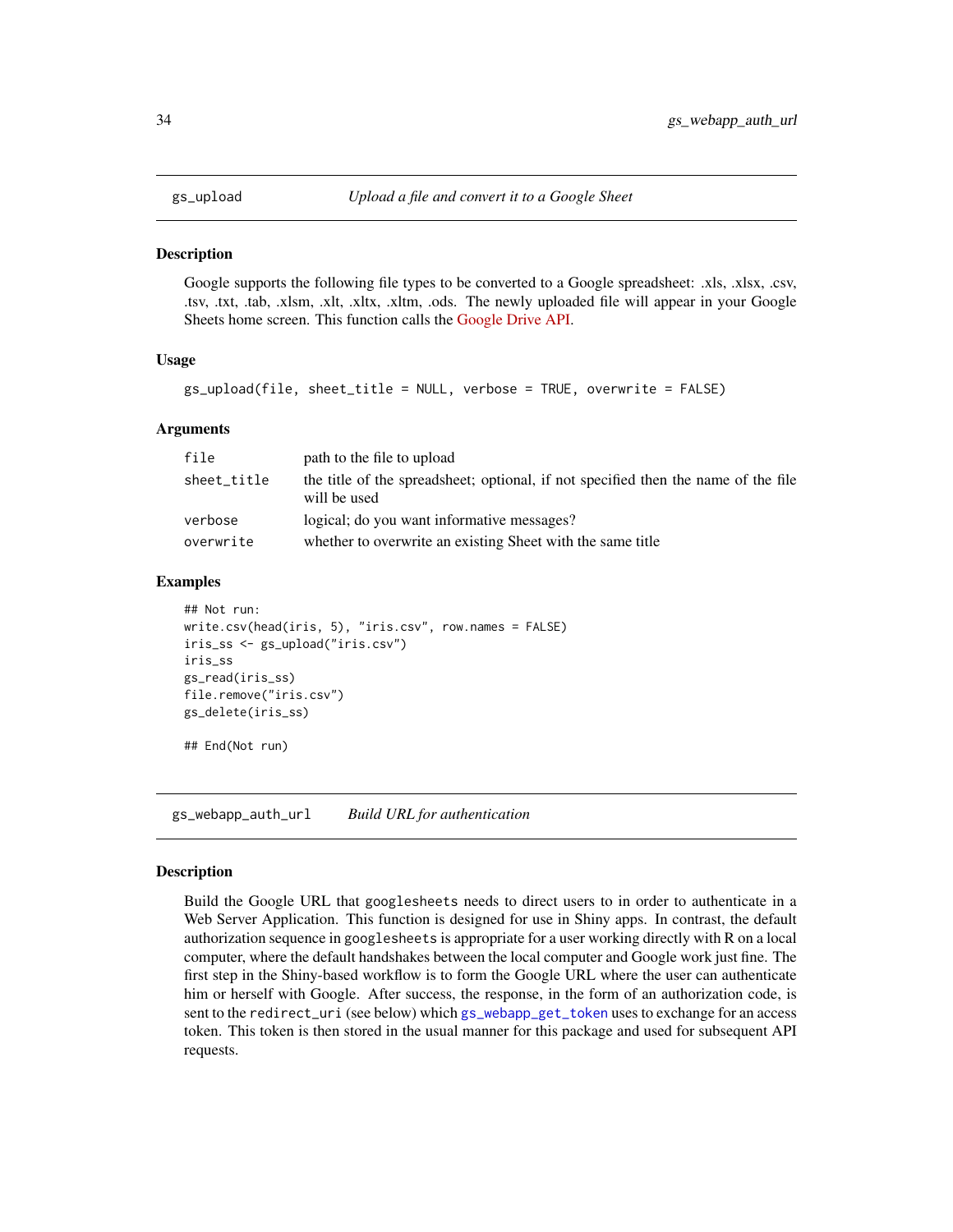#### <span id="page-34-0"></span>Usage

```
gs_webapp_auth_url(client_id = getOption("googlesheets.webapp.client_id"),
  redirect_uri = getOption("googlesheets.webapp.redirect_uri"),
  access_type = "online", approval_prompt = "auto")
```
#### Arguments

| client_id       | client id obtained from Google Developers Console                                                                                                                                                                                                                                                                             |
|-----------------|-------------------------------------------------------------------------------------------------------------------------------------------------------------------------------------------------------------------------------------------------------------------------------------------------------------------------------|
| redirect_uri    | where the response is sent, should be one of the redirect_uri values listed for the<br>project in Google's Developer Console, must match exactly as listed including<br>any trailing $\gamma$                                                                                                                                 |
| access_type     | either "online" (no refresh token) or "offline" (refresh token), determines whether<br>a refresh token is returned in the response                                                                                                                                                                                            |
| approval_prompt |                                                                                                                                                                                                                                                                                                                               |
|                 | either "force" or "auto", determines whether the user is reprompted for consent,<br>If set to "auto", then the user only has to see the consent page once for the first<br>time through the authorization sequence. If set to "force" then user will have to<br>grant consent everytime even if they have previously done so. |

#### Details

That was the good news. The bad news is you'll need to use the [Google Developers Console](https://console.developers.google.com) to obtain your own client ID and secret and declare the redirect\_uri specific to your project. Inform googlesheets of this information by providing as function arguments or by defining these options. For example, you can put lines like this into a Project-specific .Rprofile file:

options("googlesheets.webapp.client\_id" = MY\_CLIENT\_ID) options("googlesheets.webapp.client\_secret" = MY\_CLIENT\_SECRET) options("googlesheets.webapp.redirect\_uri" = MY\_REDIRECT\_URI)

Based on Google Developers' guide to [Using OAuth2.0 for Web Server Applications.](https://developers.google.com/identity/protocols/OAuth2WebServer)

#### See Also

[gs\\_webapp\\_get\\_token](#page-34-1)

<span id="page-34-1"></span>gs\_webapp\_get\_token *Exchange authorization code for an access token*

#### **Description**

Exchange the authorization code in the URL returned by  $gs_{webapp\_auth\_url}$  to get an access\_token. This function plays a role similar to [gs\\_auth](#page-9-1), but in a Shiny-based workflow: it stores a token object in an internal environment, where it can be retrieved for making calls to the Google Sheets and Drive APIs. Read the documentation for [gs\\_webapp\\_auth\\_url](#page-33-1) for more details on OAuth2 within Shiny.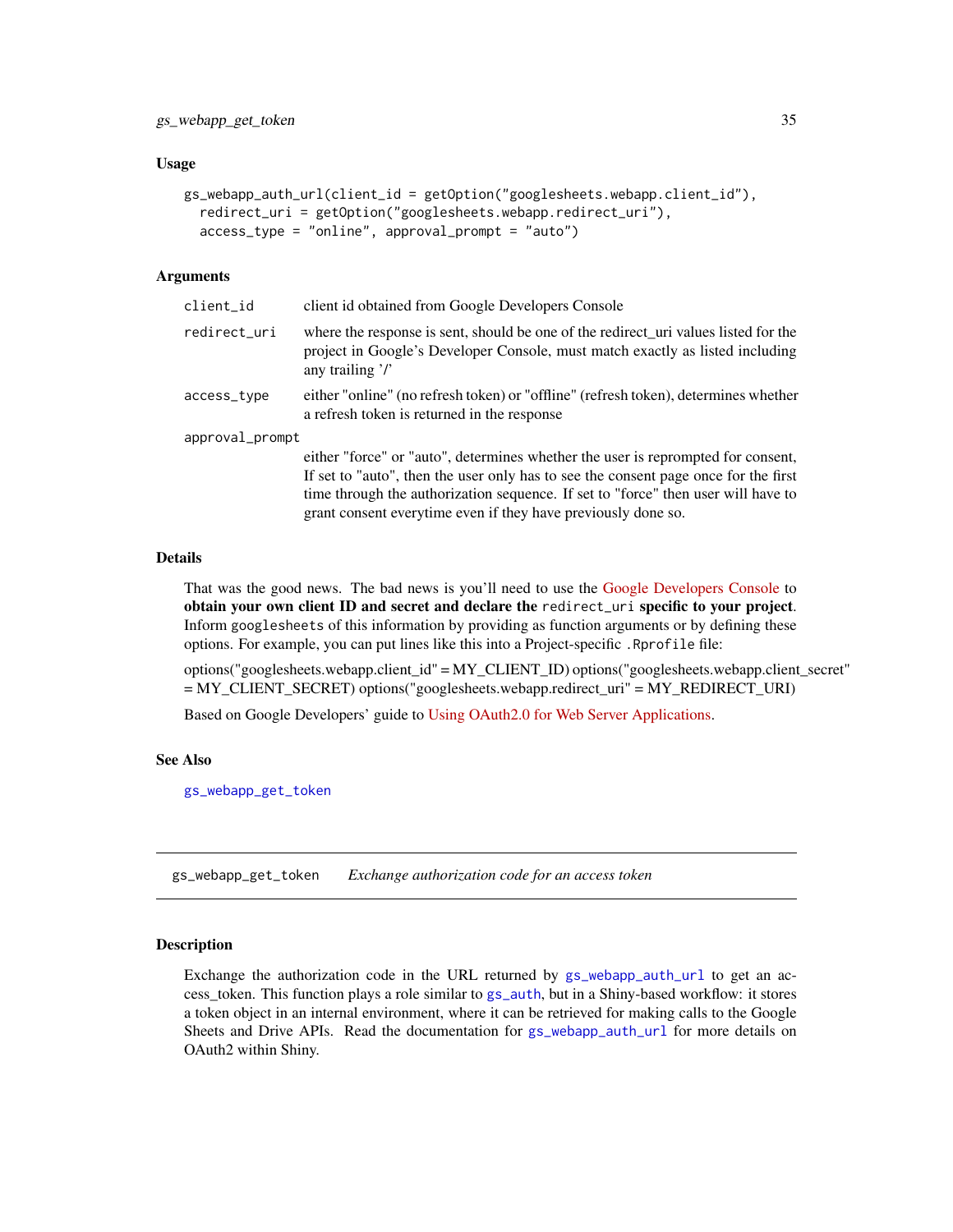# Usage

```
gs_webapp_get_token(auth_code,
 client_id = getOption("googlesheets.webapp.client_id"),
 client_secret = getOption("googlesheets.webapp.client_secret"),
  redirect_uri = getOption("googlesheets.webapp.redirect_uri"))
```
# Arguments

| auth_code    | authorization code returned by Google that appears in URL                                                                                                                                     |
|--------------|-----------------------------------------------------------------------------------------------------------------------------------------------------------------------------------------------|
| client_id    | client id obtained from Google Developers Console                                                                                                                                             |
|              | client_secret client secret obtained from Google Developers Console                                                                                                                           |
| redirect_uri | where the response is sent, should be one of the redirect_uri values listed for the<br>project in Google's Developer Console, must match exactly as listed including<br>any trailing $\gamma$ |

# See Also

[gs\\_webapp\\_auth\\_url](#page-33-1)

| Delete a worksheet from a spreadsheet<br>gs_ws_delete |
|-------------------------------------------------------|
|-------------------------------------------------------|

# Description

The worksheet and all of its contents will be removed from the spreadsheet.

# Usage

```
gs_ws_delete(ss, ws = 1, verbose = TRUE)
```
# Arguments

| SS      | a registered Google spreadsheet, <i>i.e.</i> a google sheet object                                |
|---------|---------------------------------------------------------------------------------------------------|
| WS      | positive integer or character string specifying index or title, respectively, of the<br>worksheet |
| verbose | logical; do you want informative messages?                                                        |

# Value

a [googlesheet](#page-6-1) object

<span id="page-35-0"></span>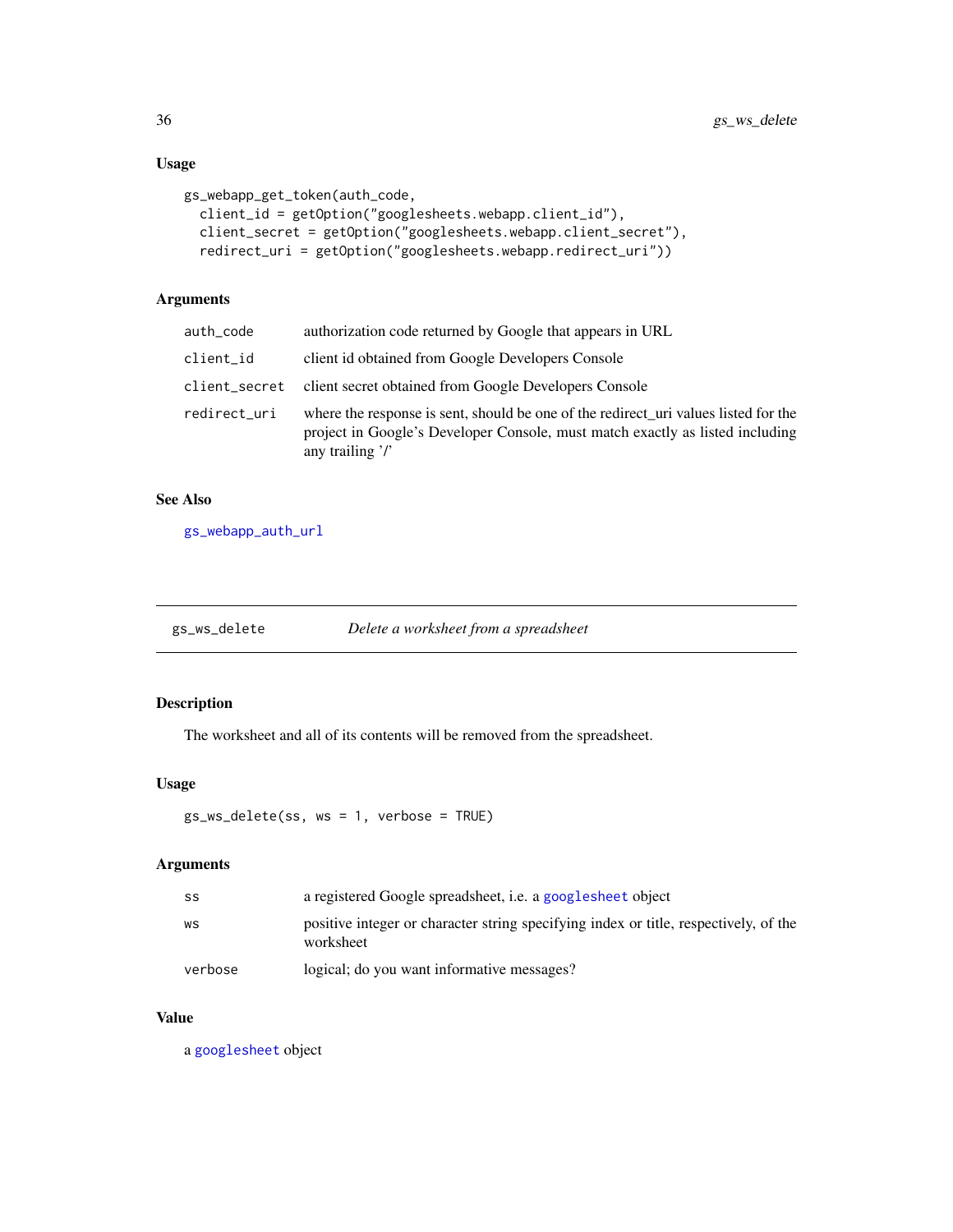#### <span id="page-36-0"></span> $gs\_ws\_ls$  37

# Examples

```
## Not run:
gap\_ss \leftarrow gs\_copy(gs\_gap(), to = "gap\_copy")gs_ws_ls(gap_ss)
gap_ss <- gs_ws_new(gap_ss, "new_stuff")
gap_ss <- gs_edit_cells(gap_ss, "new_stuff", input = head(iris), trim = TRUE)
gap_ss
gap_ss <- gs_ws_delete(gap_ss, "new_stuff")
gs_ws_ls(gap_ss)
gap_ss <- gs_ws_delete(gap_ss, ws = 3)
gs_ws_ls(gap_ss)
gs_delete(gap_ss)
## End(Not run)
```
# gs\_ws\_ls *List the worksheets in a spreadsheet*

# Description

Retrieve the titles of all the worksheets in a [googlesheet](#page-6-1).

#### Usage

gs\_ws\_ls(ss)

# Arguments

ss a registered Google spreadsheet, i.e. a [googlesheet](#page-6-1) object

# Examples

```
## Not run:
gs_ws_ls(gs_gap())
```
## End(Not run)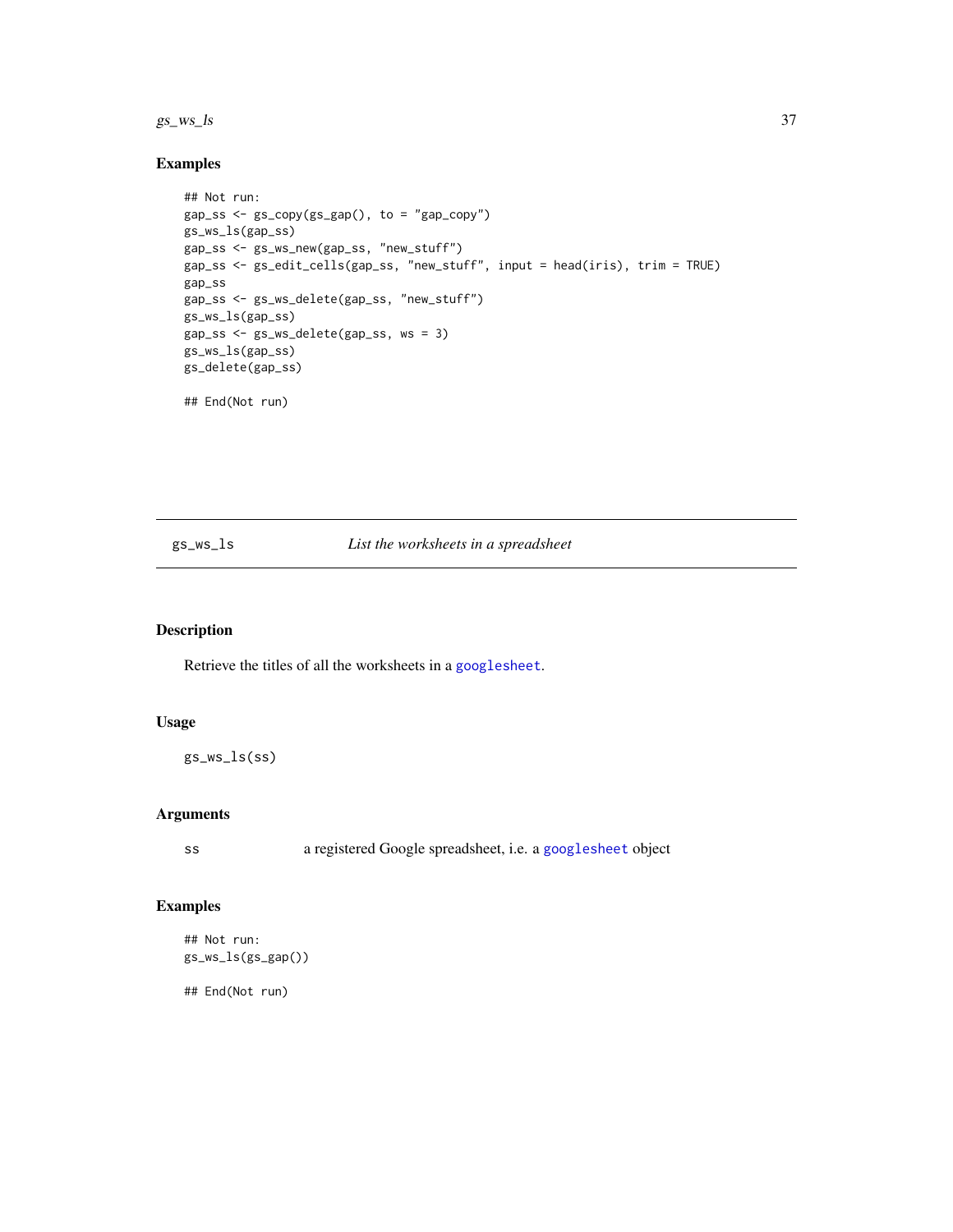#### **Description**

Add a new worksheet to an existing spreadsheet. By default, it will [1] have 1000 rows and 26 columns, [2] contain no data, and [3] be titled "Sheet1". Use the ws\_title, row\_extent, col\_extent, and ... arguments to give the worksheet a different title or extent or to populate it with some data. This function calls the [Google Drive API](https://developers.google.com/drive/v2/reference/) to create the worksheet and edit its title or extent. If you provide data for the sheet, then this function also calls the [Google Sheets API.](https://developers.google.com/google-apps/spreadsheets/) The title of the new worksheet can not be the same as any existing worksheet in the sheet.

#### Usage

```
gs_ws_new(ss, ws_title = "Sheet1", row_extent = 1000, col_extent = 26,
  ..., verbose = TRUE)
```
#### Arguments

| SS         | a registered Google spreadsheet, i.e. a googlesheet object                                           |
|------------|------------------------------------------------------------------------------------------------------|
| ws_title   | the title for the new, sole worksheet; if unspecified, the Google Sheets default is<br>"Sheet1"      |
| row_extent | integer for new row extent; if unspecified, the Google Sheets default is 1000                        |
| col_extent | integer for new column extent; if unspecified, the Google Sheets default is 26                       |
| $\cdot$    | optional arguments passed along to gs_edit_cells in order to populate the new<br>worksheet with data |
| verbose    | logical; do you want informative messages?                                                           |

### **Details**

We anticipate that if the user wants to control the extent of the new worksheet, it will be by providing input data and specifying 'trim = TRUE' (see [gs\\_edit\\_cells](#page-15-1)) or by specifying row\_extent and col\_extent directly. But not both ... although we won't stop you. In that case, note that explicit worksheet sizing occurs before data insertion. If data insertion triggers any worksheet resizing, that will override any usage of row\_extent or col\_extent.

#### Value

a [googlesheet](#page-6-1) object

# Examples

```
## Not run:
# get a copy of the Gapminder spreadsheet
gap_s s \leftarrow gs_copy(gs_gap(), to = "Gapminder_copy")
gap_ss <- gs_ws_new(gap_ss)
```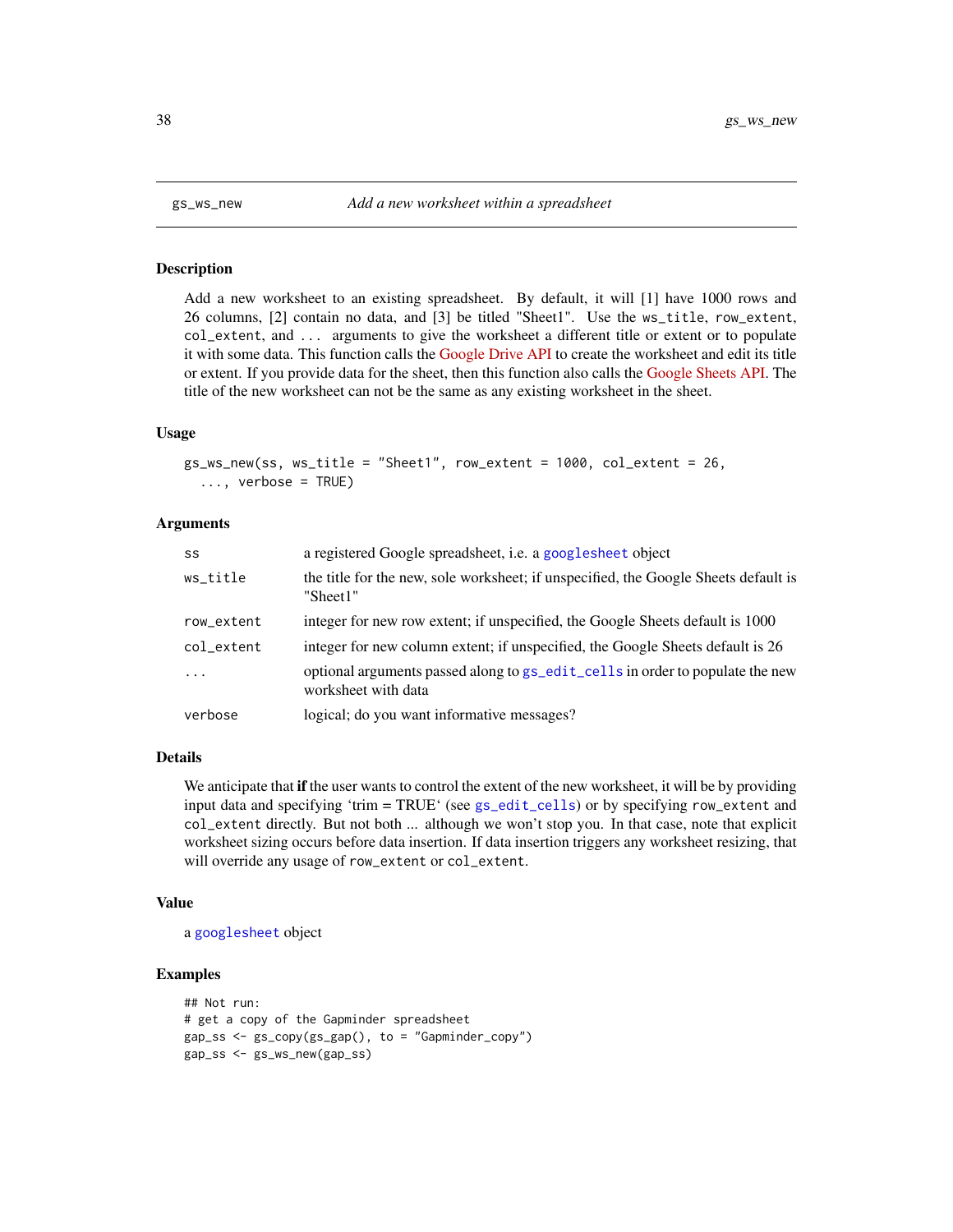# <span id="page-38-0"></span>gs\_ws\_rename 39

```
gap_ss <- gs_ws_delete(gap_ss, ws = "Sheet1")
gap_ss <-
  gs_ws_new(gap_ss, ws_title = "Atlantis", input = head(iris), trim = TRUE)
gap_ss
gs_delete(gap_ss)
## End(Not run)
```
gs\_ws\_rename *Rename a worksheet within a spreadsheet*

# Description

Give a worksheet a new title that does not duplicate the title of any existing worksheet within the spreadsheet.

#### Usage

gs\_ws\_rename(ss, from = 1, to, verbose = TRUE)

#### Arguments

| SS      | a registered Google spreadsheet, <i>i.e.</i> a google sheet object                                |
|---------|---------------------------------------------------------------------------------------------------|
| from    | positive integer or character string specifying index or title, respectively, of the<br>worksheet |
| to      | character string for new title of worksheet                                                       |
| verbose | logical; do you want informative messages?                                                        |

#### Value

a [googlesheet](#page-6-1) object

#### Note

Since the edit link is used in the PUT request, the version path in the url changes everytime changes are made to the worksheet, hence consecutive function calls using the same edit link from the same sheet object without 'refreshing' it by re-registering results in a HTTP 409 Conflict.

# Examples

```
## Not run:
gap_s s \leftarrow gs_copy(gs_gap(), to = "gap_copy")
gs_ws_ls(gap_ss)
gap_ss <- gs_ws_rename(gap_ss, from = "Oceania", to = "ANZ")
gs_ws_ls(gap_ss)
gap_ss <- gs_ws_rename(gap_ss, from = 1, to = "I am the first sheet!")
gs_ws_ls(gap_ss)
```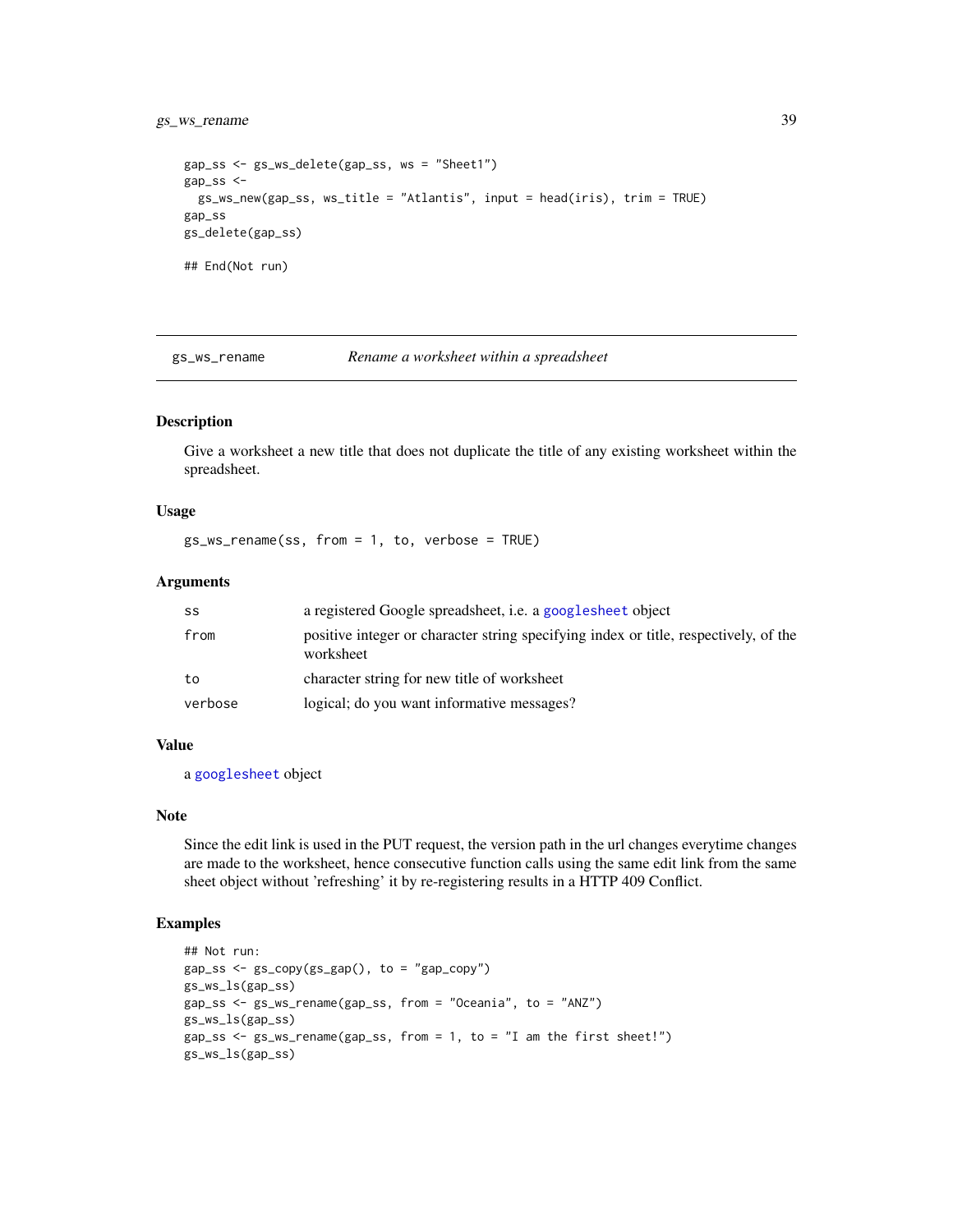```
gs_delete(gap_ss)
```

```
## End(Not run)
```
print.googlesheet *Print info about a* googlesheet *object*

### Description

Display information about a Google spreadsheet that has been registered with googlesheets: the title of the spreadsheet, date-time of registration, date-time of last update (at time of registration), visibility, permissions, version, the number of worksheets contained, worksheet titles and extent, and sheet key.

## Usage

## S3 method for class 'googlesheet'  $print(x, \ldots)$ 

# Arguments

|   | googlesheet object returned by functions such as $gs$ _title, $gs$ _key, and friends |
|---|--------------------------------------------------------------------------------------|
| . | potential further arguments (required for Method/Generic reasons)                    |

# Examples

```
## Not run:
foo <- gs_new("foo")
foo
print(foo)
```
## End(Not run)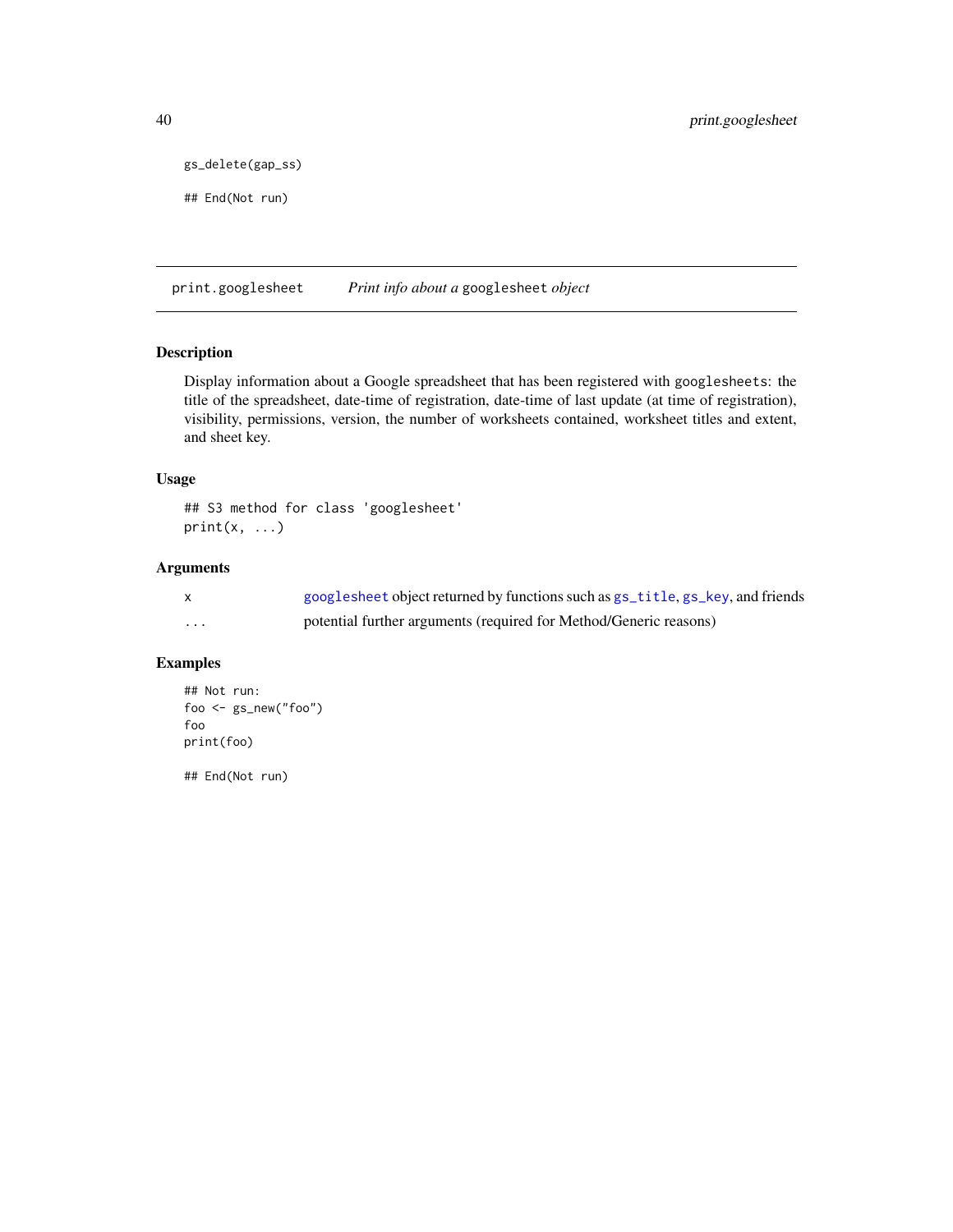# <span id="page-40-0"></span>**Index**

```
anchored, 3
anchored (cell-specification), 2
cell specification functions, 25
cell-specification, 2
cell_cols, 3
cell_cols (cell-specification), 2
cell_limits, 3
cell_limits (cell-specification), 2
cell_rows, 3
cell_rows (cell-specification), 2
cellranger, 2, 3
example-sheets, 3
extract_key_from_url, 5
gd_token, 5
gd_user, 6, 11, 14
googlesheet, 4, 7, 9, 12–17, 21, 22, 24, 26,
        28, 30, 36–40
googlesheets, 6, 9, 13
googlesheets-package (googlesheets), 9
grep, 17, 20
gs_add_row, 9, 16
gs_auth, 7, 10, 14, 35
gs_browse, 12
gs_copy, 13
gs_deauth, 7, 11, 13
gs_delete, 14, 18
gs_download, 15
gs_edit_cells, 10, 16, 21, 38
gs_ff (example-sheets), 3
gs_ff_key (example-sheets), 3
gs_ff_url (example-sheets), 3
gs_ff_ws_feed (example-sheets), 3
gs_gap (example-sheets), 3
gs_gap_key (example-sheets), 3
gs_gap_url (example-sheets), 3
gs_gap_ws_feed (example-sheets), 3
gs_grepdel, 14, 17
```
gs\_gs *(*googlesheet*)*, [7](#page-6-0) gs\_inspect, [18](#page-17-0) gs\_key, *[20](#page-19-0)*, *[40](#page-39-0)* gs\_key *(*googlesheet*)*, [7](#page-6-0) gs\_ls, [19](#page-18-0) gs\_mini\_gap *(*example-sheets*)*, [3](#page-2-0) gs\_mini\_gap\_key *(*example-sheets*)*, [3](#page-2-0) gs\_mini\_gap\_url *(*example-sheets*)*, [3](#page-2-0) gs\_mini\_gap\_ws\_feed *(*example-sheets*)*, [3](#page-2-0) gs\_new, *[21](#page-20-0)*, [21](#page-20-0) gs\_read, [22,](#page-21-0) *[25](#page-24-0)*, *[27](#page-26-0)*, *[29](#page-28-0)*, *[32,](#page-31-0) [33](#page-32-0)* gs\_read\_cellfeed, *[23](#page-22-0)*, [24,](#page-23-0) *[27](#page-26-0)*, *[29](#page-28-0)*, *[31](#page-30-0)[–33](#page-32-0)* gs\_read\_csv, *[23](#page-22-0)*, *[25](#page-24-0)*, [26,](#page-25-0) *[28,](#page-27-0) [29](#page-28-0)*, *[32,](#page-31-0) [33](#page-32-0)* gs\_read\_listfeed, *[23](#page-22-0)*, *[25](#page-24-0)*, *[27](#page-26-0)*, [27,](#page-26-0) *[32,](#page-31-0) [33](#page-32-0)* gs\_rename, [30](#page-29-0) gs\_reshape\_cellfeed, *[23](#page-22-0)*, *[25](#page-24-0)*, *[27](#page-26-0)*, *[29](#page-28-0)*, [31,](#page-30-0) *[32,](#page-31-0) [33](#page-32-0)* gs\_simplify\_cellfeed, *[23](#page-22-0)*, *[25](#page-24-0)*, *[27](#page-26-0)*, *[29](#page-28-0)*, *[32](#page-31-0)*, [32](#page-31-0) gs\_title, *[20](#page-19-0)*, *[40](#page-39-0)* gs\_title *(*googlesheet*)*, [7](#page-6-0) gs\_token *(*gd\_token*)*, [5](#page-4-0) gs\_upload, *[21](#page-20-0)*, [34](#page-33-0) gs\_url, *[20](#page-19-0)* gs\_url *(*googlesheet*)*, [7](#page-6-0) gs\_user *(*gd\_user*)*, [6](#page-5-0) gs\_vecdel, *[14](#page-13-0)* gs\_vecdel *(*gs\_grepdel*)*, [17](#page-16-0) gs\_webapp\_auth\_url, *[11](#page-10-0)*, [34,](#page-33-0) *[35,](#page-34-0) [36](#page-35-0)* gs\_webapp\_get\_token, *[11](#page-10-0)*, *[34,](#page-33-0) [35](#page-34-0)*, [35](#page-34-0) gs\_ws\_delete, [36](#page-35-0) gs\_ws\_feed, *[20](#page-19-0)* gs\_ws\_feed *(*googlesheet*)*, [7](#page-6-0)  $gs$ \_ws\_ls,  $37$ gs\_ws\_new, [38](#page-37-0) gs\_ws\_rename, [39](#page-38-0) make.names, *[23](#page-22-0)*, *[25](#page-24-0)*, *[27,](#page-26-0) [28](#page-27-0)*, *[31](#page-30-0)*

print.googlesheet, [40](#page-39-0)